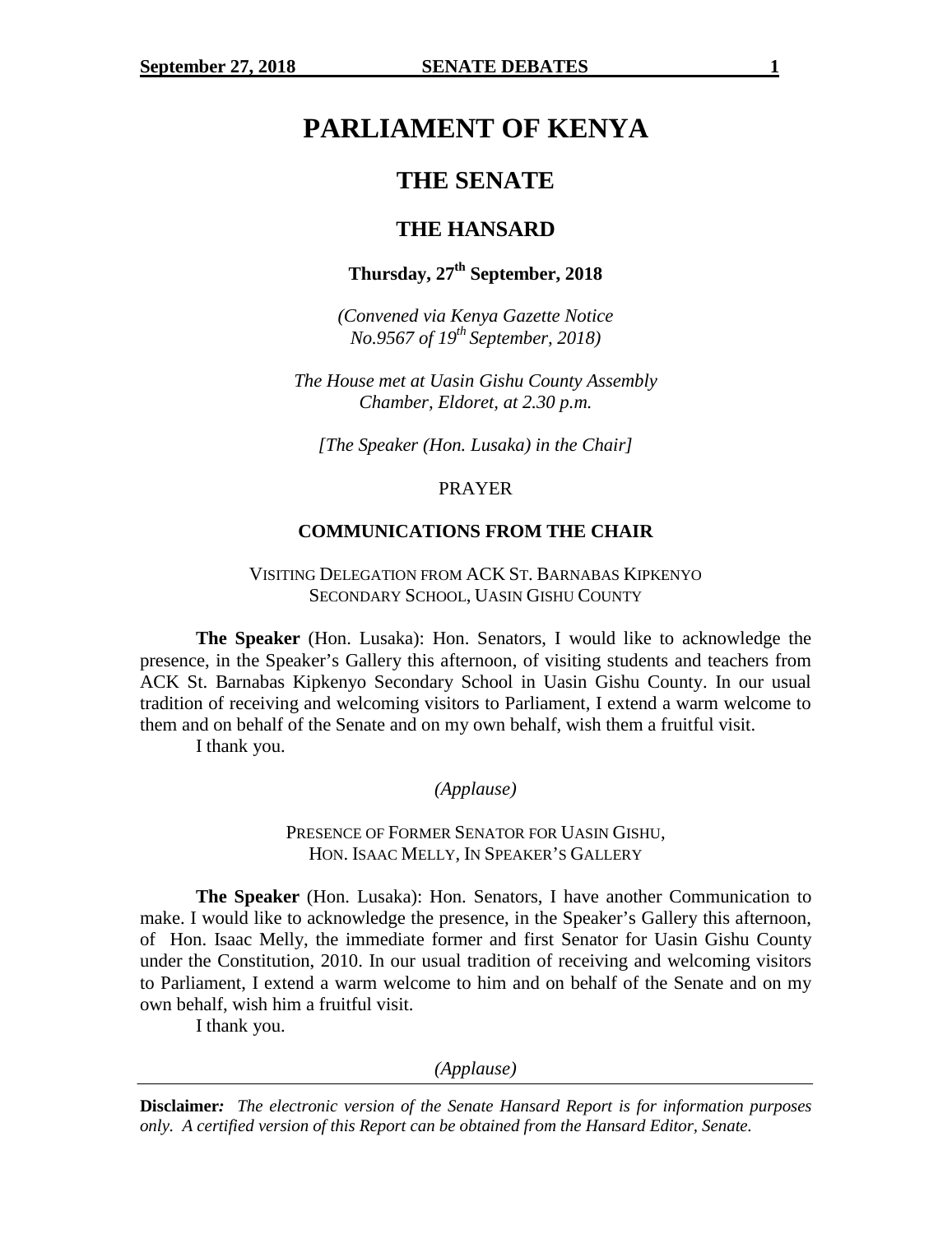Let me also welcome Sen. Mutula Kilonzo Jnr. back to the House.

*(Applause)*

Let us move on to the next Order.

#### **PETITIONS**

#### RESETTLEMENT OF THE NGEREK COMMUNITY

**The Speaker** (Hon. Lusaka): Hon. Senators, I have a Petition by Joel Kenduiywa, a member of the minority Ngerek Community concerning the resettlement of the Community following their proposed eviction from South Nandi Forest in Nandi County.

Hon. Senators, pursuant to Standing Order Nos. 226(1)(a) and 230(2)(b), I hereby report to the Senate that a Petition has been submitted, through the Clerk, by Mr. Joel Kenduiywa, a member of the minority Ngerek Community concerning the resettlement of the Community following their proposed eviction from South Nandi Forest in Nandi County.

As you are aware, under Article 119(1) of the Constitution, and I quote-

"Every person has a right to petition Parliament to consider any matter within its authority, including enacting, amending or repealing any legislation."

The salient issues raised in the said Petition are as follows-

(a) That, the minority Ngerek Community, comprising about 244 families, has resided in the South Nandi Forest, at Ngerek Village, Chepkumia Location, Emgwen Constituency in Nandi County, since before Independence;

(b) That, in 1996, the then Government proposed the resettlement of the minority Ngerek Community from the Forest to enable its conservation and protection as a water catchment area;

(c) That, under the proposed Chepkumia Exchange Programme, the 244 families from the Ngerek Community were to be relocated from an area comprising 466 hectares and to be resettled at a parcel of land comprising approximately 1,000 acres in Yala and Kapkangani area in Nandi County;

(d) That, once the said parcel was identified, prominent persons who were not members of the Ngerek Community immediately moved in and occupied the land, leaving the minority Ngerek Community without a place to relocate to;

(e) That, subsequently, the Government, through the Kenya Forest Service (KFS), issued eviction notices to the said persons who had unlawfully occupied the identified parcel of land. The said persons moved to court to stop the KFS from evicting them. The court ruled, in the year 2007, that the KFS should proceed with eviction of the unlawful occupants and resettle the rightful people, who were the minority Ngerek Community;

(f) That, the National Land Commission (NLC) also investigated the matter and, in mid-2018, issued a two months' notice to the persons unlawfully occupying the land set aside for resettlement of the minority Ngerek Community to vacate the said land. However, the said persons have not moved from the said land;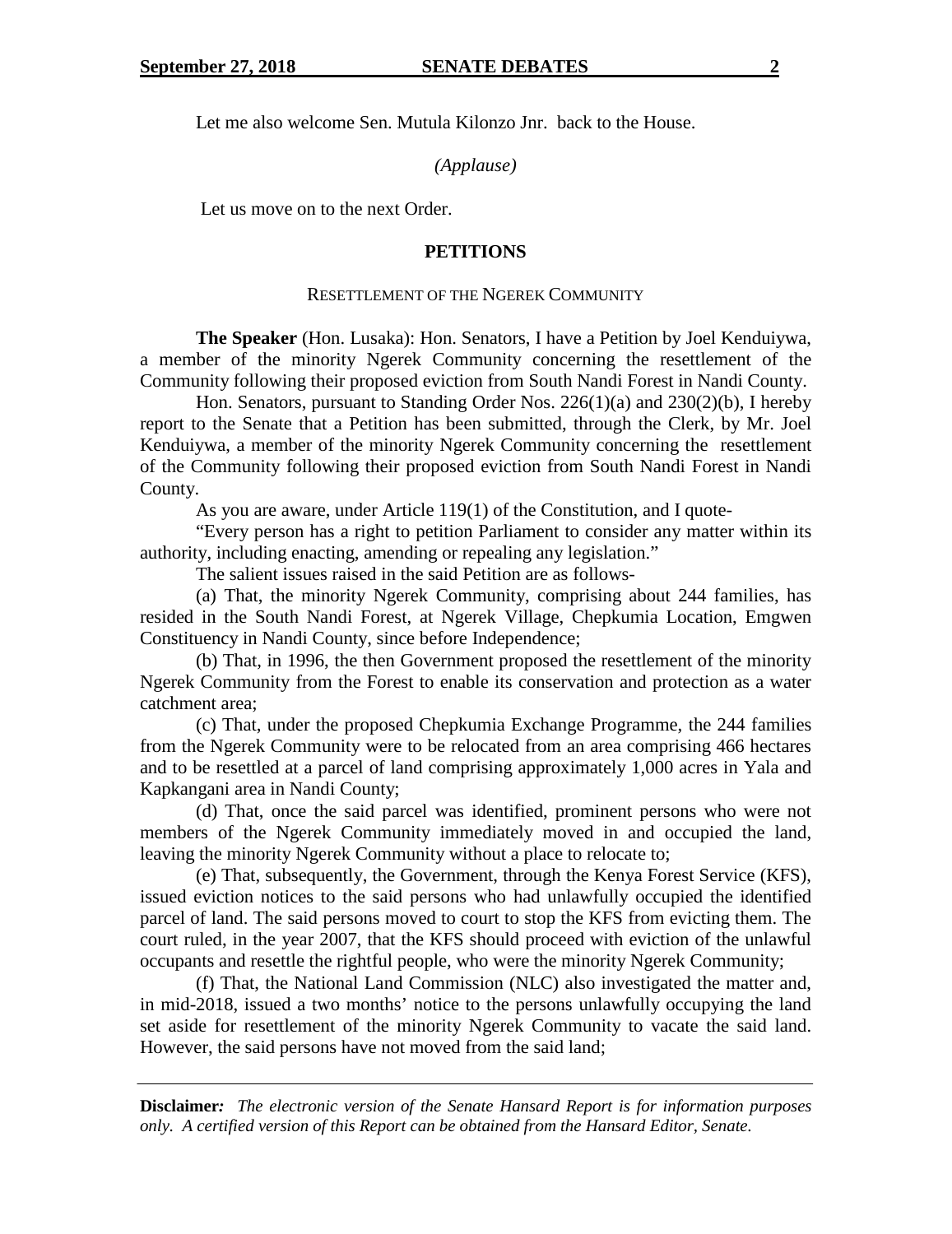(g) That, the Kenya Forest Service has now issued notices to the minority Ngerek Community to vacate the area they occupy in the South Nandi Forest, to enable the KFS to plant trees and conserve the forest as a water catchment area; and,

(h) That, while this is being done, members of the Ngerek Community are left with nowhere to go as the land identified and set aside by the Government for their resettlement was grabbed by prominent people who have refused to vacate from the said land.

The petitioner, therefore, prays that the Senate investigates this matter, with a view of ensuring-

(a) That, the persons unlawfully occupying the land set aside for resettlement of the minority Ngerek Community are immediately evicted from the said land and that any titles issued thereon are revoked;

(b) That, the Government, through the KFS or any other agency, is stopped from evicting the minority Ngerek Community from the South Nandi Forest before it has secured land for their resettlement; and,

(c) That, the rights of indigenous and minority groups in the country, including forest dwelling communities, are protected and upheld.

Hon. Senators, pursuant to Standing Order No.231, I shall now allow comments, observations or clarifications in relation to the Petition for not more than 30 minutes.

**The Senate Majority Leader** (Sen. Murkomen): Mr. Speaker, Sir, when I hear minority groups complaining particularly about forest evictions, I feel for them. Since the previous Parliament, I have always said that some of us are lucky to be here. There are people who have occupied land which used to be forest, therefore, leaving squatters and especially young and school going children to suffer immensely.

I have a personal experience of having had to sleep in shanties after eviction from the Embobut Forest. I do not like to hear that anyone is being evicted; whether from the Mau, Embobut or South Nandi forests because it is barbaric. We have a Government. That means that we have self-rule, law and order. I personally witnessed it happen in Narok. Why should poor children and mothers suffer when the Government has alternative solutions?

The Petition actually indicates that the Government can always get alternative land to settle people. They do not have to punish them in the manner in which people are inhumanely evicted.

If you go to Narok, for example, the situation in Mau, particularly the Narok side, there are ten schools that are closed, with almost 4,000 students being out of school. I know of many intelligent people who we went to school with and who would have been in a better position than I am. They would have been doctors, engineers, lawyers or even Senators and Governors but because of these inhumane evictions and wanton violation of human rights, it led to their inability to go to school. I urge the relevant Committee that you will assign to look into this matter, to do it with the seriousness it deserves.

I challenge my senior, Hon. Tobiko, who is the Cabinet Secretary (CS) in that Ministry, that he must rise to the occasion, beyond parochial and communal interests and understand that any violation of human rights---

**Sen. Seneta:** On a point of order, Mr. Speaker, Sir.

**The Speaker** (Hon. Lusaka): What is your point of order, Sen. Seneta?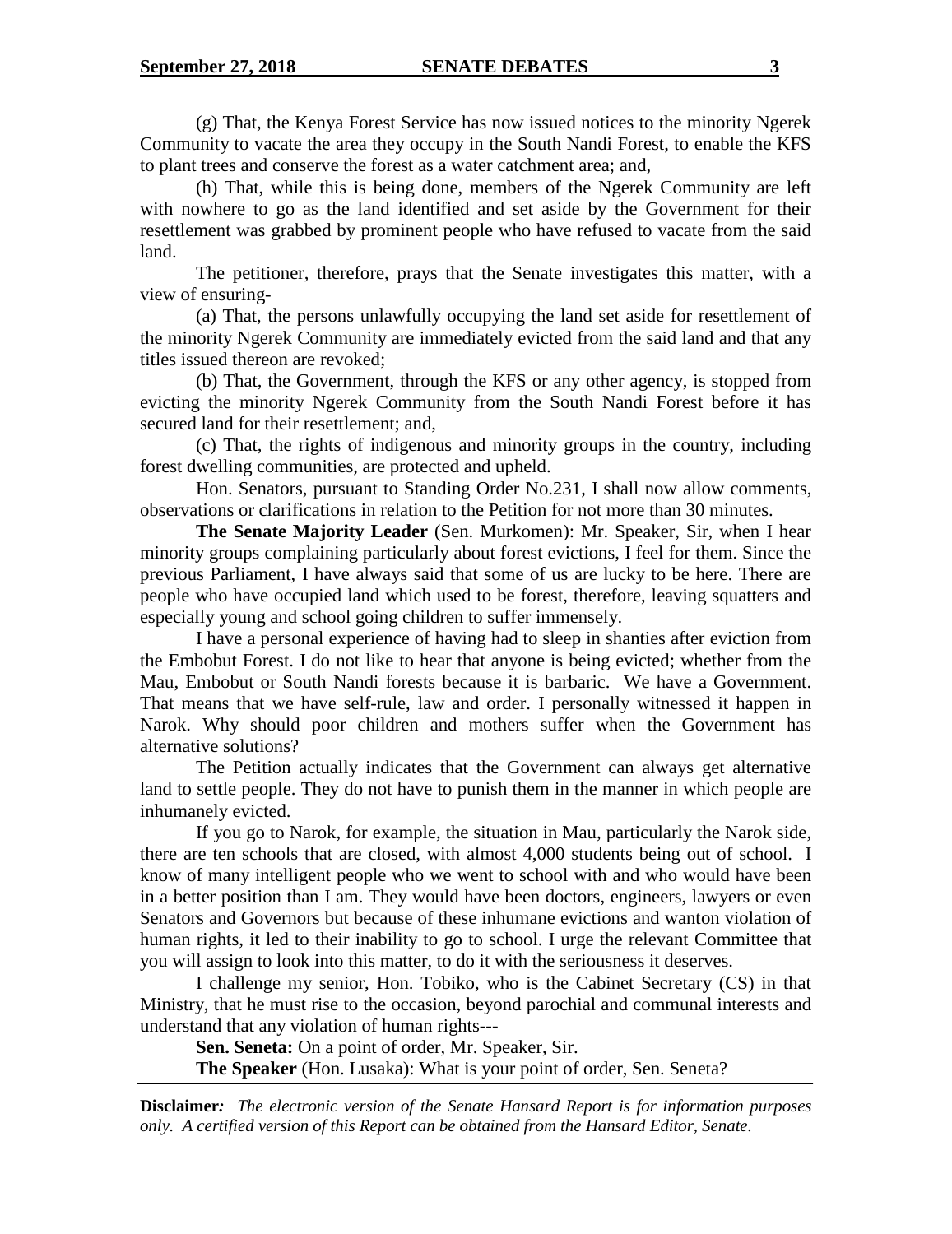**Sen. Seneta:** Mr. Speaker, Sir, is the Senate Majority Leader in order to discuss a Cabinet Secretary who is not in a position to defend himself here? He should talk about the Petition; let him be relevant.

**The Speaker** (Hon. Lusaka): Senate Majority Leader, you are out of order to discuss a Member who is not here to defend himself.

**The Senate Majority Leader** (Sen. Murkomen): Mr. Speaker, Sir, I am not out of order and I stand my ground. The only person who has responsibility---

**Sen. Malalah:** On a point of order, Mr. Speaker, Sir.

**The Speaker** (Sen. Lusaka): What is your point of order, Sen. Malalah?

**Sen. Malalah:** Mr. Speaker, Sir, is the Senate Majority Leader in order to start exchanging with the Chair of the House? If the Speaker has ruled, it is parliamentary for him to obey the rules of this House.

The Senate Majority Leader is not senior to the Speaker and this House and, therefore, he should conduct himself in a way that honours the dignity of this House. This has gone on for a very long époque in this House and we want to take this opportunity to---

## *(Loud consultations)*

**The Speaker** (Hon. Lusaka): Order, Members! What is your point of Order, Senator?

**Sen. Malalah:** Mr. Speaker, Sir, the Senate Majority Leader is not conducting himself in a parliamentary way.

## *(Loud consultations)*

**The Speaker** (Hon. Lusaka): Order, Senate Majority Leader.

**Sen. Malalah:** Mr. Speaker, Sir, his continued shouting and heckling at us at any time is not acceptable and, therefore, you must take charge of this House. This House cannot be controlled by the Senate Majority Leader, but by the Speaker.

**The Senate Majority Leader** (Sen. Murkomen): On a point of order, Mr. Speaker, Sir.

**The Speaker** (Hon. Lusaka): Order, Senate Majority Leader.

## *(Loud consultations)*

Order Members. I have ruled that it is not fair to discuss a Cabinet Secretary who cannot defend himself in the House and, therefore, Senate Majority Leader, proceed along the lines I have given direction on.

**The Senate Majority Leader** (Sen. Murkomen): Mr. Speaker, Sir, I want to get your ruling so that we can obey from this day going forward. Are you saying that this Senate cannot mention a Cabinet Secretary just because he comes from a particular community, and we cannot mention his name?

This is so that we now know that from today henceforth, if a Senator mentions the name of a Cabinet Secretary and his responsibility, he is out of order.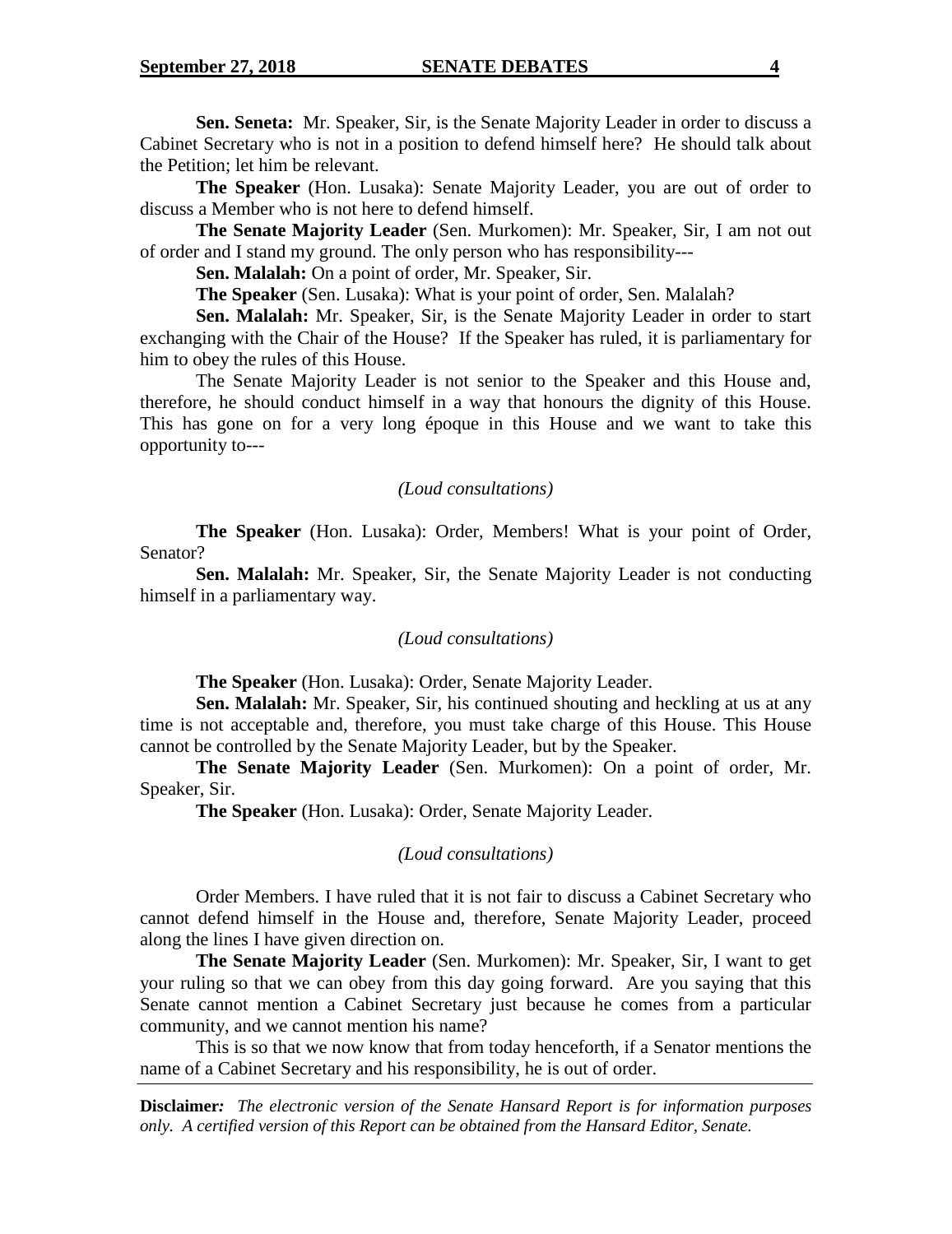## *(Loud consultations)*

**The Speaker** (Hon. Lusaka): Order Members. I have capacity to also understand, in what context you are discussing. Mentioning is different from trying to discuss the character of a Cabinet Secretary. If it is just mentioning, then there is no problem, but when you start discussing him then that is out of order.

Proceed.

**The Senate Majority Leader** (Sen. Murkomen): Mr. Speaker, Sir, I want to insist that the Cabinet Secretary must rise above any parochial, communal and personal interests and protect the interests of the people of Kenya.

We must always understand that those who hold public office hold in trust. They hold it in trust because---.

**Sen. Madzayo:** On a point of order, Mr. Speaker, Sir.

**The Speaker** (Hon. Lusaka): What is your point of order Senator?

**Sen. Madzayo:** Mr. Speaker, Sir, with tremendous respect, I refer the House to Standing Order No. 96(1) on page 66. I want my colleagues to listen to me carefully.

Allow me to read this paragraph, 96 (1) which states-

"Neither the personal conduct of the President, nor the conduct of the Speaker or of any judge, nor the judicial conduct of any other person performing judicial functions, nor any conduct of the Head of State or Government or the representative in Kenya of any friendly country or the conduct of the holder of an office whose removal from such office is dependent upon a decision of the Senate shall be referred to adversely, except upon a specific substantive Motion of which at least three days' notice has been given."

#### *(Loud consultations)*

Mr. Speaker, Sir---

**The Speaker** (Hon. Lusaka): A Cabinet Secretary falls under one of the categories, if you---.

#### *(Loud consultations)*

**The Speaker** (Hon. Lusaka): Order Members. By the way, the petitioners are in the Gallery following this debate.

**Sen. Madzayo:** I am on my feet, Mr. Speaker, Sir.

**The Speaker** (Hon. Lusaka): Okay, proceed.

**Sen. Madzayo:** Mr. Speaker, Sir, I think my colleague has been with me in this House since 2013 and he knows the rules. It is a bit unfortunate that at this particular stage, because yesterday he mentioned Sen. Olekina, a colleague who was not in the House.

It is happening again today; he is mentioning a Cabinet Secretary who has not been summoned by the House to come and--- I think we are going outside the jurisdiction of this House. He is not in order and I want you to rule on that.

**Sen. Kihika:** On a point of order, Mr. Speaker, Sir.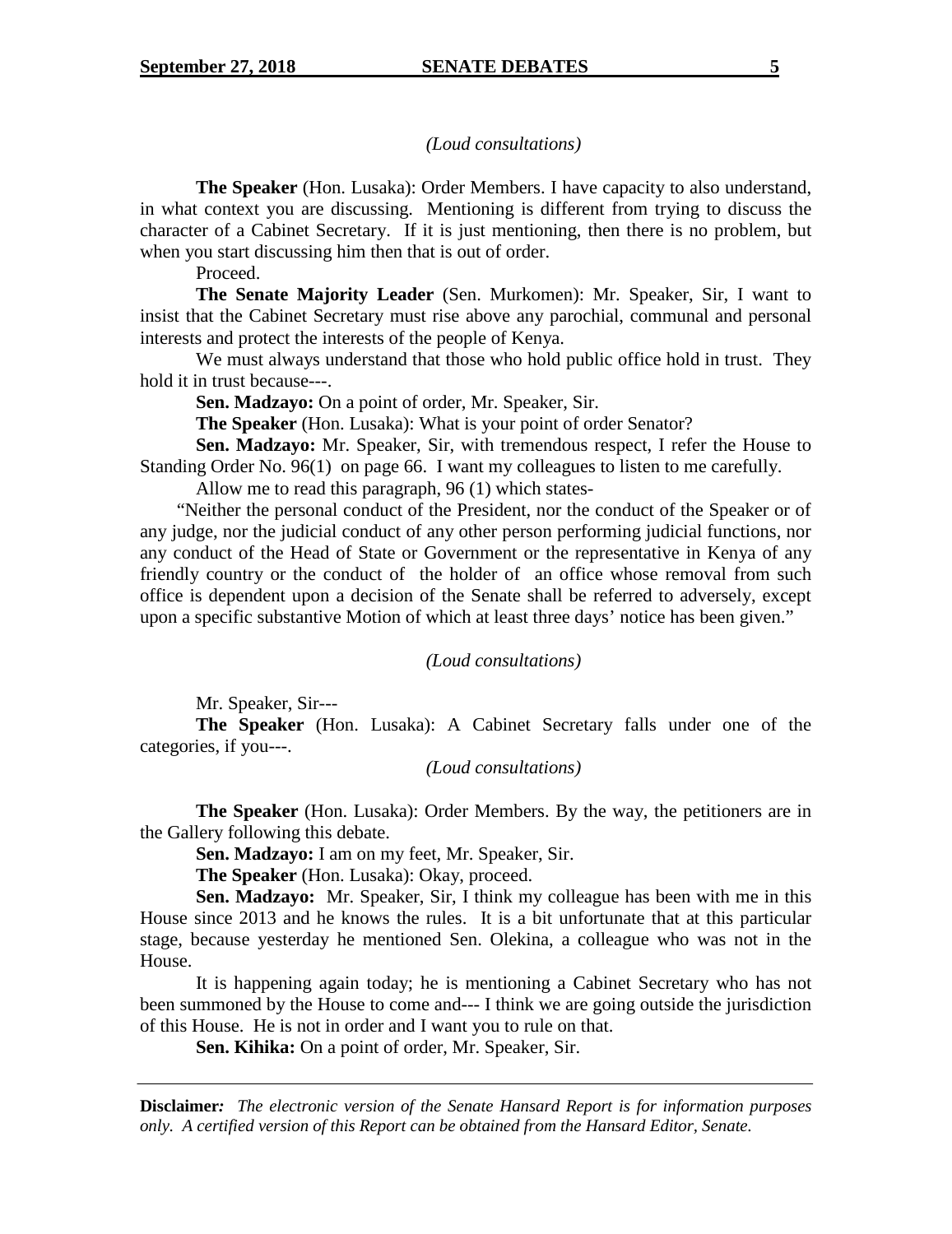.

#### *(Loud consultations)*

**The Speaker** (Hon. Lusaka): Order Members. What is your point of order?

**Sen. Kihika:** Mr. Speaker, Sir, I think the Senator is misleading the House. The Cabinet Secretary does not fall under any of those sections. The Senate is not the House that removes or impeaches a Cabinet Secretary; but the National Assembly. I believe the Senator is misleading the House.

#### *(Applause)*

**Sen Wambua:** On a point of order, Mr. Speaker, Sir.

**The Speaker** (Hon. Lusaka): What is your point of order?

**Sen. Wambua:** Mr. Speaker, Sir, I want you to give guidance in this House. You have made a ruling on this matter. You have already ruled the Senate Majority Leader out of order. Are we re-opening debate on this matter after your ruling?

**The Speaker** (Hon. Lusaka): I made that ruling and the Senate Majority Leader should proceed along the lines I have ruled.

**The Senate Majority Leader** (Sen. Murkomen): Mr. Speaker, Sir, I have no doubt with my experience and the knowledge I have in this House. If there is anyone who is supposed to defend Cabinet Secretaries it is me because they come from the Majority side.

For the best interest of this country, we cannot start saying as a House that we will not be questioning Cabinet Secretaries, when they are running a docket. Tomorrow, it will be Sen. Mutula Kilonzo Jnr., raising an issue about another docket in a Government Ministry. I am just saying that when a Cabinet Secretary is running a docket of the position that is dealing with matters of minority groups like the people who are in the Gallery, we have the opportunity here, to pontify and enjoy the debate.

There are people who are sleeping outside, whose houses have been burnt. You were a District Commissioner in Marakwet and you know how people used to suffer in Embobut Forest. There is one thing I will never stop saying, anything involving the suffering of the people in Embobut or any squatter in this country, is personal and emotional to me. As a leader, if I get an opportunity to come and sit in this House and defend them, I will defend them whatever the cost.

Mr. Speaker, Sir, we, as leaders, are in a position of privilege. We must speak for those who are weak and down-trodden. I hope the Committee that will be given this responsibility will take it seriously. We have not said that we will not protect the forests and the environment. However, when we deal with the protection of the environment, it must be done in a manner that will not hurt our people. This is because it is the same Government that has the power to move people who live in a particular area to another area and ensure that they are settled. Even if that is the case, why would you want to punish small children who are less than 18 years? Why would you want to punish school going children for the sins of their fathers, assuming that they live in a particular area? Why would people want to subject people to live in deplorable conditions?

We, as a nation, must rise up to the occasion. The Cabinet Secretary (CS) in that Ministry must also rise to the occasion. This is not a matter of the Ministry of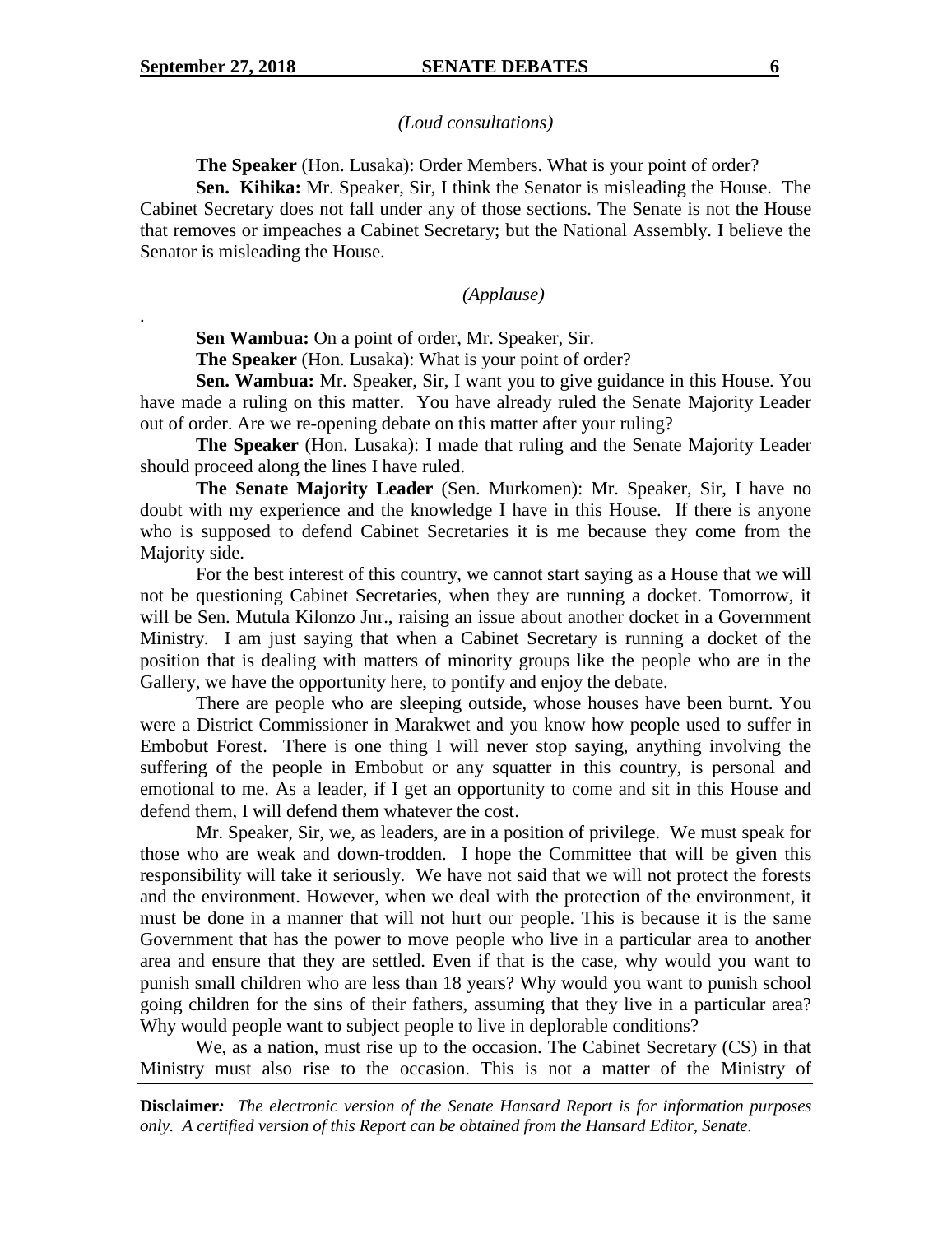Environment and Forestry only because it cuts across Ministries. We all know the exercise of enforcement and removal of people is always a joint effort of the Ministry of Environment and Forestry and the Ministry of Interior and Coordination of National Government. Therefore, we must ensure that when they do what they do, they do it in the best interest of the people of Kenya.

Mr. Speaker, Sir, I support the Petition. For the petitioners in the Public Gallery, I assure them they have a defender of their rights in this House in the person of Kipchumba Murkomen, the Senator for Elgeyo-Marakwet County.

**The Senate Minority Leader** (Sen. Orengo): Mr. Speaker, Sir, I apologise for coming a little late when this matter was already on the Floor of the House. However, right from the outset, I support the Petition.

Having said that, we must remember the history of these evictions. It is important that it is put into perspective. No amount of shouting will alter the history behind these evictions. There are some born again Christians who, today, will speak very loudly about the issue of evictions. However, when these evictions started right at the beginning, they were quiet about them. I heard the Senate Majority Leader say that he is the one who can defend the CSs in this particular Chamber or Parliament and he could have defended them. However, it is the responsibility of Government to settle those who have been evicted and make sure that the rule of law is maintained. This is something which we cannot debate about. If we begin pointing fingers at each one of us, we will run into a lot of trouble. If we start pointing fingers without offering solutions, we will not be part of the solution.

This issue is so emotive that you can see even on the opposite side, the language is different. They say they are prepared to speak on their behalf as Senators and not mind about whether they are part of the Government or not. For this matter to be resolved through this Petition, we must find a lasting solution. The Mau issue is so important that if you just begin to point fingers to particular Members or officers in Government, including the CS concerned, we will not be part of the solution. This is a matter which, if need be, we can summon CSs. I dare say that in this country, we are so fearful.

## *(Applause)*

Mr. Speaker, Sir, this is a matter that in another jurisdiction, we would have summoned the President before this Parliament. We could also have summoned the Deputy President to tell us what is happening and how they are dealing with this problem. Yesterday, I was listening to the security team on the ground telling us how they are dealing with it. In fact, if we look at what the security team is doing in terms of the Constitution, it is not quite right. It is also not quite right to point at some body in the Opposition or Minority trying to point fingers.

**Hon. Senators:** Which opposition? **The Senate Minority Leader** (Sen. Orengo): There is Opposition. **Hon. Senators:** Handshake! **The Senate Minority Leader** (Sen. Orengo): There is Opposition. **Hon. Senators:** We are partners!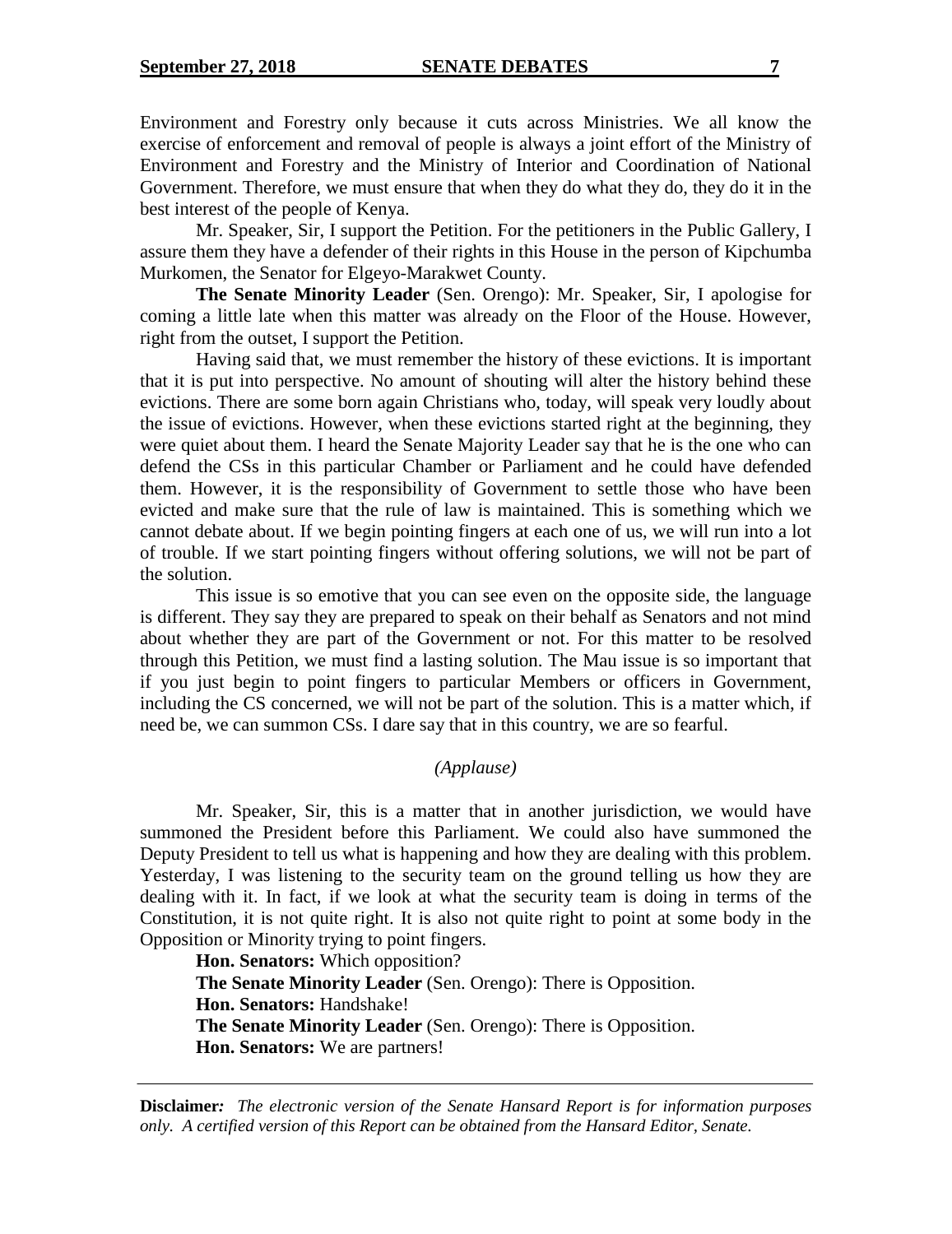*(Laughter)*

**The Speaker** (Hon. Lusaka): Order, Members!

**The Senate Minority Leader** (Sen. Orengo): Mr. Speaker, Sir, let those who are talking about there being no Opposition know what happened in the National Assembly. The point I am trying to make is that let us be part of the solution. It is part of incitement of our people talking without offering solutions.

I have a background in Kericho and Narok counties. If you want to know how I am related to people in Narok County ask ole Nampaso. I also have relationships in Kajiado and Meru counties. I am a true Kenyan. Even in Isiolo County, I have some background. If you have any doubt just ask Sen. Fatuma Dullo what happened during the elections. However, that is for another day.

I rose to say something about this because when we have any issue that relates to Members of this august House, instead of pointing fingers, let us bring a substantive Motion. If you have a problem about a Member of the Cabinet, we can summon that particular CS. If this debate is on the basis of ethnic orientation, ethnic debate or bigotry, then I do not want to go there. I ask the Senate Majority Leader to be part of the solution. I like the emotions with which he is speaking. However, he may find himself in the twilight zone, with respect, where he also becomes part of the problem. We must watch that all the time. We do not want anyone of us to be part of the problem.

**The Senate Majority Leader** (Sen. Murkomen): On a point of order, Mr. Speaker Sir. Is Sen. Orengo in order to insinuate that I am not part of the solution when a Petition has been brought to this House so that he and the rest of us, Senators in this House, resolve the problem? Why is he picking on me when the whole Senate is now seized of a very important Petition where all of us will be part of the solution?

**The Senate Minority Leader** (Sen. Orengo): Mr. Speaker, Sir, I said: "He may be part of the problem." The word "may" is permissive. He can either be part of the solution or part of the problem. I am giving him the benefit of the doubt. However, since he lives in the twilight zone as far as the English language is concerned, I sympathise with him.

## *(Laughter)*

**The Senate Majority Leader** (Sen. Murkomen): On a point of order, Mr. Speaker Sir. The Senate Minority Leader is being economical with the truth. As a former CS for Lands, he created the problem. So, it will be impossible for him to now try to insinuate that I might be part of the problem when we will discuss who might have been the real cause of the problem. The former CS for Lands is sitting here pontifying and he is the cause of the problem.

**The Speaker** (Hon. Lusaka): Order, Senator!

**The Senate Minority Leader** (Sen. Orengo): Mr. Speaker, Sir, yesterday, I was in Iten with the Senate Majority Leader and he could see what they people here think of me as compared to him.

*(Laughter)*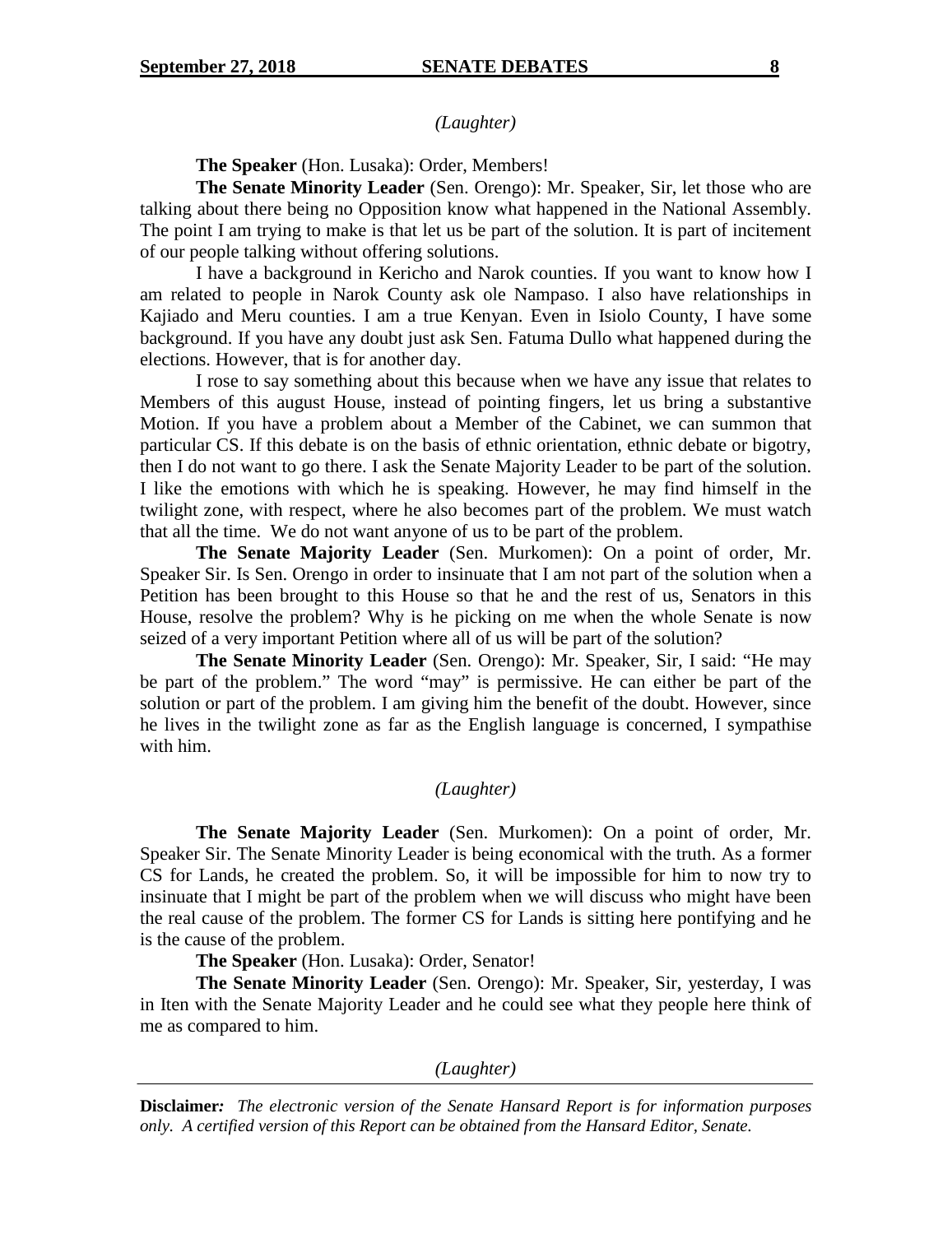He was not allowed to speak in Iten, but I was allowed to do so. If he had any problem about what he did, let go with him tomorrow to Embobut Forest and he will realise what I have done in this area. The whole day we have been with him and I do not mind him being personal with me. If we go there, we can take each other on, but I do not want to be personal.

#### *(Loud consultations)*

**The Speaker** (Hon. Lusaka): Order, Members!

Sen. Cherargei, you are from where the Petition has come from. Proceed.

**Sen. Cherargei:** Thank you Mr. Speaker, Sir. I want to welcome the great people of Nandi, who have presented this Petition.

#### *(Loud consultations)*

Mr. Speaker, Sir, can you protect me?

**The Speaker** (Hon. Lusaka)**:** Let us have some order Members!

**Sen. Cherargei:** Thank you, Mr. Speaker Sir. From the outset, I welcome the people of Ngerek and Chepkumia Ward in Emgwen Sub-County, Nandi County. During my campaigns I was able to visit one of the primary schools that is near there and know that there are issues affecting the Ngerek in Chepkumia Ward.

I support this Petition and want to assure them that we will do anything within our powers to ensure that this issue of land is resolved, especially in Nandi County. For purposes of record, I wish to point out that I had brought this issue, among other issues, to the attention of the Cabinet Secretary in charge of lands, Madam Farida Karoney. The Ngerek, as a community, have been marginalized because they were displaced from the lower part and brought there. Most of them live in deplorable and sad conditions. They need to get title deeds, so that they can build and do farming.

I want to assure them that, as their representative in this House, we will canvas this issue and come up with appropriate solutions. I know that there are many other issues, including historical injustices on land in Kericho and Bomet counties. These are the same issues that we have been trying to address. Let us use this example to resolve the many historical injustices on land.

I know that we want to protect our forests and other vested interests, but at the end of the day, land issues must be addressed. The Cabinet Secretary in charge of Environment and Forestry, Mr. Tobiko, issued eviction orders along Sang'alo- Kebulonik in Mosop Sub-County to move people, yet the cutline had been approved. As much as we want to protect the environment, let us do so in a humane way.

I want to assure the people of Chepkumia, the Ngerek minority, that as their Senator I will stand with them through thick and thin, to ensure that justice is done, be it through legal or extralegal means.

Thank you Mr. Speaker Sir.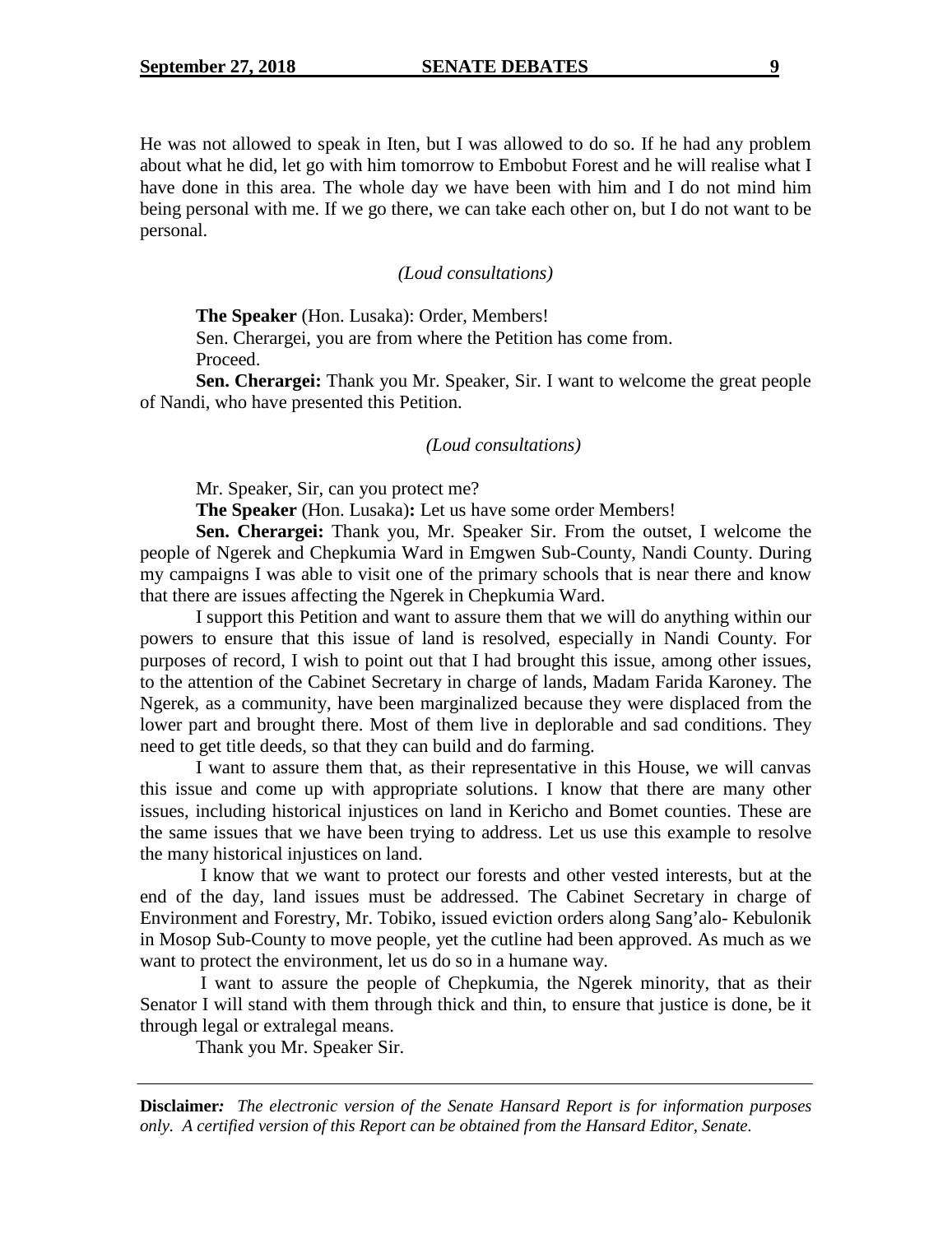*(Loud consultations)*

**The Speaker** (Hon. Lusaka): Order, Members! As the Chairperson of the Committee on Legal Affairs and Human Rights, we do not expect you to talk about illegal means. You are out of order!

**Hon. Senators:** Withdraw!

**The Speaker** (Hon. Lusaka): Order, Members! I think I have warned him.

Hon. Senators, considering the time, pursuant to Standing Order No. 232(1), the Petition stands committed to the Standing Committee on Land, Environment and Natural Resources.

In terms of Standing Order No. 232, the Committee is required, in not more than 60 days from the time of reading the prayer, to respond to the petitioners by a way of a report addressed to the petitioner and laid on the table of the Senate.

I thank you.

## *(The Petition was referred to the Standing Committee on Land, Environment and Natural Resources)*

## DELAYED COMPENSATION BY NLC TO LAND OWNERS AFFECTED BY ELDORET TOWN BYPASS PROJECT

**The Speaker** (Hon. Lusaka): Hon. Senators, there is another Petition by land owners affected by construction of the Eldoret Town Bypass Project in Uasin Gishu, regarding delayed compensation by the National Land Commission (NLC).

Hon. Senators, pursuant to Standing Orders No.226 (1) (a) and No.230(2)(b), I hereby report to the Senate that a Petition has been submitted, through the Clerk, by land owners affected by construction of the Eldoret Town Bypass Project in Uasin Gishu. The Petition is with regard to delayed compensation by the NLC.

As you are aware, under Article 119(1) of the Constitution, and I quote-

"Every person has a right to petition Parliament to consider any matter within its authority, including to enact, amend or repeal any legislation."

The salient issues raised in the Petition are-

(a) That the national Government intends to construct a 33 kilometre road, which starts at Cheplaskei Trading Centre on the Eldoret-Nairobi Highway and terminates at Maili Tisa Junction on the Eldoret-Malaba Highway;

(b) That the project affects 256 parcels of land along the said route, across Ngeria, Kapseret, Simat, Kamagut and Leseru locations in Uasin Gishu County;

(c) That vide Gazette Notice Nos.1822 of  $18<sup>th</sup>$  March, 2016 and 5265 of  $2<sup>nd</sup>$  June 2017, the National Land Commission published notices of intention to compulsorily acquire the said parcels of land, pursuant to the provisions of Sections 107(5) and 112 of the Land Act No.6 of 2012;

(d) That subsequently, in January, 2018, the National Land Commission issued award letters to the affected land owners, which would pave way for their compensation and commencement of construction work on the bypass project;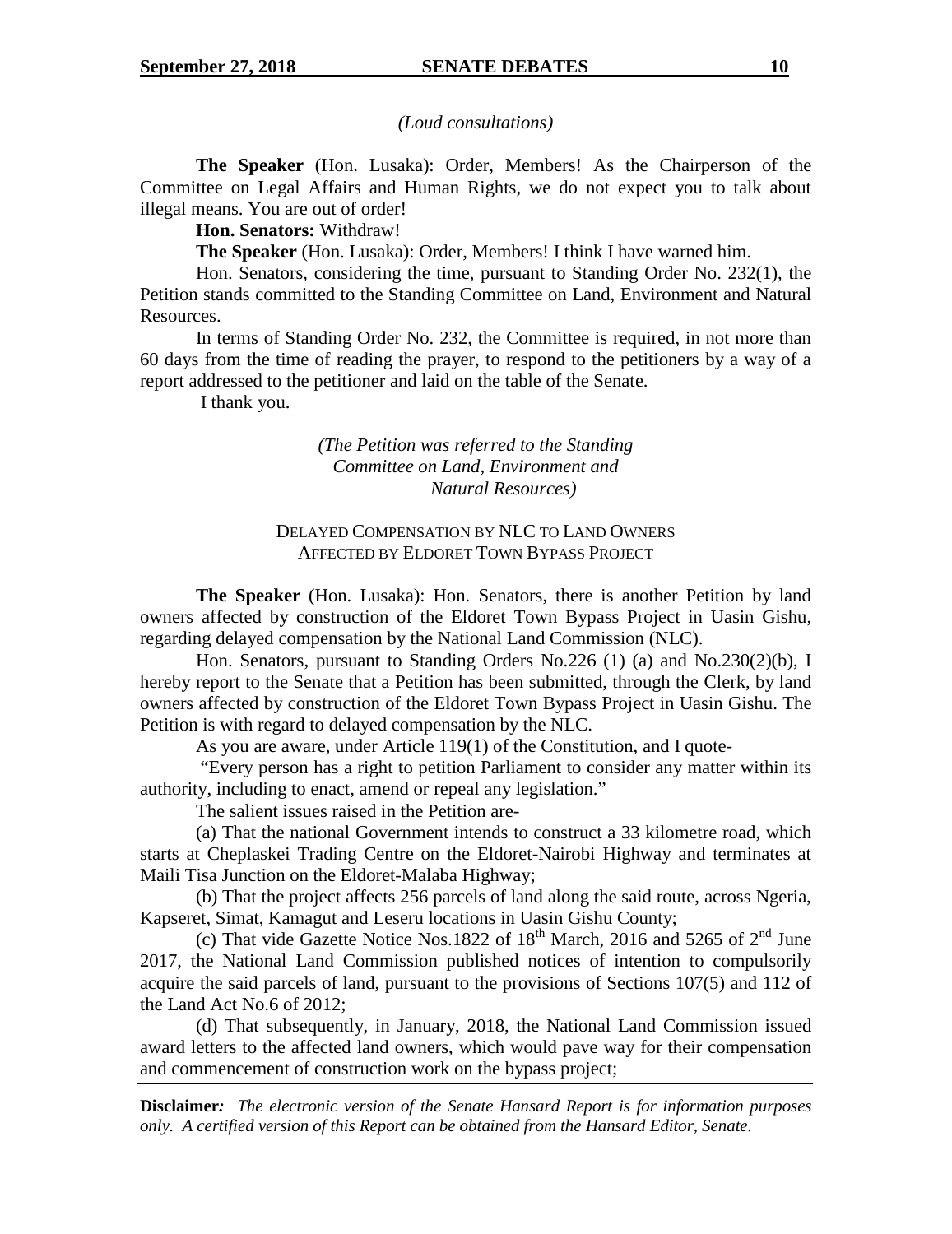(e) That, a number of issues have since arisen with regard to the said compensation, namely:

(i) delayed compensation, where contrary to Sections 115 and 125 of the Land Act, owners of the said parcels of land are yet to be compensated, eight months since the award letters were issued by the National Land Commission;

(ii) unexplained undervaluation of certain parcels of land;

(iii) phased compensation for the compulsorily acquired parcels of land, contrary to Section 125 of the Land Act, which required prompt and full payment in all cases of compulsory acquisition;

(iv) illegal compensation, where persons unlawfully occupying Government land have been prioritized for compensation, and;

(v) payment of too low disturbance allowance to the affected owners, equivalent to 15 per cent of the assessed value of the land.

The Petitioners, therefore, pray that the Senate urgently investigates this matter and takes appropriate action thereon, including-

(a) Compelling the National Land Commission to avail the original award letters in respect of all affected land owners, for purposes of authentication;

(b) Ensuring that the genuine land owners are compensated promptly;

(c) Recommending that the proposed construction of the Eldoret Bypass Project is halted until all the affected land owners have been compensated in full, and;

(e) Ensuring that intended compensation of persons unlawfully occupying Government land is stopped forthwith.

Hon. Senators, pursuant to Standing Order No.231, I shall now allow comments, observations or clarifications in relation to the Petition for not more than 30 minutes.

Proceed, Sen. Olekina.

**The Senate Majority Leader** (Sen. Murkomen): On a point of order, Mr. Speaker, Sir. I know that people will make comments, but I do not want to do so. Considering that the Committee is already seized of this matter in terms of investigating it and was even widely reported across the country, what is the status in that situation? I know that the Vice Chairperson is here and they even visited the parcels of land. How should we proceed in such a situation?

**The Speaker** (Hon. Lusaka): Since I had already approved the Petition and it is in the House, the Chairperson can comment.

**Sen. (Eng.) Hargura:** Mr. Speaker, Sir, we visited the bypass but we advised the petitioners to submit the Petition to the House, so that it is tabled and we can take it up from there.

**Sen. Olekina:** He had already chosen me.

**The Speaker** (Hon. Lusaka): Yes, I had given Sen. Olekina a chance.

*(Laughter)*

Let us use three minutes, so that we have more people contributing.

**Sen. Olekina**: Mr. Speaker, Sir, I rise to support this Petition. I have always been an extremist when it comes to freedom and liberty; issues of justice and environment.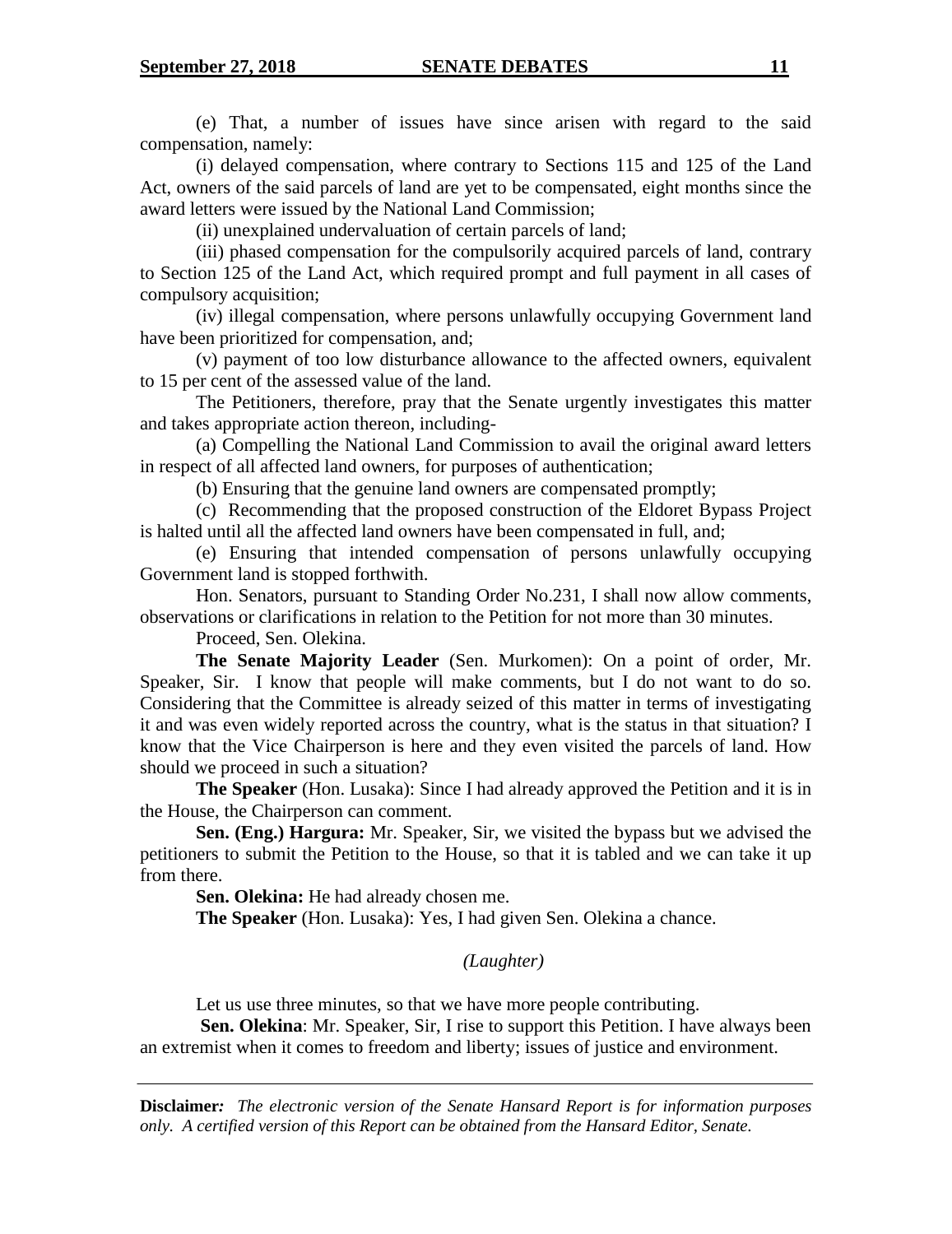Mr. Speaker, Sir, when we talk about environment in this country, it behooves us, as this generation, to realize that this is the only time in history that we have a Government that is willing to protect our water catchment areas. We had a big issue in Nairobi when people made a lot of noise as to why the bypass should go through the National Park. Now, we have issues with the bypass here. However, when we are in this House and we are talking about issues of water catchment areas, it is highly hypocritical when we try to make it a red herring so as to divert attention and start focusing on other issues.

What is clear, Mr. Speaker, Sir, is that this House must always adhere to the protection of the environment. When we deviate from the main point---

#### *(Loud consultations)*

**The Speaker** (Hon. Lusaka): Order, Sen. Olekina. Stick to the Petition!

*(Several Senators stood up in their places)*

**Sen. Wambua:** On a point of order, Mr. Speaker, Sir.

**Sen. Olekina:** Mr. Speaker, Sir, it is not fair to rise a point of order when I am focusing on the Petition. What is the point of order?

**The Speaker** (Hon. Lusaka): Order, Members.

What is your point of order, Sen. Wambua?

**Sen. Wambua:** Mr. Speaker, Sir, is Sen. Olekina in order in terms of being relevant to the issue we are discussing?

**The Speaker** (Hon. Lusaka): Order, Hon. Members! That is why I was cautioning him that he was veering off the subject matter of the Petition. Please, try to stick to the issue.

**Sen. Olekina:** Thank you, Mr. Speaker, Sir. I stand guided. It is good for us never to have any double standards in terms of focusing on the environment. When we talk about the bypass, it affects the environment in one way or the other. People are moved from the way they used to live; maybe they had planted their trees and all that stuff. All I am saying is that we are happy and very lucky that we have a Government that is protecting the environment and taking the steps that have never been taken by any other government before; not Mzee Kenyatta's, Moi's or even Kibaki's. However, His Excellency Uhuru Kenyatta's Government is actually taking the first steps of protecting the environment.

We talk about these bypasses because they affect the environment. Therefore, when we talk about issues about the Mau Forest---

**Sen. Wambua:** On a point of order Mr. Speaker, Sir.

**Sen. Olekina:** It is not for us to deviate. Let us focus on the environment.

**Hon. Senators**: Point of Order! Point of Order!

**The Speaker** (Hon. Lusaka): What is your point of order Sen. Wambua?

**Sen. Wambua:** Mr. Speaker, Sir, the petitioners have raised specific issues where they accuse the Government on matters of compensation. The Senator for Narok should actually declare whether he is in support of or against the Petition.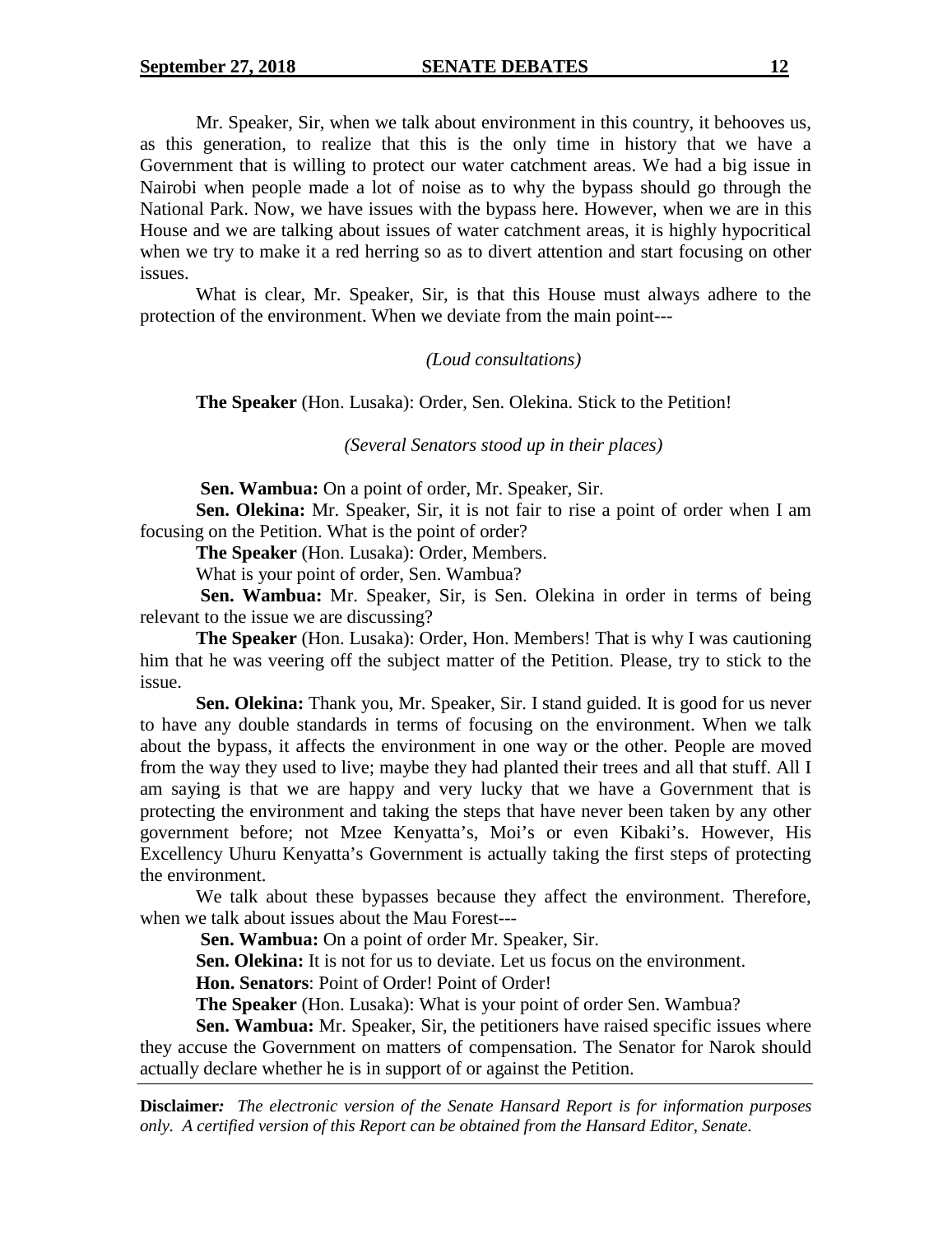**The Speaker** (Hon. Lusaka): Sen. Olekina, I am giving you half a minute, because your time is over.

**Sen. Olekina:** Thank you, Mr. Speaker, Sir. I support the Petition in as much as it protects the environment and focuses on the issues raised. The issue of compensation is broad. We are talking about compensating people and identifying whether they are the rightful owners or not. I am, therefore, totally relevant in what I am saying.

**The Speaker** (Hon. Lusaka): Your time is up, Sen. Olekina.

Proceed, Sen. Mutula Kilonzo Jnr.

**Sen. Mutula Kilonzo Jnr:** Thank you, Mr. Speaker, Sir. Article 28 of the Constitution is very clear that every person in this country has a right to human dignity. This Petition and the previous one point out illegalities that have been conducted through official purposes. It is very surprising that the original awards are not with the owners of the land. It is equally surprising that awards were given in 2016 and yet no payments have been done to date.

Mr. Speaker, Sir, this Senate had an opportunity to raise similar issues, because the Ruaraka Land Scandal speaks to the issues that are in this Petition. We had an opportunity to set the precedent of what the National Lands Commission (NLC) should do. This is yet another opportunity, because the law and Constitution are very clear that people must be paid promptly and adequately. The NLC, led by Prof. Swazuri, is worse than a disaster. This is called a disaster and this Senate must speak with one voice. I know that Sen. Murkomen might get personal and angry about these issues, because they touch him at a personal level. However, this Senate has always spoken with one voice. The first Petition I brought to this House was for the squatters of Masongaleni, who finally got titles.

Mr. Speaker, Sir, let us speak with one voice when it comes to the matter of Kenyans; whether they are the Nandi, the Kikuyu or the Kalenjin. Let us treat these people like Kenyans!

## *(Applause)*

*Usiseme Nandi; tukisema Kongoi, unasema kongoi misin* so that we protect these people.

#### *(Laughter)*

The country is looking up to all of us, Senators.

**Sen. Madzayo**: On a point of order, Mr. Speaker, Sir. I have just heard Sen. Mutula Kilonzo Jnr. mentioning Prof. Swazuri and *kongoi missin*. I do not know *kongoi*. Is he in order?

**Sen. Mutula Kilonzo Jnr.:** Mr. Speaker, Sir, I probably got carried away about something we were doing yesterday; but that is a greeting that means we are doing well. I am prepared, just the same way we went to the Talai clan on historical injustices.

Lastly, Mr. Speaker, Sir, I moved a Motion through this Senate for the rules on historical injustices. This Senate unanimously passed that the Bill on historical injustices should be brought to Parliament for passing. Prof. Swazuri and his team at the NLC went ahead and skirted around the Bill on historical injustices and brought about what we are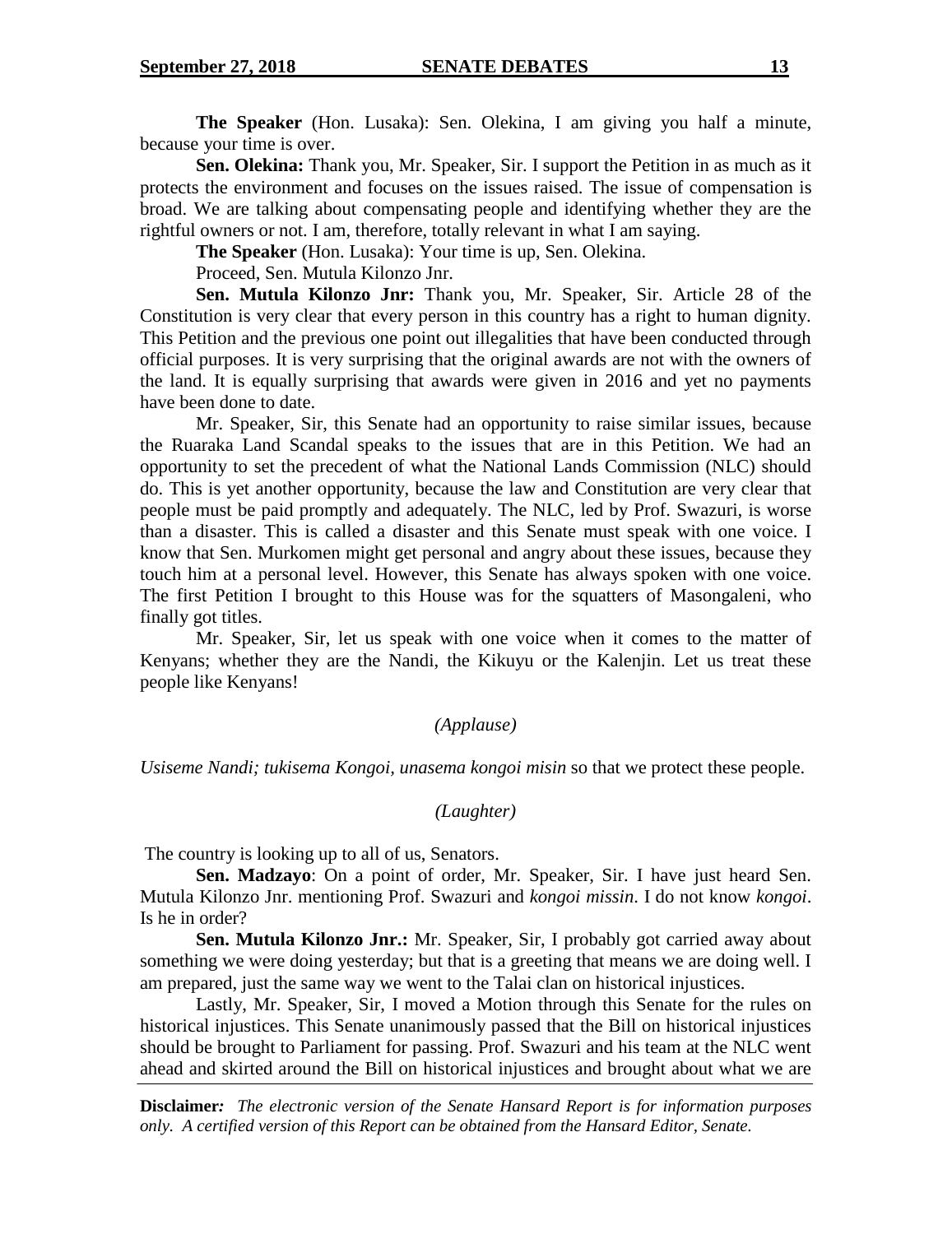calling "regulations." This is because they do not want to deal with something called a cut-off point. At what point do we deal with historical injustices? Is it 1963, et *cetera*? This is an opportunity---

**The Senate Majority Leader** (Sen. Murkomen): On a point of order, Mr. Speaker, Sir.

**Sen. Mutula Kilonzo Jnr.:** Let me finish the point.

**The Senate Majority Leader** (Sen. Murkomen): On a point of order Mr. Speaker, Sir.

**The Speaker** (Hon. Lusaka): What is your point of order, Sen. Murkomen?

**The Senate Majority Leader** (Sen. Murkomen): Mr. Speaker, Sir, for the consistency of this House, nobody stood for Prof. Swazuri. When a different public officer was mentioned in a different Motion earlier, my colleague behind here was up in arms. However, when Prof. Swazuri was mentioned, nobody on this side even shook; it is only Sen. Madzayo who tried. Can we be consistent?

**The Speaker** (Hon. Lusaka): Order!

**Sen. Madzayo:** On a point of order Mr. Speaker, Sir. Members should take your rulings seriously in this House. When you have ruled on a particular subject, then it stays as a ruling. However, when Members keep on repeating the same mistakes and the whole country is watching, it is not fair to see your rulings being discarded. I, therefore, just wanted you to caution my colleague and tell him that we should not go against your rulings in this House.

**Sen. Malalah:** On a point of order, Mr. Speaker, Sir. Is it in order for this House to set a precedent, that where a member of certain community is mentioned, the Maasai wake up; when a Luhya is mentioned, the Luhya wake up; when a Kikuyu is mentioned, the Kikuyu wake up? This is not a tribal House; let us rise beyond this! We are talking and handling matters pertaining to our country.

Thank you, Mr. Speaker, Sir.

## *(Applause)*

**The Speaker** (Hon. Lusaka): Order, hon. Members!

**Sen. Seneta:** On a point of order, Mr. Speaker, Sir. I stand accused because I am the one who was defending CS Tobiko. In his particular case, the Majority Leader was not speaking of Mr. Tobiko as a CS; he was accusing Tobiko and the personality of Tobiko---

**The Speaker** (Hon. Lusaka): Order, Sen. Seneta!

*(Sen. Murkomen spoke off record)*

*(Laughter)*

Order, Majority Leader! First of all, nobody mentioned anybody's name, unless you are being suspicious of the way you conducted yourself.

*(Laughter)*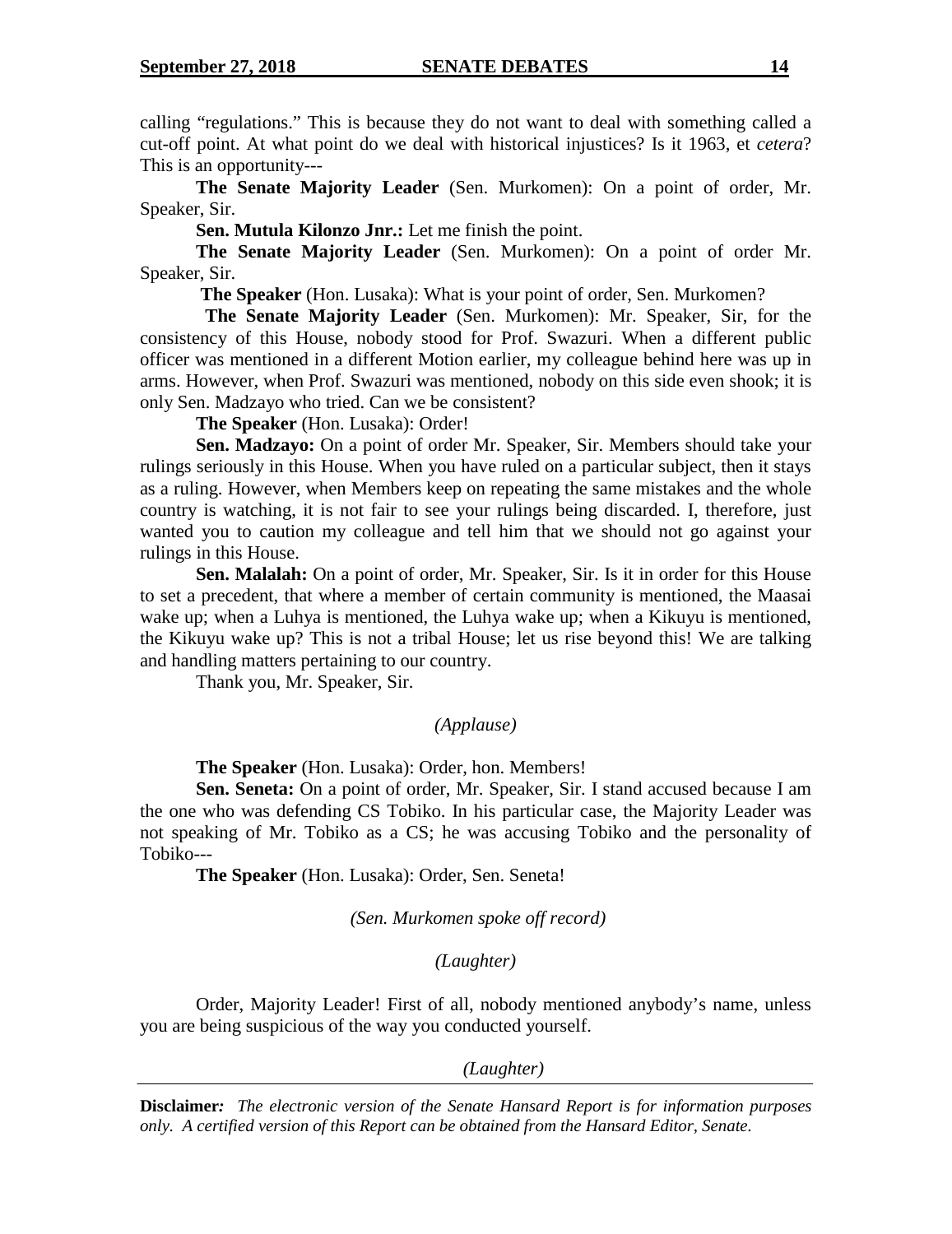I will give Sen. Mutula Kilonzo Jnr. half a minute to finish.

*(Loud consultations)*

**Sen. Mutula Kilonzo Jnr.:** Mr. Speaker, Sir, please protect me.

The Speaker (Hon. Lusaka): Order! Order, Whip!

**Sen. Mutula Kilonzo Jnr.:** Mr. Speaker, Sir, the Committee investigating this matter should do it quickly. Let us not lose the opportunity that was lost by the County Public Accounts and Investments Committee (CPAIC) to set a precedent on what consists a hearing, what consists compensation and when people should leave their land---

**Sen. M. Kajwang':** On a point of order, Mr. Speaker, Sir. I just want us to be clear and go on the record accurately. Sen. Mutula Kilonzo Jnr., who is a Member of the Senate Business Committee (SBC), should not mislead the House to say that this House has missed an opportunity, when a report has been tabled and has not been withdrawn from the House. Is the Senator in order to say that we have missed the opportunity?

**The Speaker** (Hon. Lusaka): He is out of order.

Conclude, Sen. Mutula Kilonzo Jnr.

**Sen. Mutula Kilonzo Jnr.:** Mr. Speaker, Sir, the Committee knows what I am talking about; I do not need to repeat it. Therefore, let us exorcize those ghosts and get to the bottom of these matters as quickly as possible. This House must rise above petty and tribal politics to discuss anything affecting Kenyans.

Thank you, Mr. Speaker, Sir.

**Sen. (Eng.) Mahamud**: Mr. Speaker Sir, allow me to also support this Petition. Development is important for this country thus, the importance of building this bypass cannot be overstated.

Compensation to the land owners must be done promptly. It is terrible that the National Land Commission (NLC) has taken its time to compensate these people. We are left wondering why they are waiting to get to a point where people will come with figures that are impossible. Recently, we heard of the Standard Gauge Railway (SGR) and other programmes where compensation skyrocketed and a lot of malpractices were reported. We only hope that the Committee dealing with this matter will deal with it expeditiously and that compensation will be given to the people concerned.

I will not support the issue of halting the construction of the road. The construction of the road must continue and people must be compensated.

I support.

**Sen. Dullo**: Thank you, Mr. Speaker Sir. I believe that land is an emotive issue. I support the Petitioners because I am sure that this is their only source of livelihood. We must protect land issues in this country. As a Senate, if we get petitions, we must look at them critically. We cannot say that road construction should continue yet people are losing their land; that is impossible. We should halt the project and allow the people to be compensated.

Normally, the wrong people are the ones who get compensated. I say this because a list has already been given here which indicates that these are the right people who should be compensated. I am sure that the NLC also has another list hidden somewhere.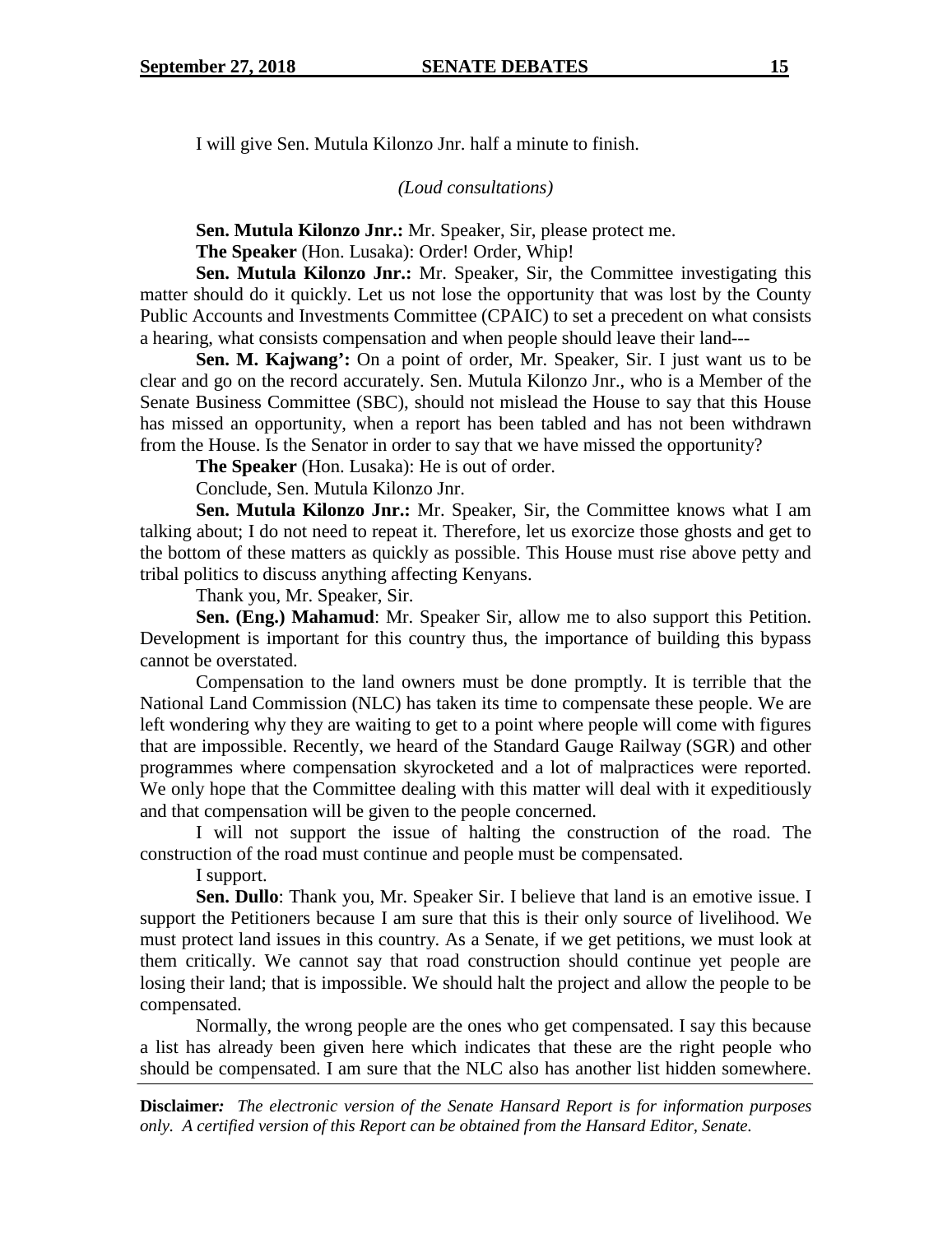A good example is a case that we have in Isiolo. The Lamu Port-South Sudan-Ethiopia-Transport (LAPSSET) project has made our brothers and sisters in Meru to take away a whole ward called Ngaremara in Isiolo County yet this is a place where we have two Members of County Assembly (MCAs), chiefs and so many assistant chiefs. It is important to note that this is a case that was decided by the court. Next week, I will bring a Petition for us to make sure that the issue is looked at. We cannot allow the rights of the minorities to be violated. Land is an emotive issue.

We have another issue at a place called Eldera where our brothers and sisters in North Eastern have chased away our people and today, they are Internally Displaced Persons (IDPs) in another ward. This land issue is very sensitive and we should not take it for granted as we protect our cronies in this House.

I thank you.

**Sen. Faki**: Ahsante, Mheshimiwa Spika, kwa kunipa fursa hii kuunga mkono Ombi ambalo limeletwa la kuwalipa ridhaa wale ambao wameathirika na *bypass*.

Ni kweli kwamba serikali inazembea katika kulipa wale wanaoathirika na miradi ya maendeleo ya serikali. Tuko na mfano wa SGR kule Mombasa ambapo watu zaidi ya 76 hawajalipwa. Hii ni kuanzia kilomita *zero* hadi 20. NLC ililipa mashirika matatu Shilingi Bilioni tatu na nusu na wakaacha walalahoi karibu 70 bila malipo yoyote. Tuliuliza swali hili katika Bunge la *Senate* lakini halijashughulikiwa mpaka leo. Wananchi bado wanalalamika ya kwamba hawajalipwa pesa zao.

Ni muhimu ya kwamba watu lazima walipwe na serikali inapochukua ardhi kabla hawajaingia katika ardhi na kuanzisha miradi. Hii ni kwa sababu wengi wanaotakikana kulipwa ni walalahoi na wakiambiwa wavunje nyumba zao, hawajui watakapokwenda kuishi.

Naunga Ombi hili mkono na ni lazima walipwe ndio waondoke. Mradi usiendelee mpaka walipwe ndio waondoke. Asante.

**Sen. Kibiru**: Thank you, Mr. Speaker, Sir. We are the backbenchers, so it is possible that you were not seeing us.

I support the Petition but my concern is that we have delayed compensation whereas we have borrowed heavily. One, therefore, wonders where the money goes to if we are not compensating the land owners who have been affected. The other issue is that delayed compensation and money need to attract interest. This is because these people are losing a source of production. They need to move on and be productive by way of getting the money. I say this because the value of the Shilling today is not the same as tomorrow. That kind of delay needs to attract some interest. The people who are looking at the issue of compensation need to factor in interest.

As I conclude, at one point in time I wondered whether we are drifting and behaving like the 'upper house'.

**Sen. Wambua**: Thank you, Mr. Speaker Sir, for this opportunity to pronounce myself on this Petition. I congratulate the Petitioners for bringing this matter to the Floor of the House. I got an opportunity to visit a section of this bypass and we went up to Laini Tisa and Kapseret. The complaint of the public is a common thread and the issue of compensation for land used for the construction of the road has become a thorny issue.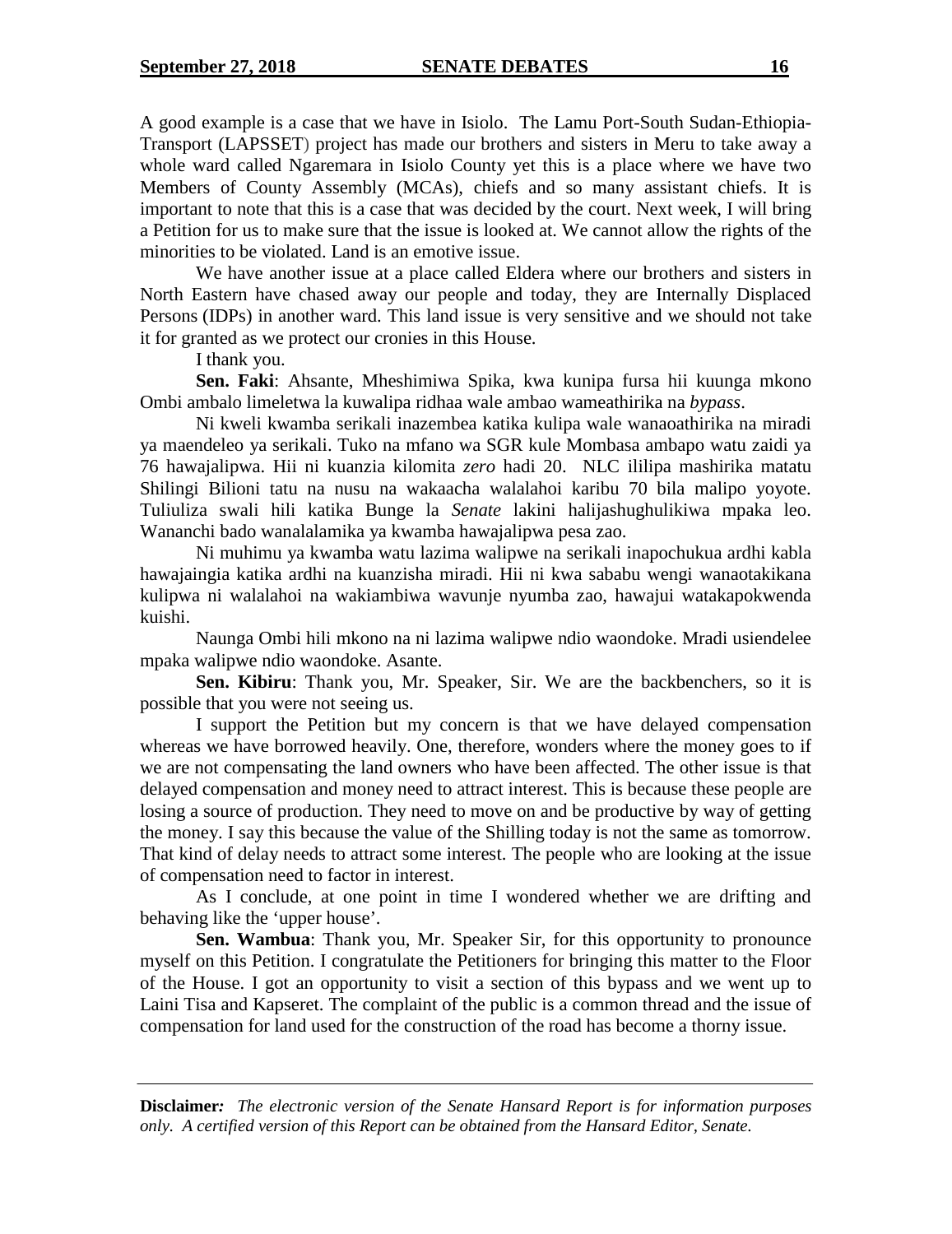I want to associate myself with the previous speakers who have spoken on this matter. There can never be a continuation of this project before people are promptly and fully compensated.

#### *(Loud consultations)*

Mr. Speaker Sir, I seek that you call Members to order for them to listen to what we are saying.

**The Speaker** (Hon. Lusaka): Consult in low tones, Hon. Members.

**Sen. Wambua**: Thank you, Mr. Speaker Sir. The value of this project is set at Kshs5 billion and the compensation figure is set at Kshs4.2 billion. Kenyans are being asked to get out of their land and homes for these works to continue but nobody is giving them money for resettlement. Nobody is compensating them for houses that have developed cracks arising from activities of the contractor.

The other issue that I saw and I see in this Petition is the matter of workers; unskilled labour, that is being used along this road. There have been numerous complaints, and it is not just in this section of the road but in other sections of the road as well, of a contractor who comes to site and brings on board unskilled labourers from outside the region yet there are people within that region who are able to undertake the works being done by people from outside.

I support.

**Sen. (Eng.) Hargura**: Thank you, Mr. Speaker Sir. I support the Petitioners. We interacted with them when we visited the bypass. As Sen. Wambua has said, the cost of compensation is almost the same amount as the cost of the project. A Government borrows money to construct the road but it is the responsibility of the Government to resettle or to compensate the land owners. However, it is now assuming that the land owners will just stay like that and they are being asked to move out.

#### *(Loud consultations)*

**The Speaker** (Hon. Lusaka): Order, Members. Let us consult in low tones.

**Sen. (Eng.) Hargura**: We have to make sure that Kenyans are not dispossessed because of a project. It is true that the road is important but the livelihood of those Kenyans is more important. When you bring the road, it is those people that you are trying to serve but if they are the ones that you are impoverishing, then that is the wrong way to go. We will take the Petition seriously so as to make sure that the Government promptly pays the affected persons before the project is started.

**Sen. Cherargei**: Thank you, Mr. Speaker Sir, for your indulgence. I support this Petition because the Petitioners had approached me and I advised them to bring it to the Senate. I agree that there is a problem because this also affects part of my County. We share a common border.

This project will cost Kshs5.1 billion and more than Kshs4 billion should be paid in compensation. I agree with most of my Senate colleagues.The law is very clear and it states that when you are doing compulsory acquisition of land, the payments should be prompt. I request that the project be suspended and the Wu-Yi Company should move all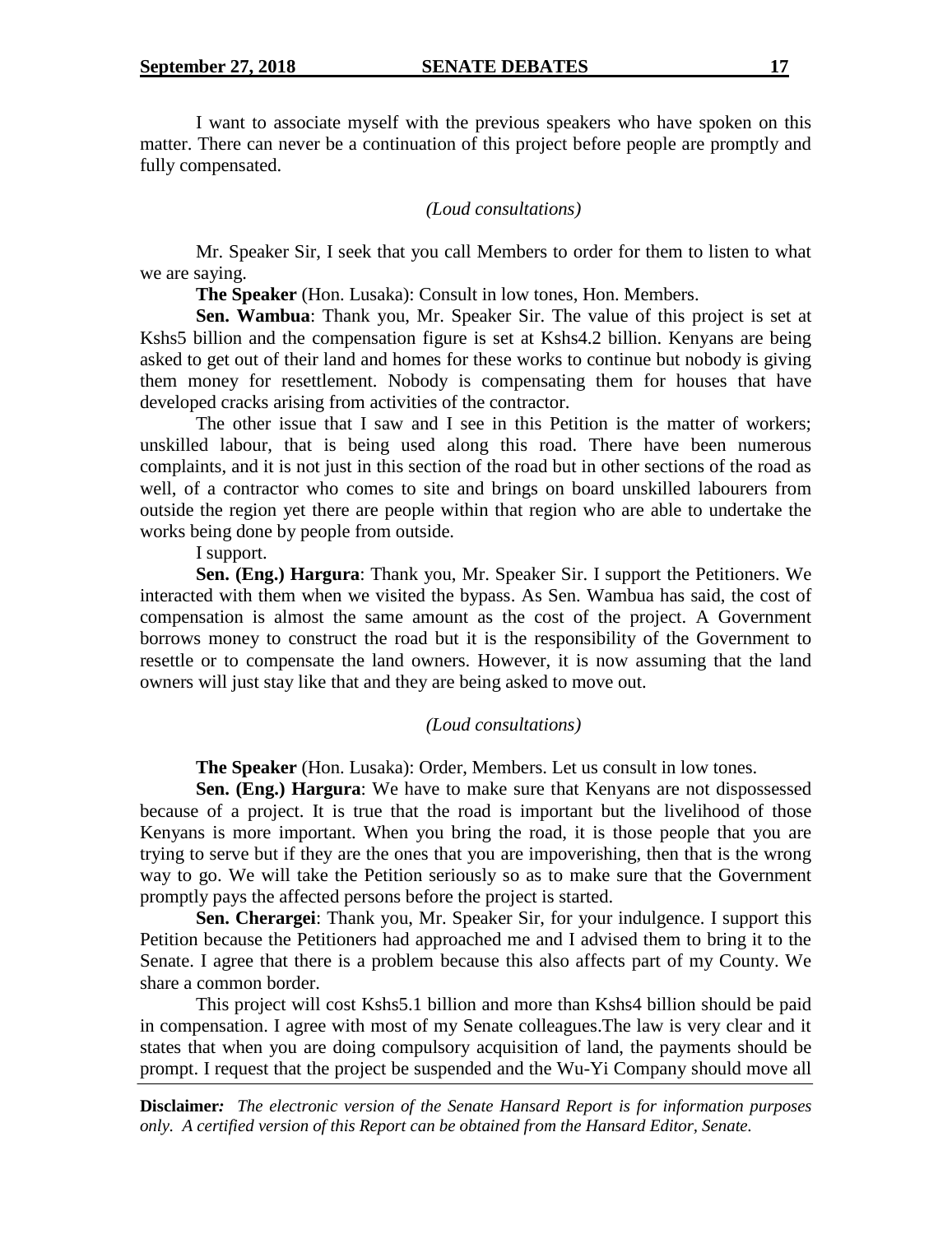their machines from the site until the owners of the land are fully compensated and satisfied. When that is done, the project can then proceed.

**The Speaker** (Hon. Lusaka): Finally, Sen. Madzayo.

**Sen. Madzayo**: Asante, Bw. Spika, kwa kunipa nafasi hii. Jambo la kwanza ni kuwapa heko wale ambao wameleta maswala haya mbele ya Bunge la Seneti. Hawa watu wana uchungu mwingi sana kwa vile ardhi yao ilitwaliwa bila fidia yoyote au kufanyiwa haki. Wengi wao wanaambiwa watimuliwe kutoka kwa mashamba yao bila haki yao kutekelezwa.

Matukio haya yanaendelea katika nchi nzima. Tumeona watu wakitimuliwa kutoka kwa mashamba yao bila kulipwa chochote. Tumeshuhudia haya yakifanyika katika Kaunti ya Kilifi. Nina uchungu sana kwa sababu watu wetu wametimuliwa kutoka mashamba yao bila malipo yoyote. Matajiri wana weka ua bila kujali kama kuna makao, vijiji, Misiki na makaburi. Wanatumia mashine makubwa makubwa kama vile greda kutoa miili ya watu wetu bila heshima.

Ikiwa kuna mradi wanaotaka kuanzisha, basi ni vyema kuwahusisha watu wa sehemu hiyo na lazima walipwe ridha zao ili waweze kuondoka. Tuliona vile walianzisha mradi wa SGR na vile watu wetu sehemu za Mombasa na kwingineko wanendelea kuteseka. Ndugu yangu, Mhe. Faki amesema watu hawa hawajalipwa fidia au pesa zozote. Ni muhimu kwa Bunge la Seneti kuangaliwa swala hili kwa makini sana.

**The Speaker** (Hon. Lusaka): I can see Commissioner Cheruyiot. Let me give you an opportunity

**Sen. Cheruiyot:** Thank you, Mr. Speaker, Sir. From the very onset, I stand with the petitioners. This is because on matters fashion, I always swim with the current. However, on matters human rights, I stand solid as a rock. The petitioners have been taken round in circles. They have gone to all Government offices seeking for their rights, but all in vain. If you listened to the complaints that have been raised by my colleagues Senators, we have racketeers masquerading as project managers in this country. They are pretending to be managing Government projects. However, they are profiting from public money.

If we go deep into the details of this matter, there are people who have been paid, but they are not the genuine land owners. The poor and downtrodden of this country have no other hope other than to look up to this House for justice. We must stand up against all masqueraders, including land grabbers and tribal bigots masquerading as environmentalist.

**The Speaker** (Hon. Lusaka): Order, Senators! The Commissioner is using very heavy vocabulary.

Pursuant to Standing Order No.232(1), the Petition stands committed to the Standing Committee on Roads and Transportation. In terms of Standing Order No.232(2), a Committee is required in not more than 60 days from the time of reading the prayer to respond to the petitioner by way of a report addressed to the petitioner and laid on the Table of the Senate.

> *(The Petition was referred to the Standing Committee on Roads and Transportation)*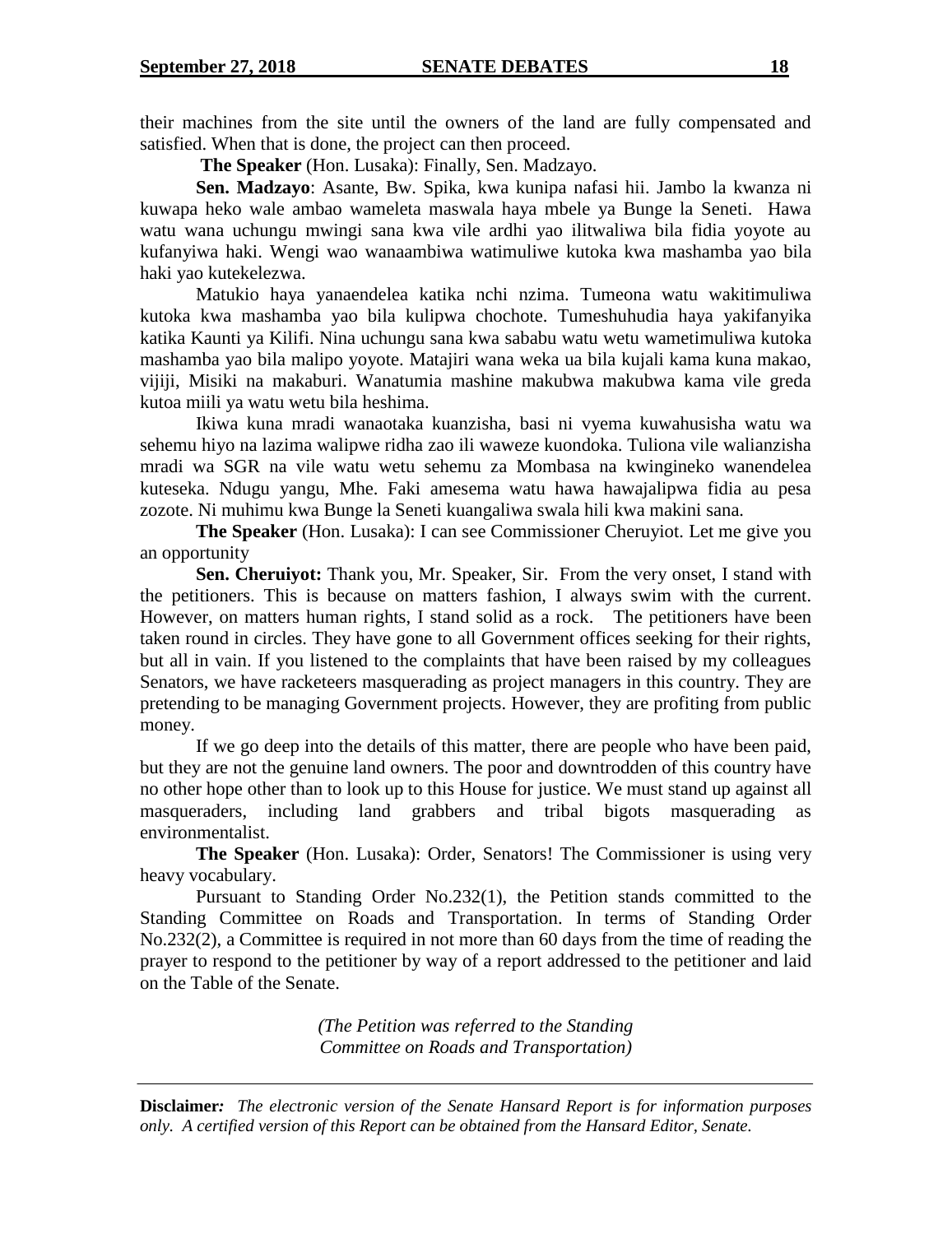Let us move on to the next Order.

*(Loud consultations)*

**The Senate Majority Leader** (Sen. Murkomen): There are loud consultations in the House.

**The Speaker** (Hon. Lusaka): Order, Senators. Let us consult in low tones.

**The Senate Majority Leader** (Sen. Murkomen): Thanks to the "big English" from the Commissioner. There is a consultation as to who is who.

## **PAPERS LAID**

## FINANCIAL STATEMENTS OF VARIOUS COUNTY AGENCIES

Mr. Speaker, I beg to lay the following Papers on the Table of Senate today, Thursday,  $27^{\text{th}}$  September, 2017-

Report of the Auditor-General on the Financial Statements of the Kakamega County Trade Loans Fund for the year ended 30<sup>th</sup> June 2017.

Report of the Auditor-General on the Financial Statements of the Kakamega County Trade Loan Fund - Mkopo Mashinani for the year ended  $30<sup>th</sup>$  June, 2017.

Report of the Auditor-General on the Financial Statements of the Vihiga County Community Empowerment Fund for the year ended  $30<sup>th</sup>$  June, 2016.

*(Sen. Murkomen laid the documents on the Table)*

REPORT ON THE PETROLEUM BILL, 2017

**Sen. Seneta:** Mr. Speaker, Sir, I beg to lay the following Paper on the Table of Senate today, Thursday,  $27<sup>th</sup>$  September, 2018-

Report of the Standing Committee on Energy on the consideration of the Petroleum Bill (National Assembly Bills No.48 of 2017).

*(Sen. Seneta laid the document on Table)*

**The Speaker** (Hon. Lusaka): Let us move on to the next Order.

## **STATEMENT**

## DANGER POSED TO SOCIETY BY HYPER LIBERALISM JURISPRUDENCE OF KENYAN COURTS

**Sen. Kang'ata:** Mr. Speaker, Sir, pursuant to Standing Order No. 47(1), I rise to issue a Statement on an issue of general topic regarding the danger posed to society by hyper-liberalism jurisprudence of Kenyan Courts.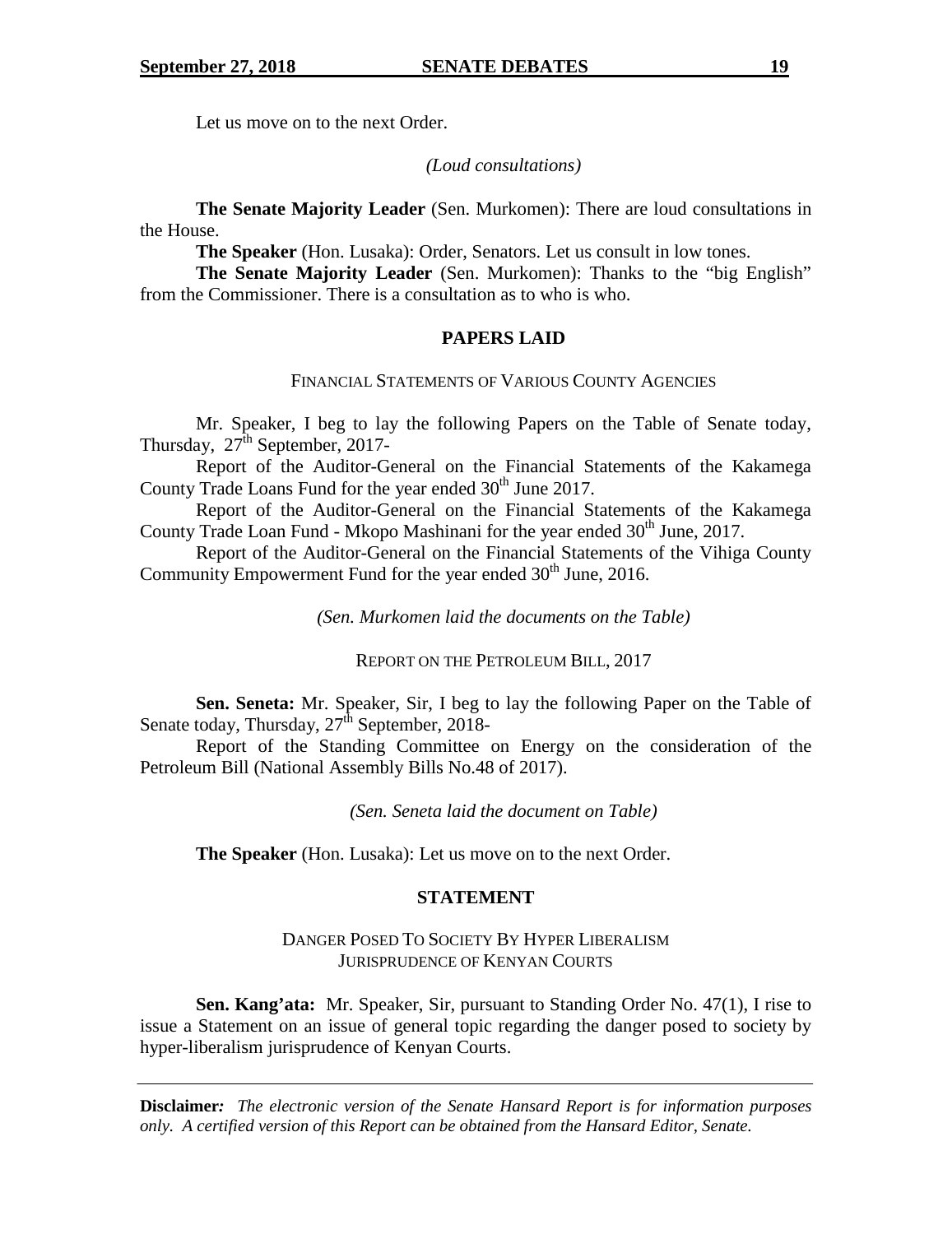Hyper liberalism jurisprudence is a concept that centres on the values of the individual liberty, equality, limited Government and the rule of law. Under the circumstances, though these values are quite important to the human rights concepts, they also tend to comprise the cultural values of our people. I make this Statement because my attention has been drawn by several court decisions rendered by the High Court on issues of religious and moral ethics of the Kenyan people.

In the recent past, the court has made decisions regarding human rights organizations. I refer you to two decisions that were made by the court recently. First, there was a decision which allowed a so-called human rights organization that purportedly fights for the rights of the people who believe in same sex relationships, that it was meant to be legalized.

There was also another decision regarding a certain movie which will corrupt the morals of our children. It is called *Rafiki.* There was a temporary ban which had been given by a certain body then a court order was issued allowing that movie to be shown to our society.

Also, again, my attention has been drawn by a decision by the High Court which compelled the Registrar to register a movement called the Atheist Society of Kenya. In all these cases the jurisprudence than underpins this decision is what is called hyper liberal interpretation of the Bill of Rights. The courts in the foregoing decisions have argued that atheism and same sex relationships may be protected under the Bill of Rights pursuant to Article 27(4) of the Constitution. It is true I agree Article 165(3) grants the High Court power to interpret the Constitution. However, Article 93(2) gives Parliament the power for representation. Therefore, pursuant to this Article I hereby express deep resentment to this jurisdiction by the people that I represent - the people of Murang'a County who feel that the courts want to impose upon us negative ideology which appears to argue that we should allow this crime.

Allow me to give five reasons why I disagree---

## *(Loud Consultations)*

**The Speaker** (Hon. Lusaka): Let us consult in low tones, Hon. Senators.

**Sen. Kang'ata**: Mr. Speaker, Sir, allow me to give five reasons why I disagree with those decisions.

One, a majority of Kenyans do not support gay relationships in this country. That has been confirmed by surveys which have been conducted.

Article 1(1) of the Constitutions states-

"All sovereign power belongs to the people of Kenya and shall be exercised only in accordance with this Constitution."

Sovereignty means ultimate political authority. Therefore, the Constitution vests ultimate political authority on the people. If the people of Kenya oppose gay relationships, the same court should also uphold that. They should not impose gay relationships on Kenya. I am opposed to that jurisprudence that is being pushed by our courts.

The courts appear to be encouraging these relationships, and therefore, their decisions are counter-majoritarian.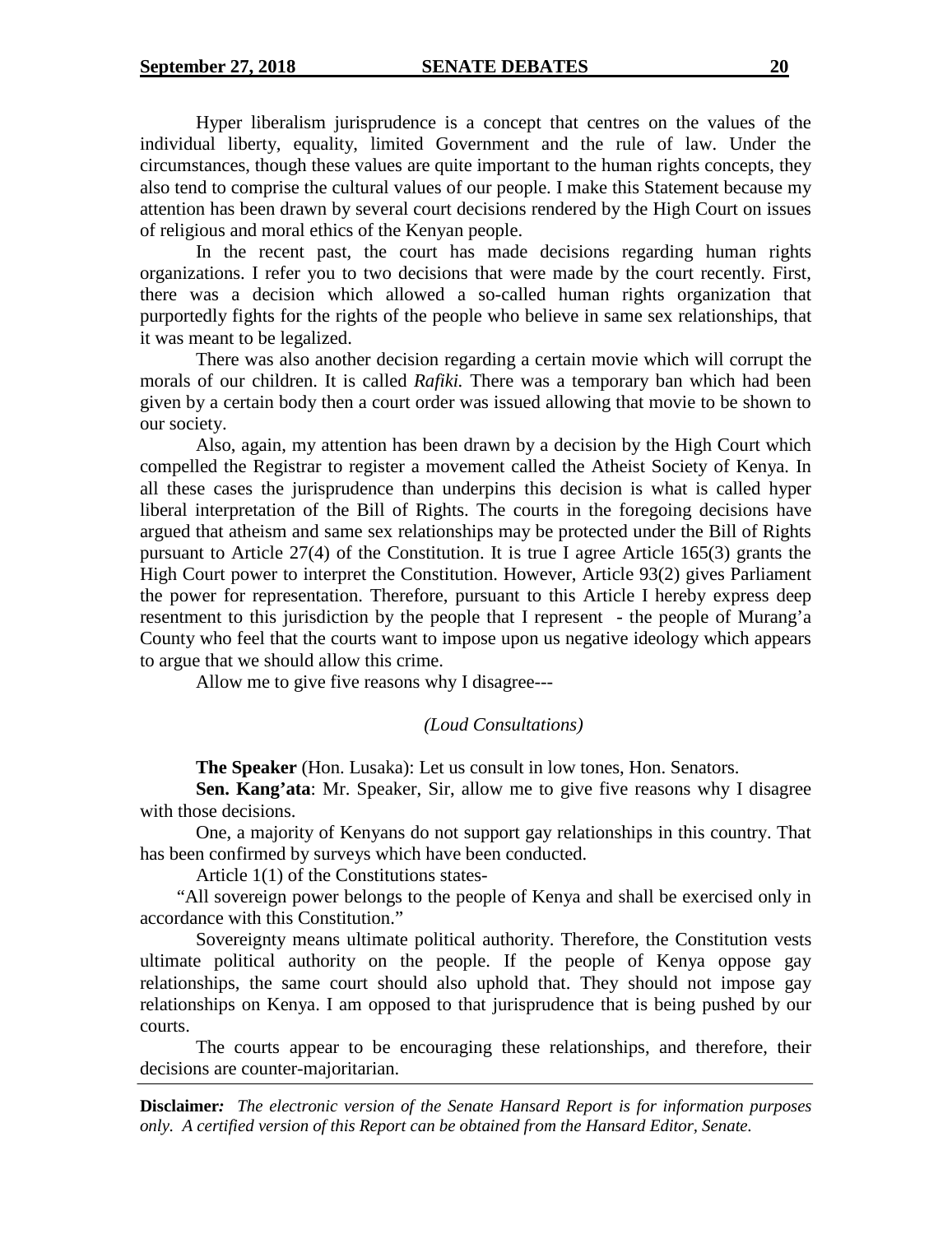Two, this jurisprudence undermines rationality under which other penal offences are predicated upon because if you allow gay relationships, there will be no reason why you will not legalise marijuana, allow bestiality, suicide and incest because you can as well say, it is the people's choice. Therefore, we must oppose that decision. Otherwise, we will open a pandoras box where Kenya will allow marijuana, bestiality, suicide and incest. This is so because they will say it is consensual sex. Therefore, we must oppose the jurisprudence which is being championed by the courts.

Three, this jurisprudence undermines constitutionally protected institutions, for example, the family. Allow me to read Article 45 of the Constitution. It provides in express terms.

Article 45(1) of the Constitution states-

"The family is the natural and fundamental unit of society and the necessary basis of social order, and shall enjoy the recognition and protection of the State."

This means that the courts, this Parliament and the Executive have a constitutional duty to protect the family. I am a newly wedded man.

#### *(Laughter)*

Therefore, I take this opportunity to tell the courts that they must our children and the family units. When we allow these vices to continue getting embedded in our society, we will erode this institution.

Four, the jurisprudence ignores research driven data which proves dangers posed by these vices to persons practising such notions. Currently, there is scientific evidence showing that gays tend to be people who use drugs more. They tend to be people who have a shorter life expectancy and whose relationships only last for one or two years. For those of us who oppose these relationships, we not only oppose on the basis of what we call ethical or moral reasons but on the basis of research driven issues.

Finally ---

**The Speaker** (Hon. Lusaka): What is your point of order, Sen. Malalah? Sen. Kang'ata, there is a point of order. Take your seat.

**Sen. Malalah:** On a point of order, Mr. Speaker, Sir. Is it in order for Sen. Kang'ata to put this House in uncomfortable mood because even discussing the issue of gayism is uncomfortable? We should postpone this discussion. We should not give it audience.

Therefore, I request Hon. Kang'ata to wind up his presentation because I am uncomfortable. I do not like listening to these things, I am a religious person. I do not support gayism and I would not want anybody to lecture me on issues of gayism. So, Hon. Kang'ata, kindly, you are a newly wedded person, please wind up on this topic so that we move on to serious matters that affect this country.

**The Speaker** (Hon. Lusaka): Sen. Kang'ata, wind up your Statement so that we can have other issues.

**Sen. Kang'ata:** Mr. Speaker, Sir, what my colleague is trying to insinuate is that by keeping quiet this issue will fade away but you are in actual sense assisting the courts to continue giving us this fake philosophy of supporting gays. So, we must come to this Senate and rise up and say no!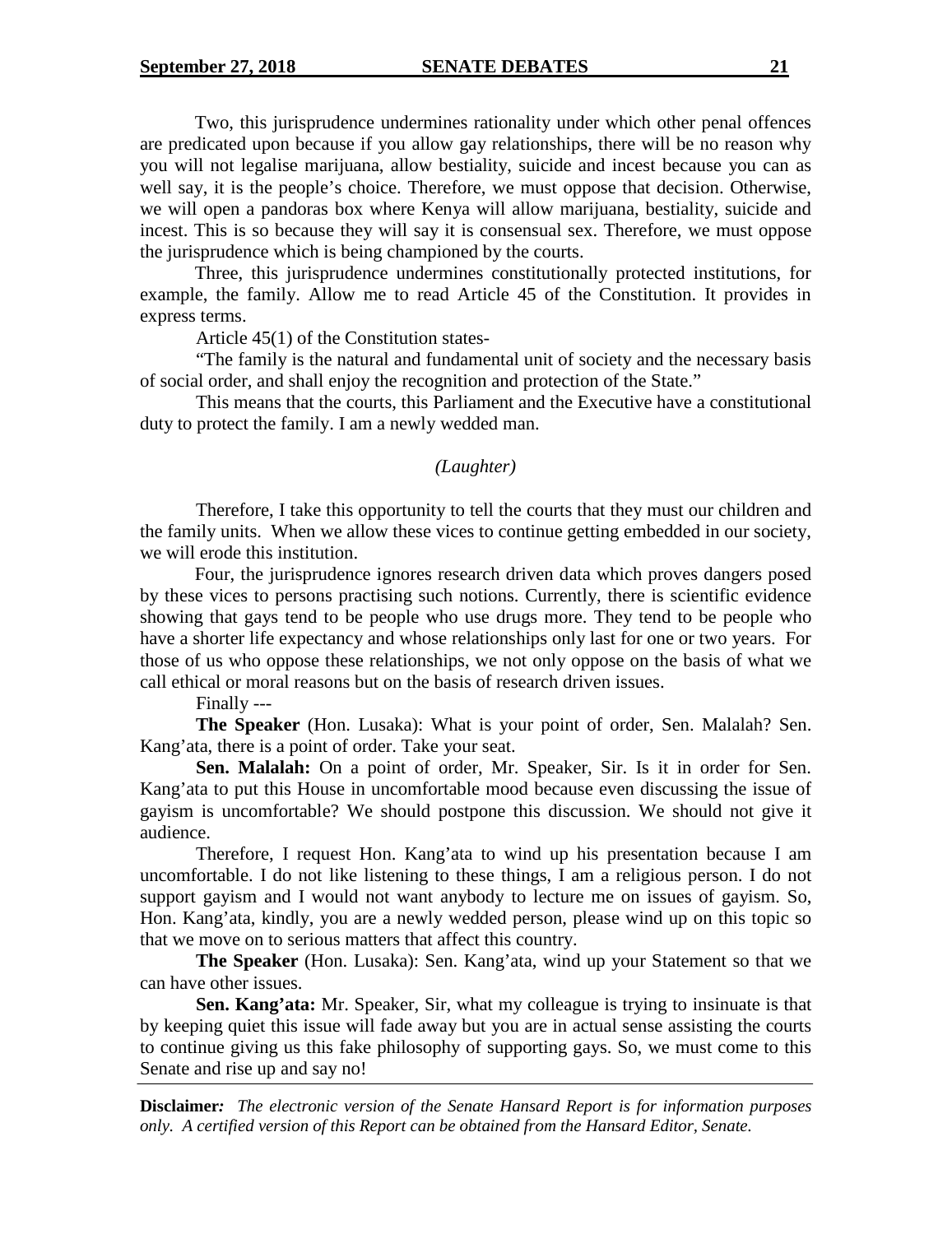Finally, this jurisprudence undermines the constitutional role of Parliament as the sole law making organ of Government. It is us who should be saying whether gayism should be legal or not, but not the courts. The concept of separation of powers was articulated by one Montesquieu in 1748. He said that you must not fuse power. He said-

"There is no greater tyranny than which is perpetrated under the shield of law and in the name of justice. To be truly grit, one has to stand with the people, not above them."

Therefore, shame on the courts which are trying to impose gay things in this country. Shame on them!

I thank you.

**The Speaker** (Hon. Lusaka): What is your point of order, Sen. Mutula Kilonzo Jr.?

**Sen. Mutula Kilonzo Jr.:** On a point of order, Mr. Speaker, Sir. I have listened very carefully to Sen. Irungu Kang'ata. His Statement is not a personal statement. It is a general statement of matters of topical concern under Standing Order No.47(1). If it was his personal statement, then we would understand he is making a personal view.

I am concerned about our Standing Orders, whether in allowing Sen. Kang'ata to issue a blanket condemnation to courts; we would not be interfering with Standing Order No.96. This is because any decision made by the court is not final. Any party who is aggrieved has the right to appeal. Can we use this Floor to condemn the Judiciary wholesome yet maybe he is referring to one judgment by one judge? On what basis did you allow this Statement to be read in such ambiguity, that it appears from the 'upper' House we are condemning the whole Judiciary? I am extremely concerned.

**Sen. M. Kajwang':** On a point of order, Mr. Speaker, Sir. when I saw this Statement on the Order Paper, I thought that Sen. Kang'ata will introduce the subject of hyper liberalism as opposed to the ultra-conservatism that is capturing the world but he has brought about issues of morality which even though I sympathise with him, but for a lawyer of the standing of Sen. Irungu Kang'ata, who is doing his PhD--- He knows that when he is unhappy with the decisions of the court, a good lawyer like him would go on to appeal.

Mr. Speaker, Sir, we cannot sit here in Uasin Gishu today as a Senate to condemn the Judiciary. When the Judiciary ruled us out of order on the County Development Board, we were unhappy but when they allowed us to be part of the Division of Revenue, we were celebrating them. We cannot build and form a habit of condemning the Judiciary when we are aggrieved over certain rulings which, if it is true they ruled in that manner, it is unconstitutional. The Constitution does not allow same sex marriage but we cannot take this opportunity to lecture the Judiciary and legislate on morality.

Mr. Speaker, Sir, could you declare Sen. Irungu Kang'ata out of order so that he goes back to his honey moon?

## *(Laughter)*

**The Senate Minority Leader** (Sen. Orengo): On a point of order, Mr. Speaker, Sir. I sympathise with the views of Sen. Kang'ata. Right now in the USA, they are trying to go through confirmation hearings of certain judges to go to the Supreme Court. As a lawyer, the best thing to do is; lay before the House the judgments that he is complaining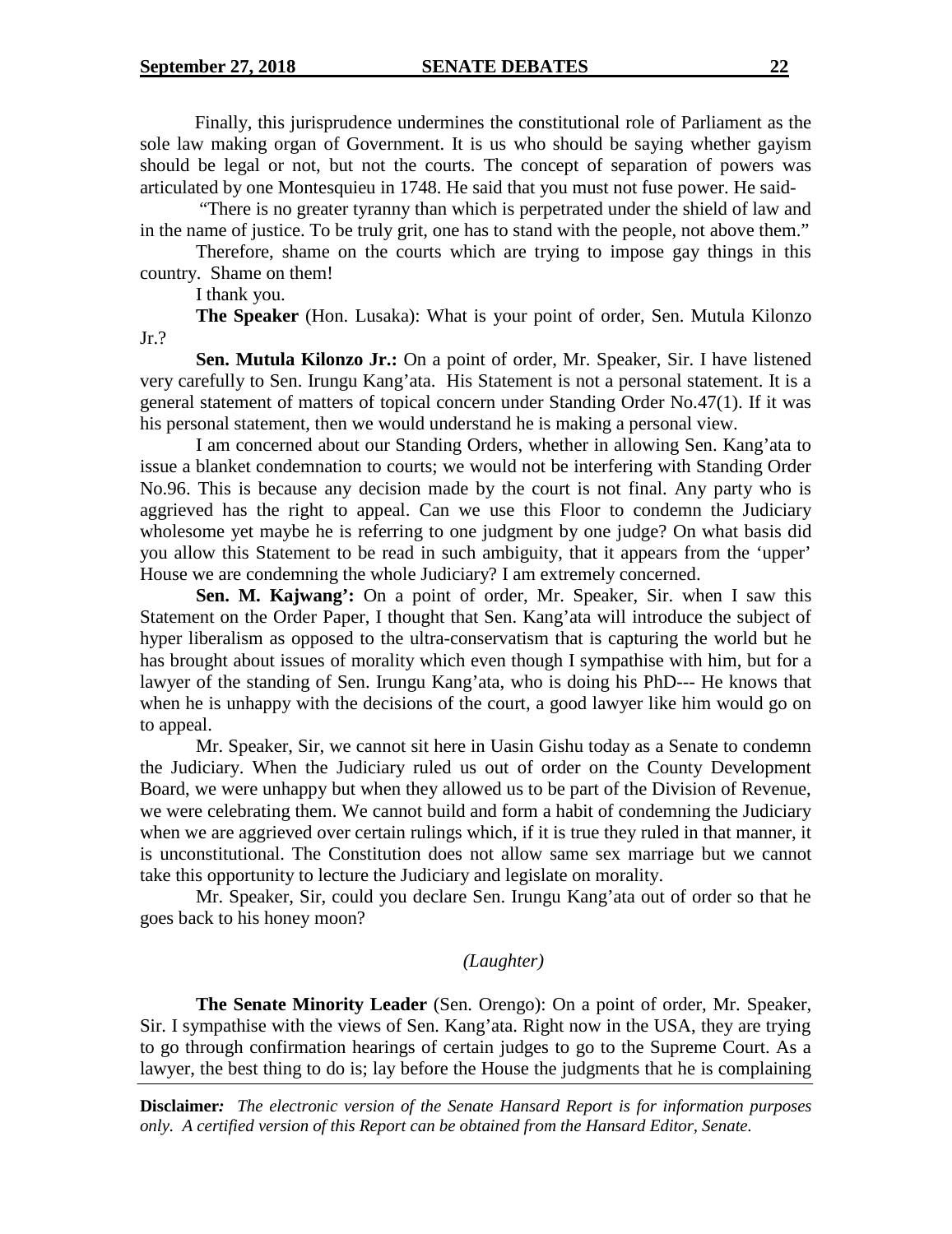about. We are law makers. When you make a Statement like that without putting the material before us, that condemnation cannot be justified.

He is also forgetting that in the debate for this new Constitution as opposed to the Constitution in South Africa, there was Article 27 which talks about discrimination on the basis of sex. In South Africa, there was a phrase which is right under the Constitution of South Africa about sexual orientation. Our Constitution does not allow protection under the category of sexual orientation. In South Africa, the Chief Justice of the Constitutional Court is a very religious man. About two weeks ago, he pronounced a judgement where he allowed same sex marriages yet he is a Christian. He did that on the basis of the foundation of the South African Constitution. What Sen. Kang'ata is saying has no foundation under our Constitution. In fact, that was the starting point. You should bring that judgment so that we interrogate it and see whether it accords with Article 27 of the Constitution because sexual orientation is not a basis for protection on grounds of discrimination. There is discrimination on the basis of tribe, race, sex or gender and that is protected under our Constitution.

There are certain things that judges say which are *obiter dictum*. There can be a lot of literature but as a basis of being a compelling decision, if you go to court, they will ask you which particular decision was made. After every case, you are required to obstruct the decision. What I mean is that Sen. Kang'ata should have brought the judgment here. By the way, this is a very liberal Constitution.

**The Senate Majority Leader** (Sen. Murkomen): On a point of order.

**The Speaker** (Hon. Lusaka): What is your point of order?

**The Senate Majority Leader** (Sen. Murkomen): I actually did not want to interrupt Sen. Orengo because I thought he was standing on a point of order. However, as he proceeded, he used the same Standing Orders to comment but a response had not been given on the points of order raised by Sen. Mutula Kilonzo Jnr. and Sen. M. Kajwang'. Could that point of order be dispensed, so that Sen. Orengo completes his comment on the same issue because we need to operate in an orderly manner?

**The Speaker** (Hon. Lusaka): Sen. Kang'ata, I hope that you know the concerns that were raised about condemning the courts in general.

**Sen. Kang'ata:** Mr. Speaker, Sir, I have two things to say. First, I was very careful when I was drafting this Statement to ensure I do not attack a certain court. I did not mention a certain judge or decision. That is the reason I came up with this Statement to fight the jurisprudence. By the way, that jurisprudence is not only negative in terms of those of us who are moralists but it is also negative to us the politicians. It is a jurisprudence because you find a judge who is not elected sitting there alone and making laws. That is legislating while seated at the bench. Do you get the point?

You may say that the so-called gays have rights but that is an issue that should be brought to us parliamentarians. What I am fighting against is the idea of one person sitting somewhere and making decisions that impact on our work. I am just giving an example.

Finally, this Statement was approved by your Office, Mr. Speaker, Sir. Your office was categorical. They edited to ensure that I did not bring issues which may impact negatively on the Judiciary.

**The Speaker** (Hon. Lusaka): Sen. Orengo, please conclude.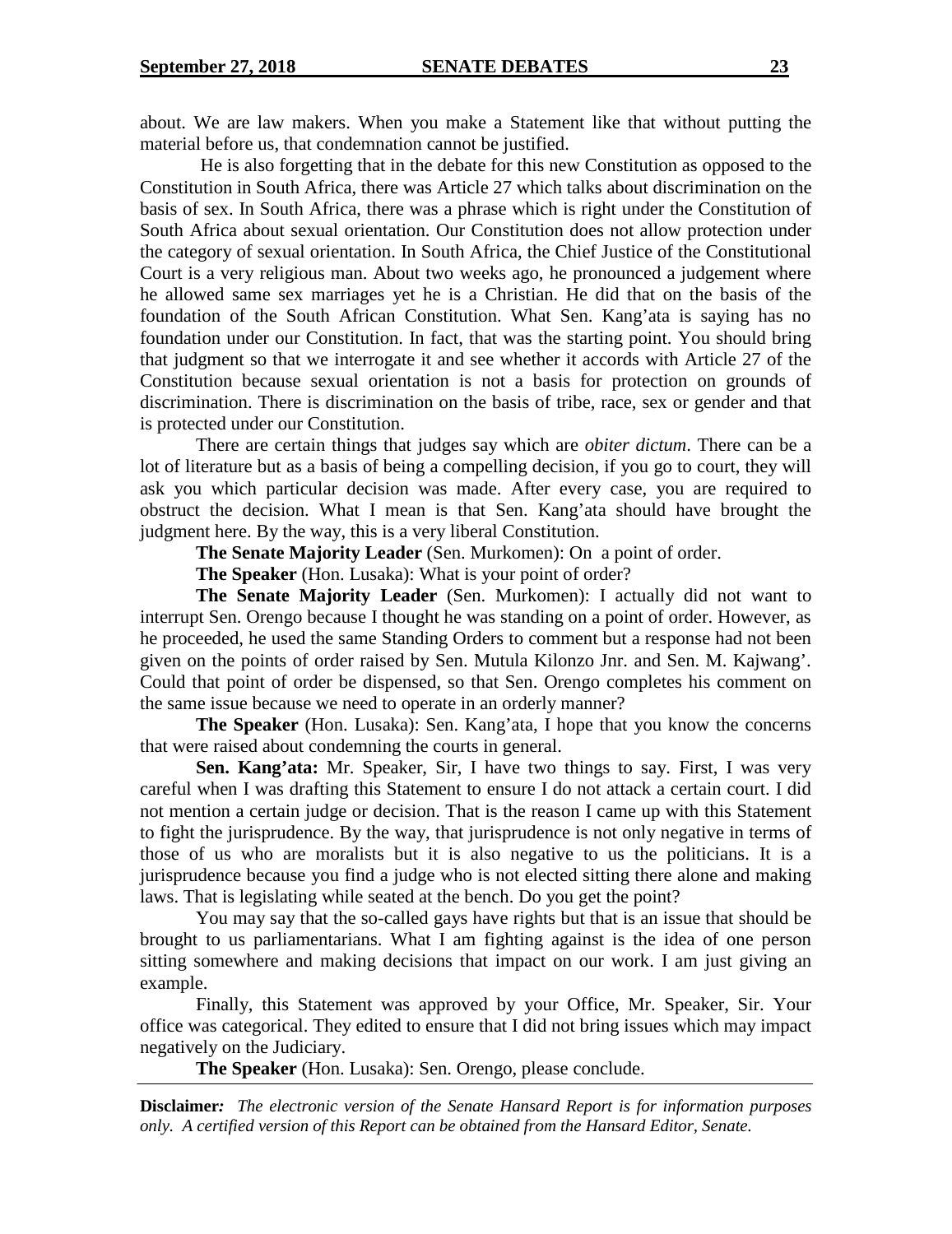**The Senate Minority Leader** (Sen. Orengo): Mr. Speaker, Sir, I just want to remind Sen. Kang'ata that if you have same sex marriages or relationships, sodomy is still an offence in this country. It has not been rendered unconstitutional. Try it tomorrow and you will see the consequences.

#### *(Laughter)*

By the way, I like the company you had yesterday.

**The Senate Majority Leader** (Sen. Murkomen): On a point of order, Mr. Speaker, Sir. Did you hear Sen. Orengo directly telling a Senator in this House to try sodomy? Is he in order? If he wanted to give a fictitious or a general comment, he should have put it in general. However, he directly pointed at Sen. Kang'ata and dared him to try.

Mr. Speaker, Sir, is he in order considering that Sen. Kang'ata just wedded recently? He had a successful wedding and he just came back from honeymoon.

**The Speaker** (Hon. Lusaka): Order! Sen. Orengo, you may proceed.

**The Senate Minority Leader** (Sen. Orengo): Sen. Kang'ata can live with that because I know his views. He is a very conservative young man and I think that is good. It is difficult to find people of his age who are conservative and I appreciate that. He knows that the family is the foundation of our social structure under the Constitution.

Generally what I want to say concerning the issues that Sen. Kang'ata raised is as follows. If you read the Penal Code, there is no room for the kind of things that worry Sen. Kang'ata. I agree with him but if there is any decision that made legal what he was trying to say, then some of us will be ready to challenge it at the appropriate fora.

As far as I know, the film called *Rafiki,* which he is complaining about, is not about the question of the practice but about freedom of expression. It is being seen from that context. It is not about what is in the movie but the basis of freedom of expression.

*[The Speaker (Hon. Lusaka) left the Chair]*

*[The Temporary Speaker (Sen. Lelegwe) in the Chair]*

**Sen. Kang'ata:** On a point of order, Mr. Temporary Speaker, Sir.

**The Temporary Speaker** (Sen. Lelegwe): Proceed, Sen. Kang'ata.

**Sen. Kang'ata:** Mr. Temporary Speaker, Sir, the Senior Counsel is arguing that the film is perceived from the angle of freedom of expression. Does it mean that it was allowable because it is just an issue of expression?

Being a Senior Counsel, I would like him to explain to us the following scenario. For instance, assume that a court allowed the Al-Shabaab to show a film in Nairobi because that is freedom of expression. On the basis of that judgment, do you think the Al-Shabaab can say they should be allowed because it is their right to express themselves?

For me, that film ought not to have been allowed because it will form a precedent that will open a pandora's box. That is the reason I am opposing.

**The Temporary Speaker** (Sen. Lelegwe): Order, Sen. Kang'ata.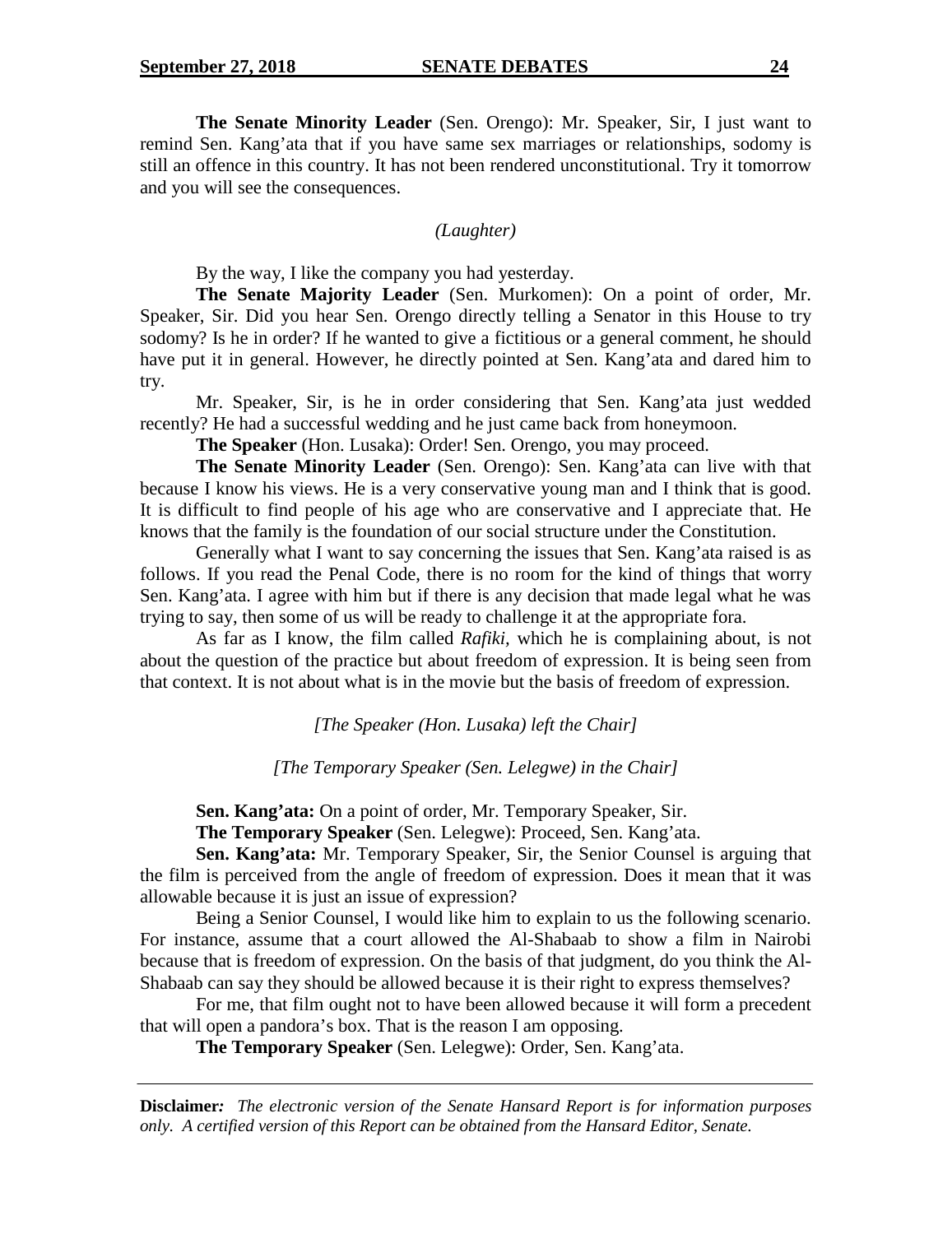I want to bring to the attention of the Senate that the matter of the *Rafiki* Movie is still pending in court and we will not allow further discussion on the same.

I would like to inform Members that we only have five minutes to make contributions regarding the Statement by Sen. Kang'ata and then we will proceed.

Sen. Orengo, you may proceed and please conclude your contribution.

**The Senate Minority Leader** (Sen. Orengo): Mr. Temporary Speaker, Sir, I would like to conclude by saying the following and this may be a repetition. Sen. Kang'ata should have brought those decisions here for us interrogate instead of talking about them without a basis.

I thank you.

**The Temporary Speaker** (Sen. Lelegwe): Next is Sen. (Dr.) Kabaka. You have less than three minutes to contribute.

**Sen. (Dr.) Kabaka:** Mr. Temporary Speaker, Sir, I have heard Sen. Kang'ata sort of attack judges in their pursuit of dispensation of justice.

*(Sen. Kang'ata spoke off record)*

**The Temporary Speaker** (Sen. Lelegwe): Order, Sen. Kang'ata! Proceed, Sen. (Dr.) Kabaka.

**Sen. (Dr.) Kabaka:** Mr. Temporary Speaker, Sir, I do not support such practices. As a Christian, even without citing the Holy Bible or the Quran, I wish to read part of the preamble of the Constitution which states that-

"We, the people of Kenya– ACKNOWLEDGING the supremacy of the Almighty God of all creation".

I do not need to explain that. Those who want us to go to Theology will be in trouble because the attributes of God are very clear. We are told that we were created in the image of God and that God is perfect and He is the truth. Other things which have arisen because of human misconduct have no relevance in creation.

These are some of the western practices and traits. Therefore, we do not support as a family; men and women here--- That topic ought not to have been brought here. It should be struck out on its face.

**The Temporary Speaker** (Sen. Lelegwe): Hon. Senators, we will now proceed to the next Statement under Standing Order No.52(1) by the Senate Majority Leader.

> BUSINESS FOR THE WEEK COMMENCING TUESDAY, 2<sup>ND</sup> OCTOBER, 2018

**The Senate Majority Leader** (Sen. Murkomen): Mr. Temporary Speaker, Sir, I wish to take this opportunity to thank all the Senators for their attendance and active participation in the Plenary and Committee sittings in Uasin Gishu County. The Sittings have been very successful and this forms the foundation for future Senate sittings outside Nairobi.

I want to personally thank all Senators because our attendance was always above 33 or 34 Senators. If we needed a Constitutional amendment, we would have been in a position to do so since our super majority was always here for the whole week.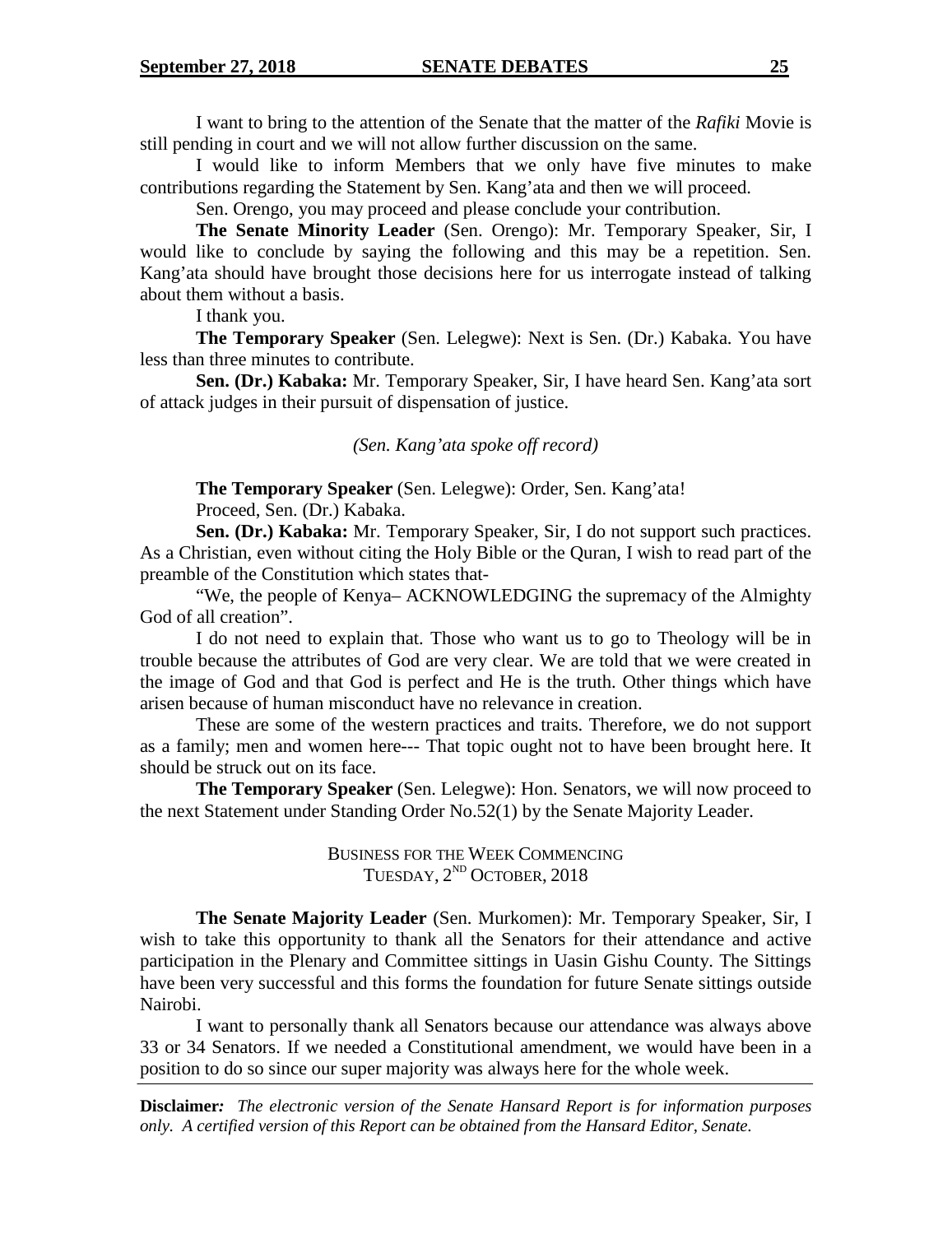Mr. Temporary Speaker, Sir, on behalf of the Minority Leader and the leadership of this House, I thank everybody for turning up; for their commitment and passion. In fact, I want to take this opportunity to say that with our attendance, there is some research that I have requested the office the Clerk to do for me, so that I can submit the findings to the Senate next week. By virtue of holding our sittings here in Eldoret for the week – and I want the Minority Leader to listen to this – we have saved a lot of money for the Senate and for the people of Kenya. It is an empirical research that demonstrates the number of committee sittings that we have had here. If those committees were to leave Nairobi at different times to hold those sittings this week, the cost of doing so would have tripled or risen four times over.

Mr. Temporary Speaker, Sir, the number of Committee sittings that took place here were more than 20 or 30. We were also able to address our County Assembly and visit various institutions. I want to thank the hon. Senators for all that and for saving the people of Kenya a lot of resources. At the same time, I thank them for bringing the Senate closer to the people, to ensure that the people have a firsthand interaction through the Senate *Mashinani* initiative. I have no doubt that as a result of this visit, the Senate will, next year, be able to double, triple or quadruple the number of visits that we make to the counties.

Mr. Temporary Speaker, Sir, on Tuesday,  $2<sup>nd</sup>$  October, 2018, we will have returned back to Nairobi to our usual place. I know that many Senators are unhappy about it because they would like to stay in Uasin Gishu for a longer period. However, on Tuesday, 2<sup>nd</sup> October, 2018, the Senate Business Committee (SBC) will meet to schedule the Business for the Senate for the week. Subject to further direction by the SBC, the Senate will on Tuesday, 2<sup>nd</sup> October, 2018, continue with consideration of business that will not have been concluded in today's Order Paper.

On Wednesday,  $3^{rd}$  October, 2018 and Thursday,  $4^{th}$  October, 2018, the Senate will consider business that will not have been concluded on Tuesday and any other business that will be scheduled by the SBC.

Mr. Temporary Speaker, Sir, the following Bills are on the Second Reading Stage-

(i) The Local Content Bill (Senate Bills No. 10 of 2018);

(ii) The Impeachment Procedure Bill (Senate Bills No. 15 of 2018);

(iii) The Data Protection Bill (Senate Bills No.16 of 2018);

(iv) The Care and Protection of Older Members of Society Bill (Senate Bills No.17 of 2018);

(v) The County Planning (Roads, Pavements And Parking Bays) Bill (Senate Bills No 18 of 2018);

(vi) The County Outdoor Advertising Control Bill (Senate Bills No.19 of 2018);

(vii) The Prevention of Terrorism (Amendment) Bill (Senate Bills No.20 of 2018);

(viii) The Copyright (Amendment) Bill (National Assembly Bills No.33 of 2017);

(ix) The Public Private Partnerships (Amendment) Bill (National Assembly Bills No.52 of 2017);

(x) The Land Value Index Laws (Amendment) Bill (National Assembly Bills No.3 of 2018);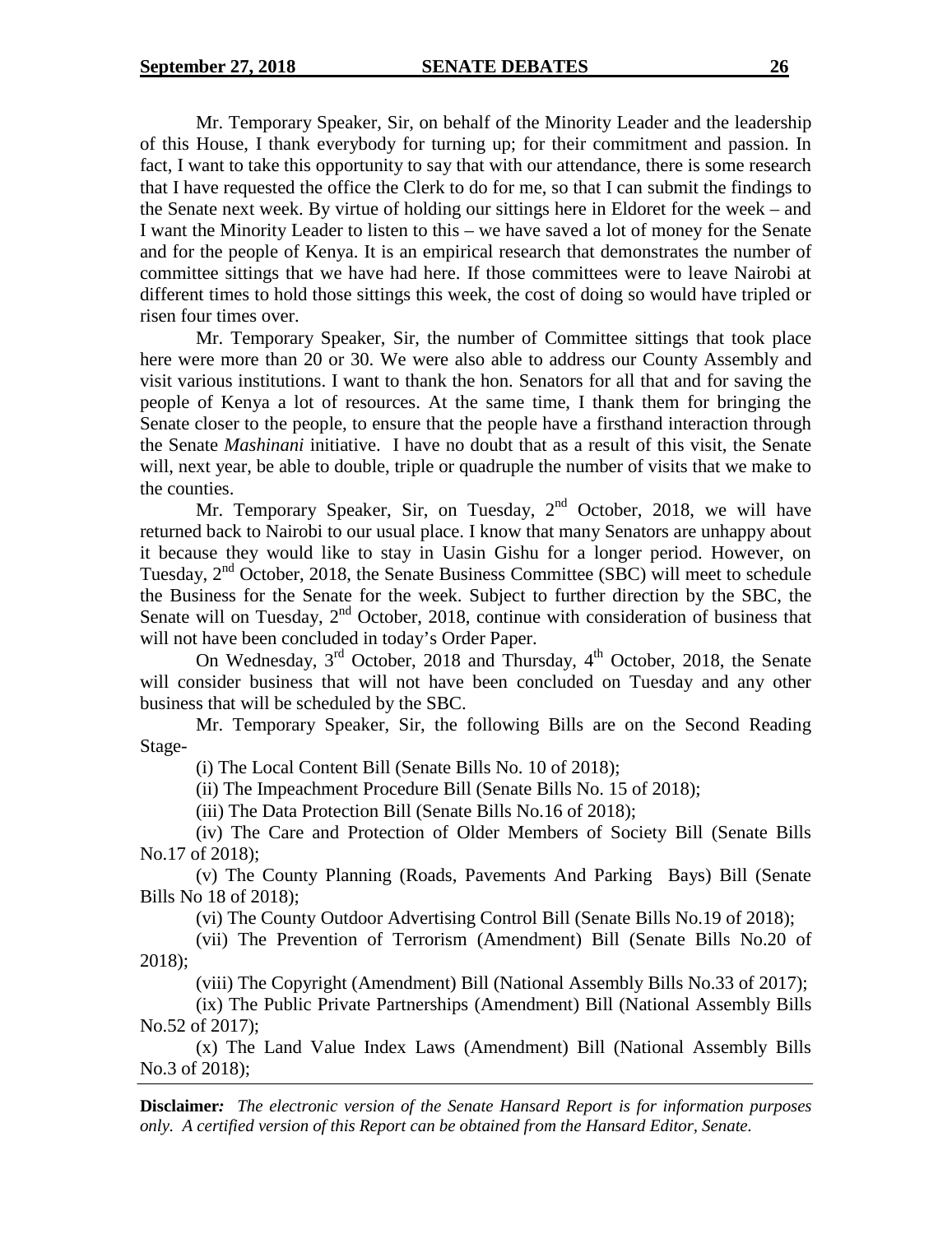(xi) The County Statutory Instruments Bill (Senate Bills No.21 of 2018);

(xii) The Petition to County Assemblies (Procedure) Bill (Senate Bills No.22 of 2018);

(xiii) The Treaty Making and Ratification (Amendment) Bill (Senate Bills No.23 of 2018); and,

(xiv) The Statutory Instruments (Amendment) Bill (Senate Bills No.24 of 2018).

Additionally, Mr. Temporary Speaker, Sir, there are Bills due for consideration at the Committee of the Whole which the SBC will schedule accordingly. These are-

(i) The County Boundaries Bill (Senate Bills No. 6 of 2017);

(ii) The Office of The County Printer Bill (Senate Bills No. 7 of 2018);

(iii) The Food Security Bill (Senate Bills No. 12 of 2017);

(iv) The Office of The County Printer Bill (Senate Bills No. 7 of 2018);

(v) The County Governments Retirement Scheme Bill (Senate Bills No.6 of 2018);

(vi) The Public Participation Bill (Senate Bills No. 4 of 2018);

(vii) The Disaster Risk Management Bill (Senate Bills No. 8 of 2018);

(viii) The Retirement Benefits (Deputy President and Designated State Officers) (Amendment) Bill (Senate Bills No.2 of 2018);

(ix) The County Statistics Bill (Senate Bills No. 9 of 2018);

(x) The Salaries and Remuneration Commission (Amendment) Bill (Senate Bills No. 12 of 2018);

(xi) The County Government (Amendment) Bill (Senate Bill No.13 of 2018);

(xii) The Irrigation Bill (National Assembly Bills No. 46 of 2017);

(xiii) The Kenya Roads Bill (National Assembly Bills No. 47 of 2017);

(xiv) The Energy Bill (National Assembly Bills No.50 of 2017); and,

(xv) The Physical Planning Bill (National Assembly Bills No.34 of 2017).

These are the number of Bills that have been read the First Time this week. I continue to urge Standing Committees to submit reports on these Bills and others already referred to them for consideration to enable the House to effectively navigate the Committee of the Whole. I also appeal to Standing Committees to expeditiously consider petitions referred to them.

Thank you, Mr. Temporary Speaker, Sir. I hereby lay the statement on the table of the House.

*(Sen. Murkomen laid the document on the Table)*

**Mr. Temporary Speaker** (Sen. Lelegwe): What is your point of order, Sen. Orengo?

**The Senate Minority Leader** (Sen. Orengo): Normally, Mr. Temporary Speaker, Sir, nobody is required to comment after the Leader of the Majority has gone through the timetable for next week. However, I seek your indulgence, particularly because of what he has said, which were very positive remarks as to why we have sat here. If you could give me just a few minutes to say something about it in support of what he has said---

**Mr. Temporary Speaker** (Sen. Lelegwe): Proceed, Senator.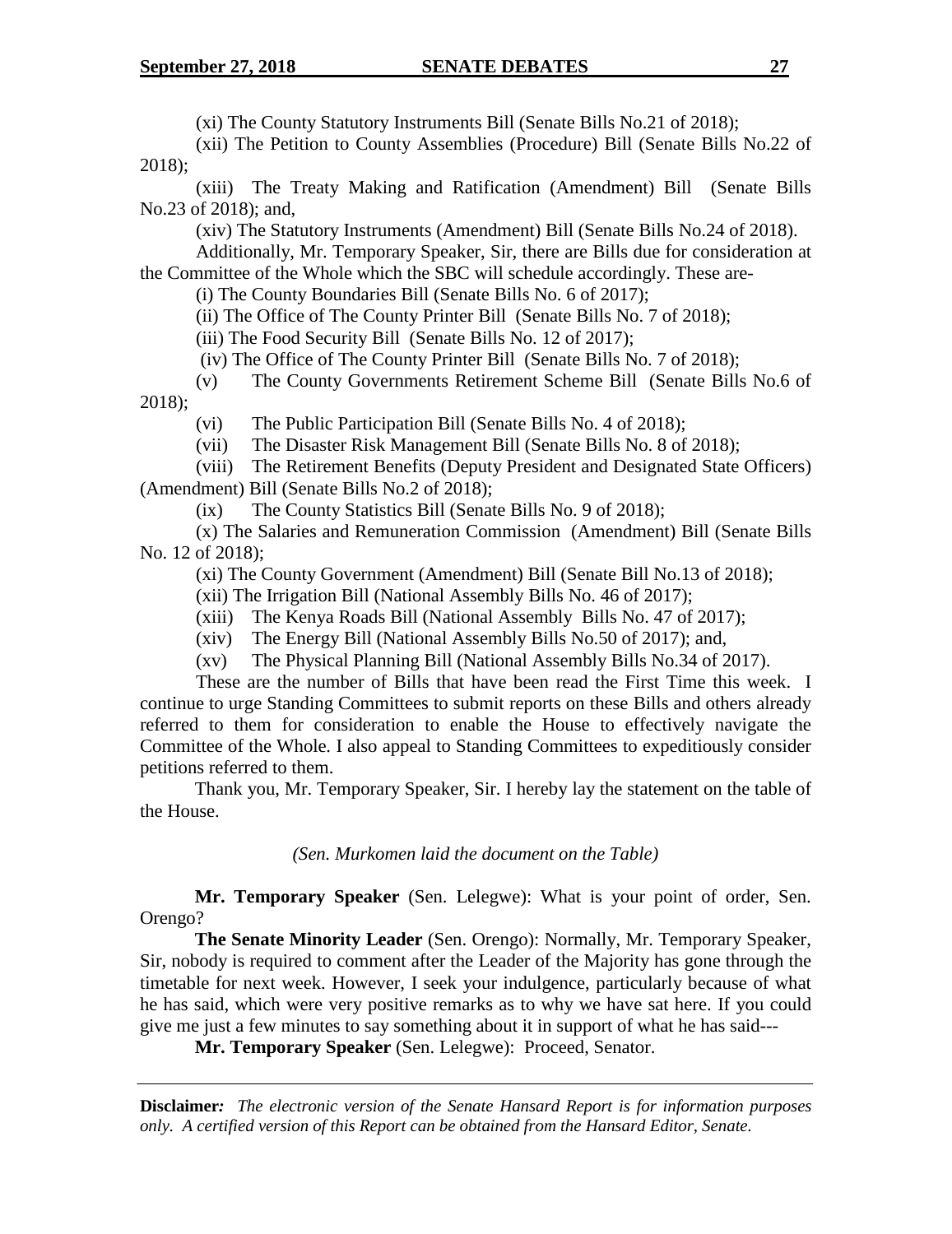**The Minority Leader** (Sen. Orengo): Mr. Temporary Speaker, Sir, there are those who have been talking about our sittings here in Eldoret in very negative terms. We have a Constitutional direction under Article 6(3) which reads as follows-

"A national state organ shall ensure reasonable access to its services in all parts of the Republic, so far as it is appropriate to do so having regard to do so nature of the service."

This provision is not talking about "organs at the county level;" it says "a national state organ."

Mr. Temporary Speaker, Sir, if you look at the kind of services we have offered – not in Uasin Gishu alone, but in this region – even on the issues of farmers--- When I saw the Speaker sitting there, not as a Member of the Committee, but giving that process the full might of the Senate – nobody in his right mind can criticize the Senate for sitting here in Eldoret.

Secondly, Mr. Temporary Speaker, Sir, I took trouble yesterday to talk to the Clerk and his staff, because I feel obliged. If we spend a cent more by coming here to Eldoret, my conscience would not be very clear. I had a little meeting with them and found out that we may actually have saved some money. If the calculations are done properly and considering the way the attendance has been here, the Senate has saved some money. This is unlike other organs of the State, when they hold meetings outside their normal stations. Therefore, instead of being discouraged, we should continue and hold other sessions in other regions at an appropriate time.

Thank you, Mr. Temporary Speaker, Sir.

**Mr. Temporary Speaker** (Sen. Lelegwe): Let us move on to the next Order.

## **BILL**

## *Second Reading*

## THE PETROLEUM BILL (NATIONAL ASSEMBLY BILLS NO.48 OF 2017)

*(Sen. Murkomen on 25.9.2018)*

*(Resumption of Debate interrupted on 26.9.2018)*

**The Senate Majority Leader** (Sen. Murkomen): On a point of order, Mr. Temporary Speaker, Sir. I have had the opportunity to consult the Minority Leader, who is a very popular man in my County.

## *(Laughter)*

I want to thank him for giving me the honour and privilege, by visiting my county. I also want to thank the people of Elgeyo Marakwet for giving him a bigger reception than myself and others who are from the Jubilee side. He has assured me that if I visit Siaya County, I will get a bigger reception. The other place where I noticed that Sen. Orengo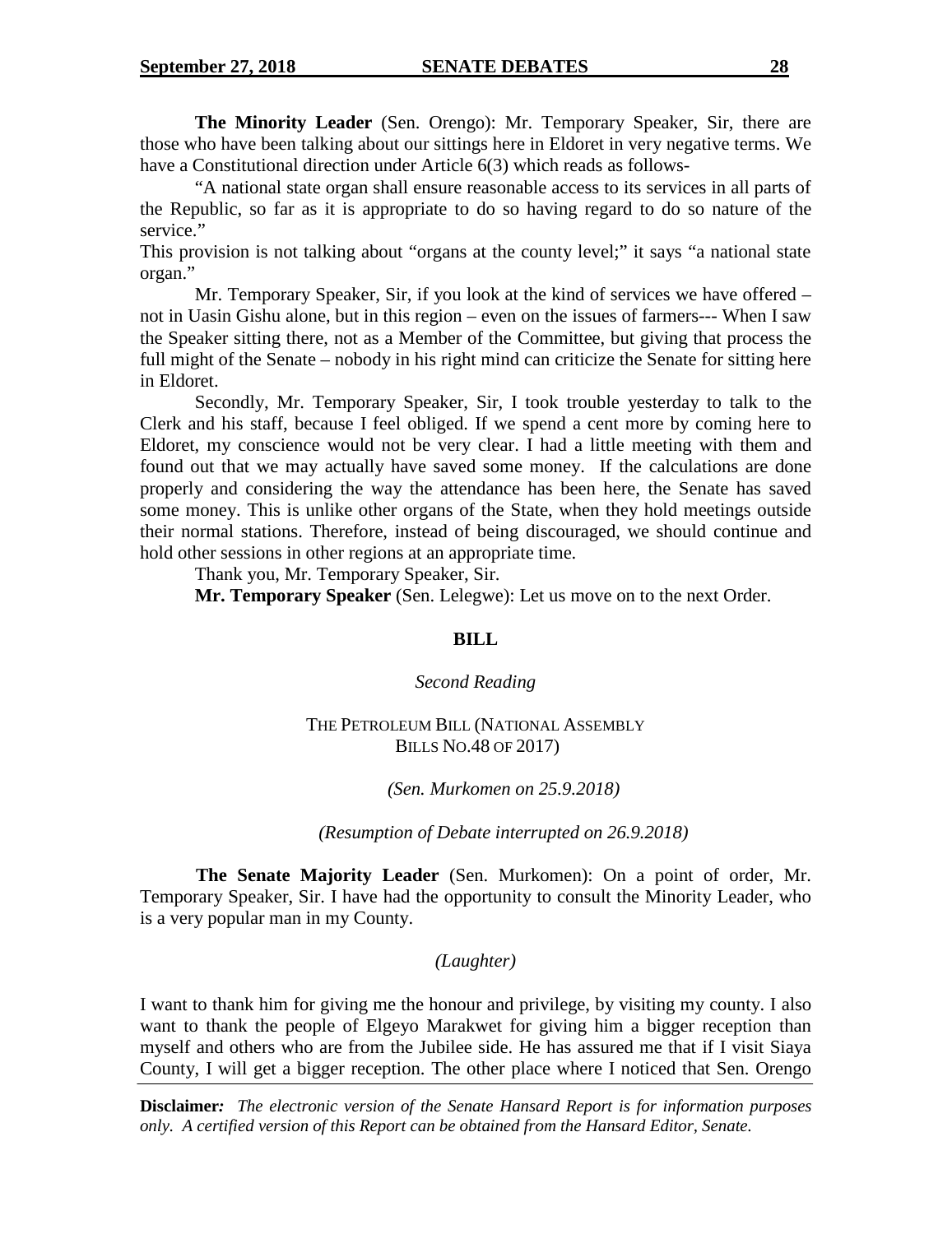was also very popular was in the Eldoret Prison. The in-mates there were very happy and excited to see him.

#### *(Laughter)*

The only person who beat him was Sen. Fatuma Dullo, who is very popular there amongst the prisoners. This is because of the work she did while at the Kenya Human Rights Commission (KHRC), particularly in fighting for the rights of prisoners.

Mr. Temporary Speaker, Sir, I have consulted the Minority Leader because there were many concerns that were raised yesterday and the day before when we were debating this Bill. Although it would not have made a big difference if we voted for it today or voted next week, I have acceded to the Senior Counsel's request that we can have the vote next week.

Mr. Temporary Speaker, Sir, I have to mention that all of us have amendments across the board. Only the Senate will have the benefit to actualise those amendments if we vote for the Second Reading, so that we can go to Committee Stage. So, either way, we will still have to vote for it. It will now be determined at the Committee Stage, whether the Senate agrees with the Bill or not. Once we make the amendments at the Committee Stage, I believe it will also determine when the National Assembly will agree with our amendments or we will have to go for Division.

I have absolutely no problem postponing. We have agreed that with your permission, we can have it voted on, on Wednesday. We are also trying through my office and that of the Speaker, to organise for a breakfast meeting like the one we had with the other Bills in Nairobi City County up to mid-morning, to go through the amendments.

#### *(Loud consultations)*

I hope Senators listen to me on this one because they are consulting loudly.

Secondly, since so many spoke to this Bill and felt like they have certain specific concerns and, since bringing personal amendments to this Chamber because of the nature of voting in the Senate becomes complicated, I hope when we call for the breakfast meeting, each of us will come with succinct amendments which are clear on the areas that you want us to amend.

We will convince each other because I also have amendments related to the office of the CS, whether there is too much power in his office, why it should be decentralised and increased representation of counties. I have no problem with that and I think all of us need to agree and then give to the Committee on Energy, Roads and Transportation to carry the amendments, so that we can proceed in an organised manner.

Mr. Temporary Speaker, Sir, that is my request. I know I have taken time to explain it. I request Hon. Senators, because of the importance that we have attached to this Bill, let us make sure ---

Allow me to ride on this, although I know it is not very relevant because I should have said it when I was reading my Statement; we need to thank Uasin Gishu County Assembly for allowing us to use their Chamber. This is on behalf of Senators. This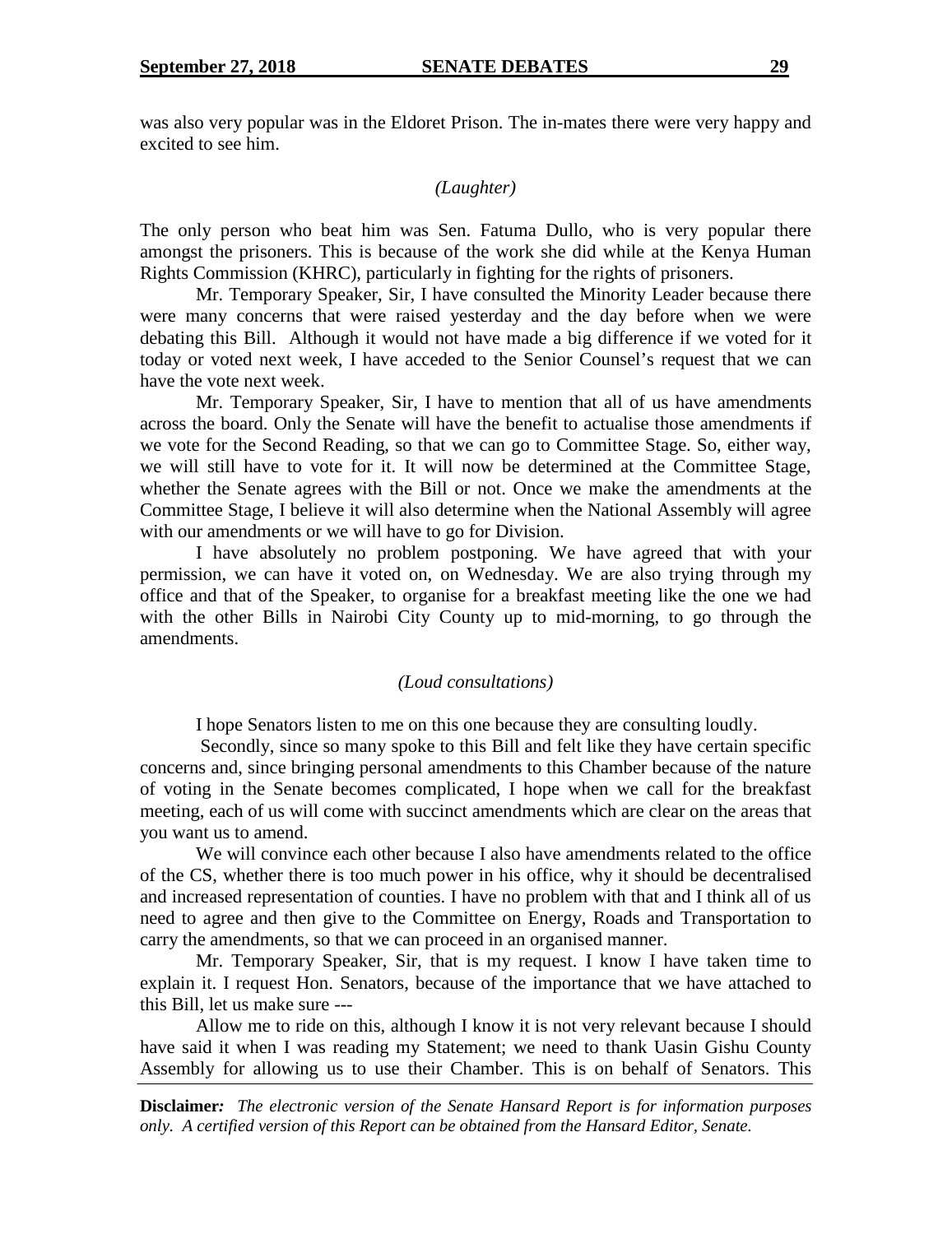Chamber is small and may not be so modern but it makes us to be very close to each other than the other one. The fellowship is warm and closer than the one in Nairobi City County. That being the case, as the Senate, when we go back, we need to think about this Chamber and the other facilities that Uasin Gishu County Assembly has.

We need to see how we can fight for some resources for them to construct a more modern Assembly that can accommodate most of the things that they do, including the offices of the Members of County Assembly (MCAs). The place where the Majority and Minority leaders use will bear me witness, it is just one office, more like a bedsitter and no room for the people who come to see them. We need to make a case for this County Assembly to expand its infrastructure to make it a place where we can sit properly.

Mr. Temporary Speaker, Sir, I now beg you to, please, postpone the voting until Wednesday next week.

**The Temporary Speaker** (Sen. Lelegwe): Hon. Senators, pursuant to Standing Order No.61(3) following the request by the Senate Majority Leader and consultation with the Senate Minority Leader, I, therefore, defer the Division on the Petroleum (National Assembly Bill No.48 of 2017) to next Wednesday.

*(Putting of the Question on the Bill deferred)*

**The Temporary Speaker** (Sen. Lelegwe): Let us move on to the next Order.

## **MOTION**

ESTABLISHMENT OF MORE YOUTH POLYTECHNICS IN COUNTIES

**Sen. (Prof.) Kamar**: Thank you, Mr. Temporary Speaker, Sir. I beg to move the following Motion-

THAT, AWARE THAT Youth Polytechnics, also known and used to be known as Village Polytechnics and now Vocational Training Centres, are educational institutions that offer primary and secondary school leavers opportunities to acquire relevant knowledge especially technical and vocational skills to increase their employability;

FURTHER AWARE THAT youth polytechnics provide industrial and entrepreneurial skills training to young people in order to increase employment opportunities, reduce dependency levels and increase selfreliance among the youth;

RECALLING THAT in 2005, the Youth Training Department of the then Ministry of Youth Affairs and Sports was established through the Presidential Circular No.1 of 2005, with a mandate of revitalizing the Youth Polytechnics countrywide in order to empower youth through provision of accessible, appropriate and quality training in technical, vocational, industrial, entrepreneurship and life skills;

COGNIZANT THAT youth polytechnics are a devolved function;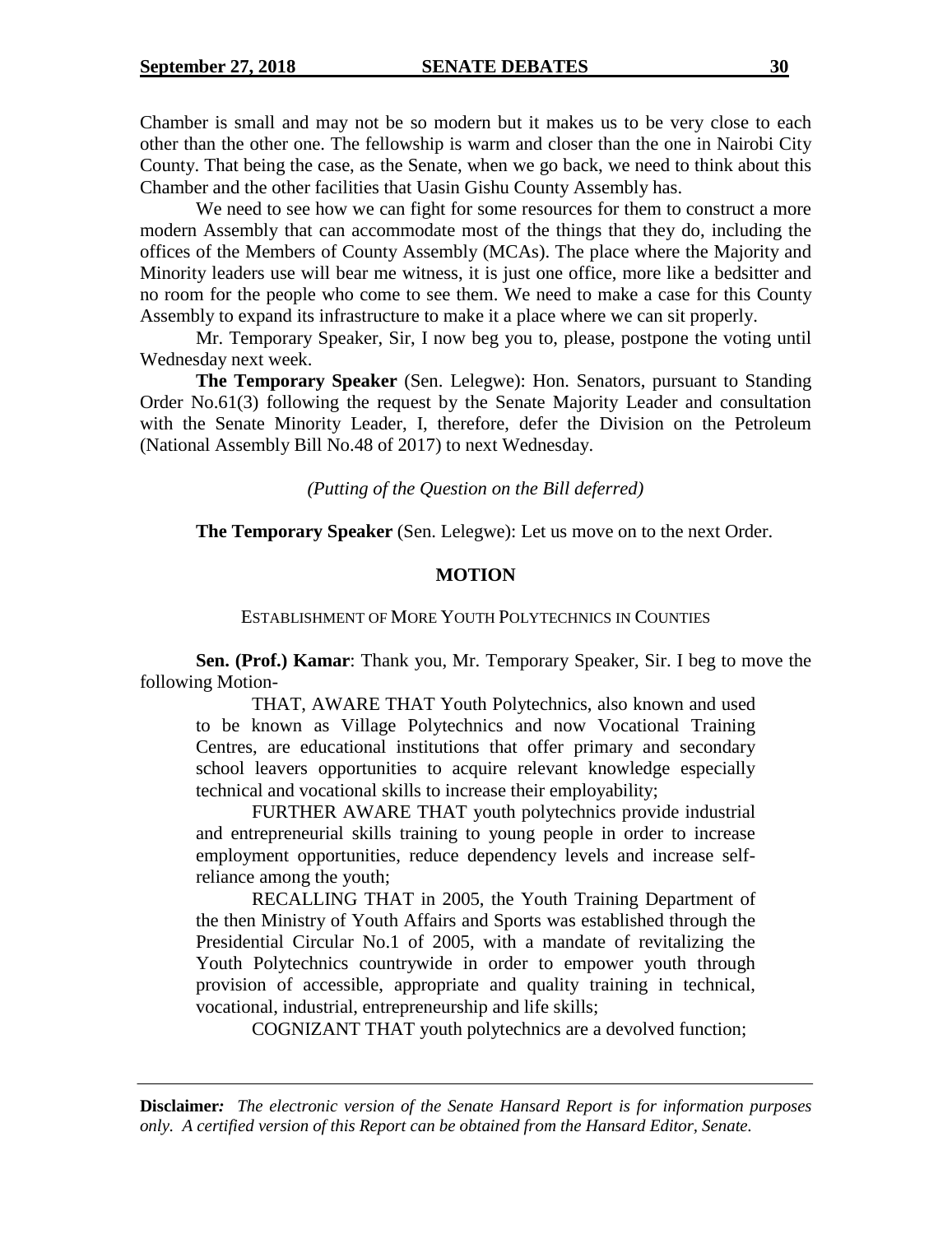PERSUADED THAT Vocational Education and Training is a critical aspect of a developing economy and that it would contribute towards the realization of the Big Four Agenda;

CONCERNED THAT, in Kenya, the number of young people who have completed primary school education but have not joined secondary schools continues to rise by the day;

FURTHER CONCERNED THAT county governments have not prioritized youth polytechnic functions despite the polytechnics' capacity to ultimately contribute to both social and economic development;

NOW, THEREFORE, the Senate calls upon each of the 47 county governments to:

(a) Establish youth polytechnics in every location within their respective the areas of jurisdiction and to revamp the already existing youth polytechnics;

(b) Develop a structure or guidelines for sensitizing the youth who have completed their primary school education but have not joined Form One to embrace vocational training in order to acquire the necessary skills to join the labour market.

Mr. Temporary Speaker, Sir, we have just come from a nice tour of the training institutions in Uasin Gishu County with the Committee on Education, led by my Chairperson here. We managed to go to an Early Childhood Development (ECD) centre and also visited Mugundoi Vocational Training Centre among other institutions. Mugundoi Vocational Training Centre is one of the 11 VTCs that we have in our county. We appreciated what has changed in that institution between last and this year. Last year, they had only eight students and this year, they have over 300 students.

Establishment of youth polytechnics of VTCs is extremely important when we talk of Vision 2030 or even employment as far as the SDGs are concerned. These VTCs are extremely useful for our youth because the products of VCTs do not have to be employed by anybody. They can employ others.

Today, we had the opportunity to see different centres within Mugundoi. We came across youth who were training in salon and hair dressing. This is actually the key centre in the county that is dealing with hairdressing and salon. We saw youth who have changed their lives completely. They are not only training but also giving services. We came across people who had come in to have their hair done.

A part from that, we came across a team that deals with food and beverages at the same centre. It is a very small centre with small classrooms but doing a lot of work. When we asked the same youth and the teachers where their products have gotten jobs, we were impressed to know that they are spread throughout the country. There are some at the Kenyatta National Hospital (KNH) and the Moi Teaching and Referral Hospital (MTRH).

For those dealing with food and beverages, there are some who have gone to hotels and some who are doing outside catering. We also discovered that a good number of these students have opened salons.

Mr. Temporary Speaker, Sir, youth polytechnics are something that we must embrace and push hard as the Senate. As you are aware, vocational training is a devolved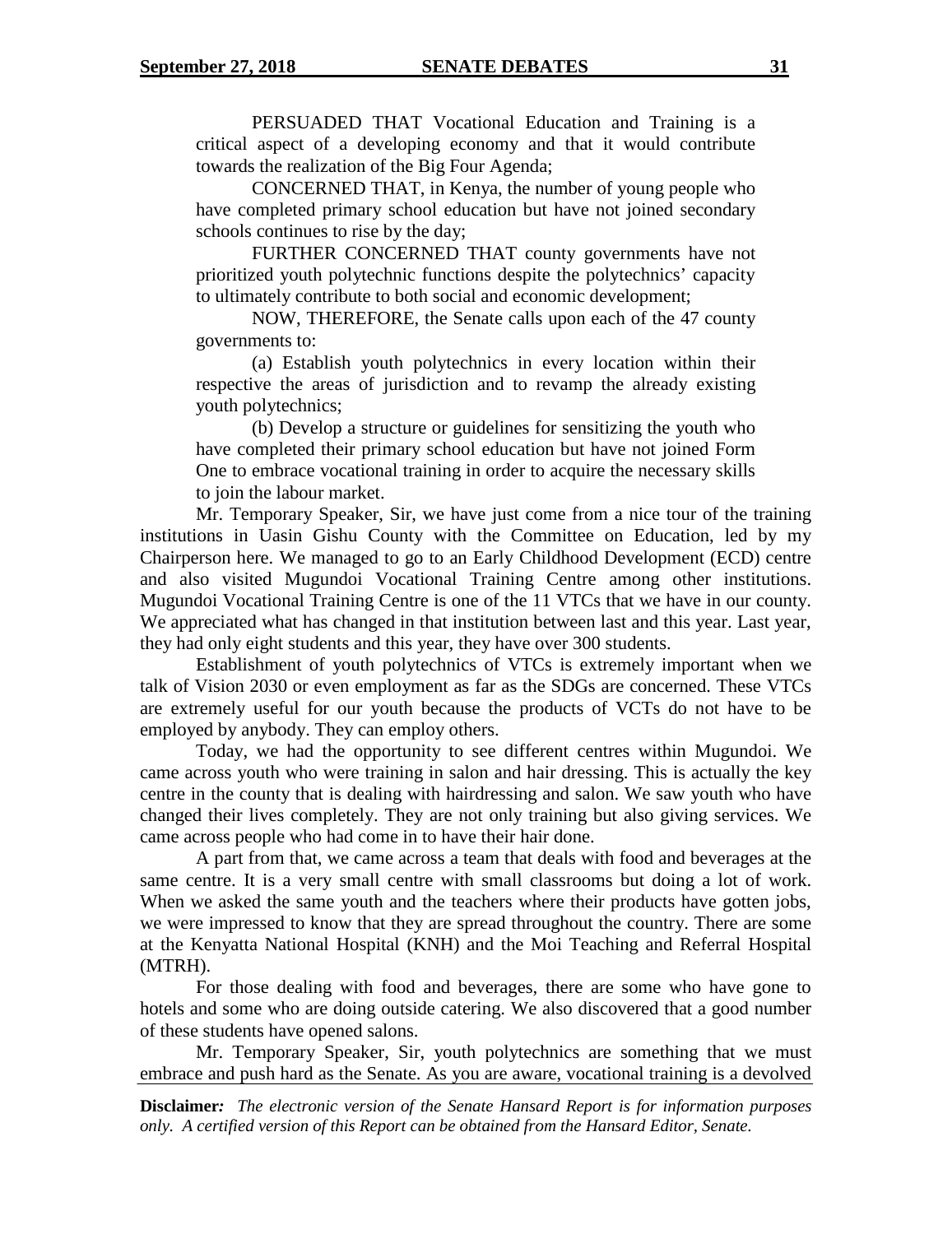function according to Schedule Four of the Constitution. Being a devolved function, we need to ask ourselves who are supposed to be in those areas in order to determine how many centres we should have in a county.

As we speak, nationally, the number of students who transit from primary to secondary school is only about 60 per cent. There is hope that one day, we will transition all our children to secondary school but it has not been possible. This is because even the secondary schools in a locality are only about 50 per cent of the primary schools. This tells us that there are a number of students who finish Class Eight and fizzle out into nowhere. These are the people we must skill and re-tool, so that they can go out and fend for themselves. It is, therefore, extremely important that we establish more polytechnics and vocational training centers in our counties, under the devolved government, so that our youth can go somewhere.

Mr. Speaker, Sir, the change that we saw in Mugundoi tells us that there are many youth out there, who would not have gone anywhere before the encouragement came. The kind of campaign that we have done in Uasin Gishu in the last one year, encouraging the youth to go for vocational training, has been massive. We have visited our Technical Training Institutes (TTIs) and held meetings with parents. We have also visited our youth polytechnics and vocational training centres and talked to parents, and that campaign has yielded what we saw today. We are seeing more youths going to vocational training centres. That tells us – which should worry us – that there are many more youth out there, who have not gotten any opportunity.

We also have girls who got married at a young age. There are young mothers who got married without any skills and cannot fend for themselves. This is the target group that we are also interested in. We are also interested in even our young men, who do not have any skills. If we can skill these young people in Kenya, we will be able to change not only the culture of unemployment, but also bring the much needed income to the families.

Mr. Speaker, Sir, one of the reasons we must encourage them now - and I want to thank the Government for sponsoring TTI and polytechnic students - is the fact that we are going for housing, under the Big Four Agenda. If we are going for housing and do not have enough plumbers, masons and electricians, who is will do the work? We do not want to go into Public-Private Partnership (PPP) with a company that might decide to bring employees from elsewhere. We have been talking of a worrying trend, where in most of the areas where we have allocated jobs to Chinese contractors, they have used the excuse that there are no technically qualified people. They, therefore, bring the Chinese people to work in Kenya.

Mr. Speaker, Sir, if we increase the number of youth polytechnics, we should be able to absorb more youth. My plea is that in this country we should have a vocational training centre for every four primary schools. This is because we cannot afford to have secondary schools absorb all of them. In my estimation if you talk of every four, the minimum would be at the locational level. In some cases, it should be at the sublocational level. It is very important that we actually encourage our governors to divert more resources to save us in the area of unemployment and skilling of our youth. The only way they can do that is to create more vocational training centers.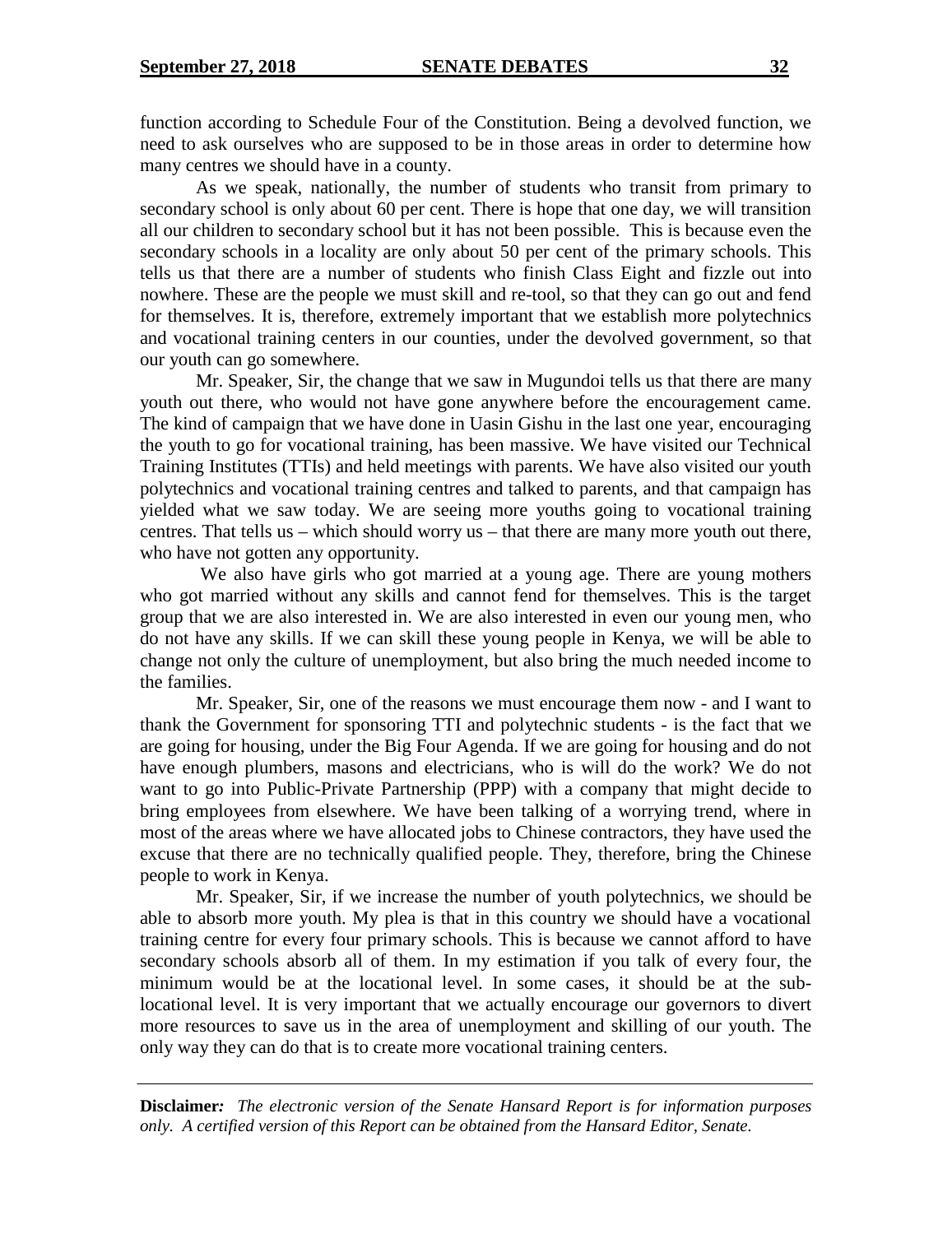Mr. Speaker, Sir, when it comes to Vision 2030, we are talking of industrialization. A country that it is industrializing needs technical personnel. You must have your own technical team to push. In fact, the last institution that we visited with the Education Committee was that the Rift Valley Technical Training Institute (RVTI). We realized that they have also had a jam since this encouragement came in. They have had almost a ten times increase in the number of students. Currently, they are running an institution of more than 7,000 students. Of course, we know that, that is a model institution that started in the 1950s and so, it had the capacity to grow and expand. It has been recognized as the East African center of excellence in technical training. Therefore, it is in its own class, but all the same, we need to tool and skill our youth. This will enable them to employ themselves and, more than anything, that is the only way we can industrialize. There is no way we can talk of industrialization, if we do not have the right numbers.

Mr. Speaker, Sir, when Petroleum was discovered in Turkana we heard some worrying statements from the engineers of Tullow Oil Company; that most of the plumbers that Kenya has can only deal with water pipes, they cannot deal with high pressure pipes, which is the reason they brought people from outside the country. For how long will we train people who can only do the small manual jobs? It is my prayer that we will pass this Motion and ensure that our governors and county governments establish more youth polytechnics. I have given the minimum to be the locational level, but we should even go to the sub-locational level. As I said, it only makes sense to have one vocational training center for every four schools, because those four schools will give us a complete class. This is because we can only transit 60 per cent or an equivalent of two schools in some cases, and the rest are left out.

Also, in the vocational training centers we harvest from the Form Four leavers. In the last two years, very many students could not join universities. At the moment, the universities only take about 25 per cent of what we produce in secondary school. At that rate, we have another group of 75 per cent that needs to be skilled differently. If only we had more vocational training centers, we would be able to expand on the training.

After training youth of this county in various skills, we will be able to give them the necessary tools. The number of unskilled youth in every village is shocking. For example, for every youth group that you meet in our villages, only 10 per cent of them have undergone some kind of training. Many of them are not trained at all. When they seek for employment, they say they are ready to do any kind of job you will offer them because they have no skill.

I appreciate the fact that the Government has now roped in the Technical Industrial, Vocational Education and Training (TIVET) into the Higher Education Loans Board (HELB). Students in TIVET will be advanced some loan by HELB. I also appreciate the fact that county governments have also set aside some budget for TIVET. I laud the County Government of Uasin Gishu for giving grants to over 300 students in TIVET at Mugundoi. This is what we should be encouraging in all our counties. However, 11 TIVETs in Uasin Gishu is extremely low. We should strive to double them in the next year or two years.

Mr. Temporary Speaker, Sir, I know there are a good number of Members who would like to contribute to this Motion. This is a very straightforward Motion. I beg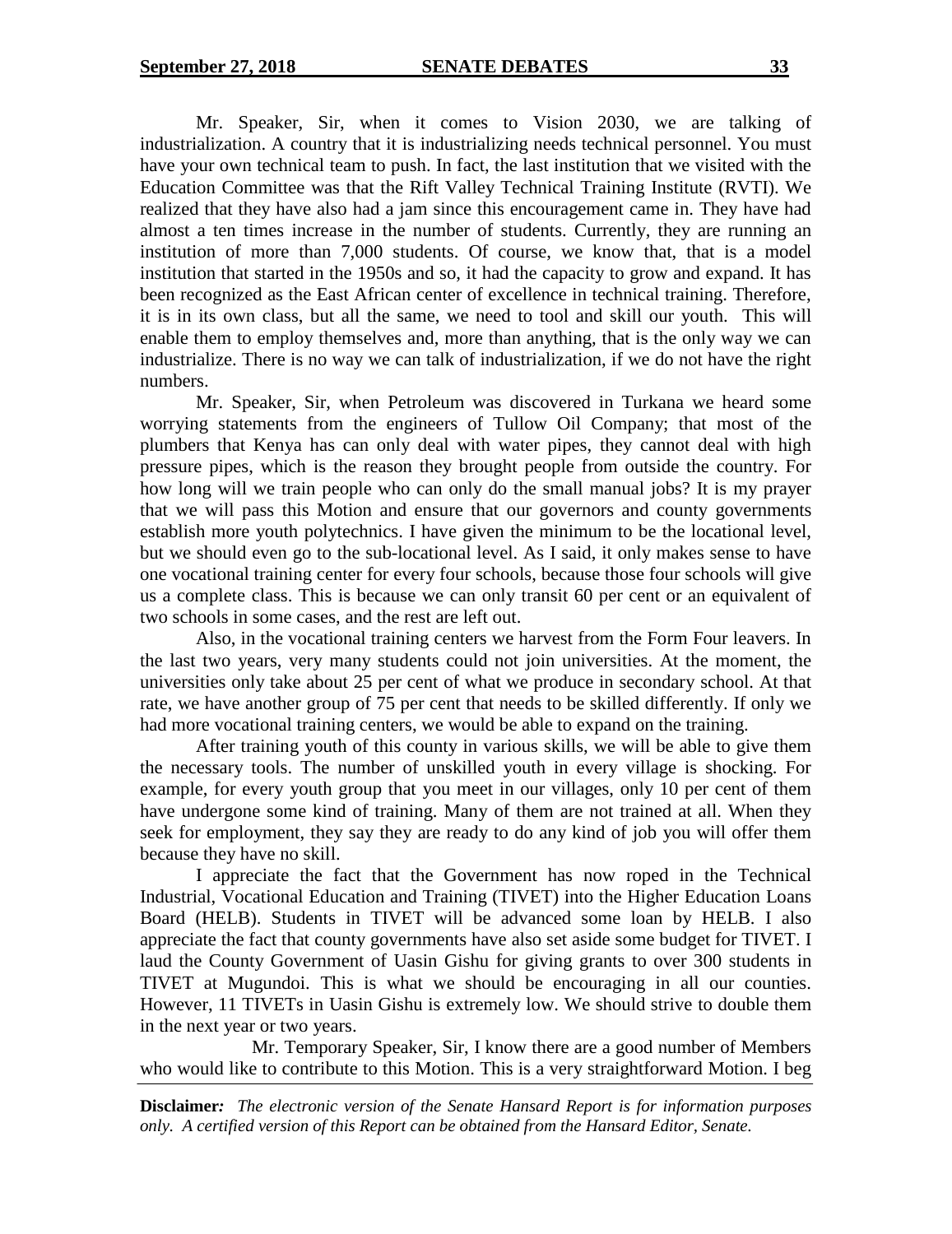to stop here and ask the Chair of the Senate Committee on Education, Sen. (Dr.) Langat to second it.

**Sen. (Dr.) Langat:** Thank you, Mr. Temporary Speaker, Sir, for giving me the chance to make my contribution on this very important Motion which has been ably moved by the Sen. (Prof.) Kamar. This morning we went round this county inspecting conditions of these institutions that squarely under the docket of the Senate. The promotion of these institutions is very important because many of our youth are not employed. They lack the necessary skills to be absorbed in the job market. Many of them are loitering in our villages and centres because of lack of employment.

The importance of having these TIVET in our villages is cost effective. There will be no boarding facilities. Food will not be an issue because students will be operating from their homes. Therefore, we should establish many TIVETs as possible in our counties. They will help us reduce unemployment which is currently a very big problem in our country.

I support this Motion because the moment our youth are trained and equipped with necessary skills, crime rates will greatly reduce in our country. For example, skilled youth like mechanics and other artisans do not engage themselves in crime. They are busy working throughout the day. It is those who are not skilled and are loitering around over the places who are culpable of committing crime.

Many of our *boda boda* cyclists lack the necessary training to handle their motorbikes. We know most of them cause accidents on our roads. I want to laud most of the counties that have introduced mass trainings of their cyclists. In fact, when we visited the Rift Valley Technical Training Institute (RVTTI) we were told that Uasin Gishu County has been taking most of their *boda boda* cyclists to be trained in the garage. That has greatly reduced accidents in this county. To reduce the risks, people must have skills.

Mr. Temporary Speaker, Sir, most of the people who are working now must have obtained the skills. As I mentioned earlier, if we encourage training in our counties, we will reduce crime and accidents.

Out of my experience as an educationist, the challenges that have been facing in these vocational training is the attitude towards them. We normally encourage pupils in primary school to excel in their examinations so that they may go to national schools or district secondary schools. However, if they fail to go to secondary school, they are taken to the local polytechnic. We, as leaders, must encourage our children to have a positive attitude toward these institutions. They are not for the failures. It is, in fact, a strategy and immediate way of getting employment.

Mr. Temporary Speaker, Sir, there is another problem that is affecting enrolment in these training centres. The Government has provided capitation of Kshs30,000 for these institutions. For anyone who enrols the school fees is Kshs56,000, but the Government provides Kshs30,000 capitation to all students. If we go to Eldoret Polytechnic, the RVTTI and any other in this country, the Government provides Ksh30,000. The student remains with a balance of Ksh20,000 which he can get from the HELB.

As I speak here, the Government provides a HELB loan of Kshs40,000 to students in TTIs. When one gets Kshs30,000 plus a HELB of ksh40,000, it totals to Kshs70,000. The fees required is Kshs56,000.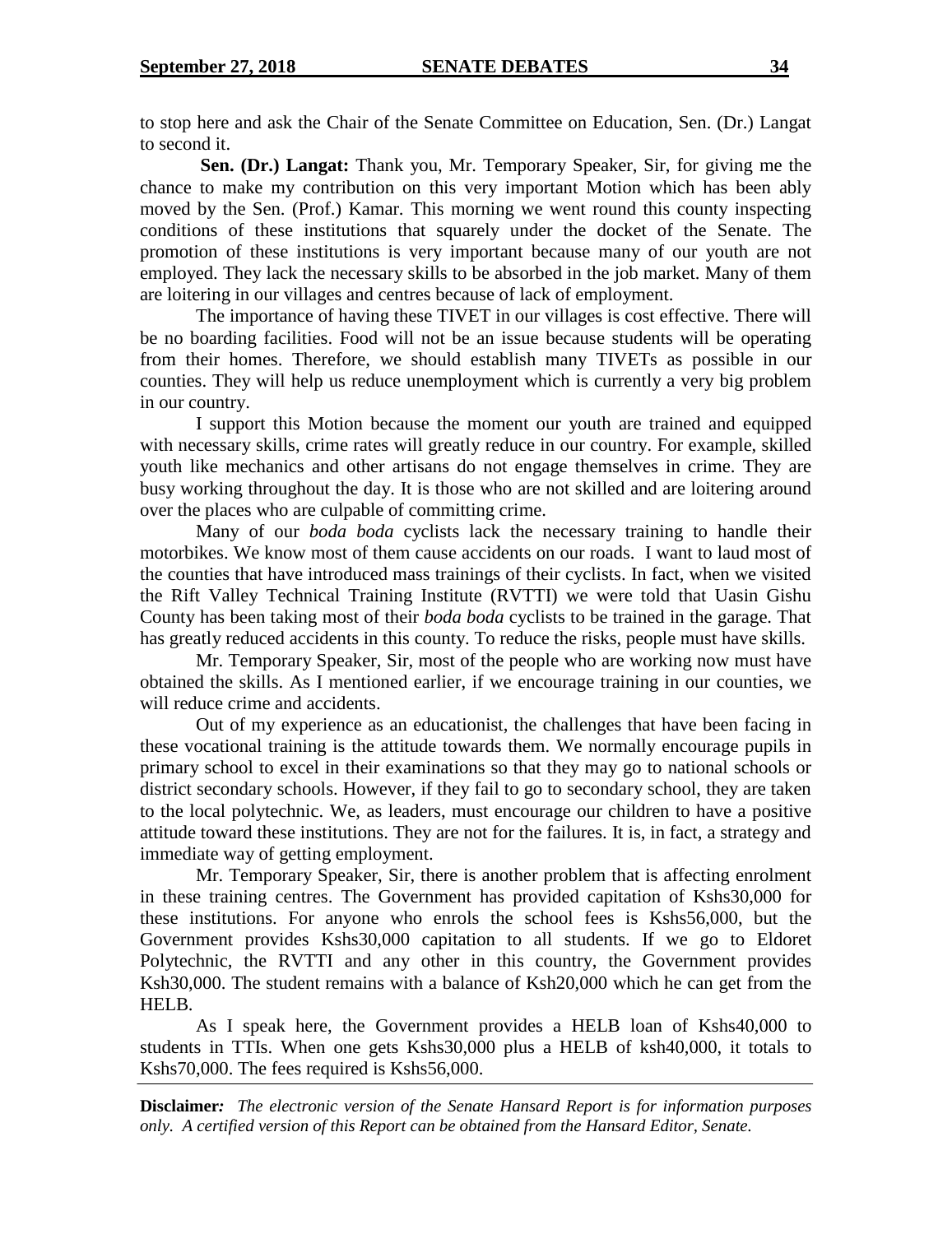We, as Senators, should go to our villages and encourage our children to embrace these institutions. Sen. (Prof.) Kamar and I had done so. There is a TTI where I come from. It has 200 students. This year we have gone round preaching to these students and telling them the Government has provided Kshs30,000 capitation and that there is a loan of Kshs40,000. Yesterday, I was told by the principal that I should not tell the students about enrolment anymore because there are no more vacancies. They have enrolled 1,700 students.

The challenge now comes to the vocational training centres within our counties. We must ask the county assemblies to come up with Bills that will provide finance to TIVETs by equipping them with proper facilities. This has been a great challenge to them. If you read the latest Controller of Budget Report, it shows that many counties had budgeted for these centres. However, they never used it. For example, one county had set aside Kshs40 million, but the money was not used.

Mr. Temporary Speaker, Sir, we must encourage our county assemblies and county governments to make sure that any money that is budgeted for these centres must be used for construction and provision of facilities. There are many students who never completed primary education. They are in dire need of acquiring skills. The only challenge for them is finances. Our county governments use most of their money in building secondary and primary schools. This is not their mandate, but for the national Government. I advised the County Government of Bomet to concentrate on building these vocational training centres. As the Senators, we must put emphasis on vocational training centres.

Apart from the fees issues and the attitude of learners that plays negatively on the enrolment, the other challenge is what we call policy road blocks. The vocational training centres in our counties insist that for one to be admitted; they must have completed Standard Eight. However, the United Nations Children's Fund (UNICEF) report confirms that there are so many youths in our villages who have not completed Standard Eight. Those vocational training centres in the villages should be open to interested learners when it comes to admission.

They should even admit those who dropped at Standard Five because we do not ask the mechanics their level of education whenever we go to repair our vehicles. They should be allowed to go there *en masse* to be trained so that they can get the skills. In fact, examinations in those areas should be skill-based and not necessarily academic. We should avoid a lot of academics in such programmes because that is what discourages the youth. Apart from establishing so many of these colleges, we should we reduce the bureaucratic red tapes that are required for admission for every youth in this country to benefit.

In my village, there are so many youths who have never reached Standard Eight and when you tell them to go to the vocational training centres, they will tell you that they do not have Standard Eight certificates. We should come up with policies that will help them to be trained to get the skills and go to their places of work without them being asked for so many requirements.

Today, we were happy when we went to Mugundoi Vocational Training Centre because the management told us of the success stories of their students. We were given a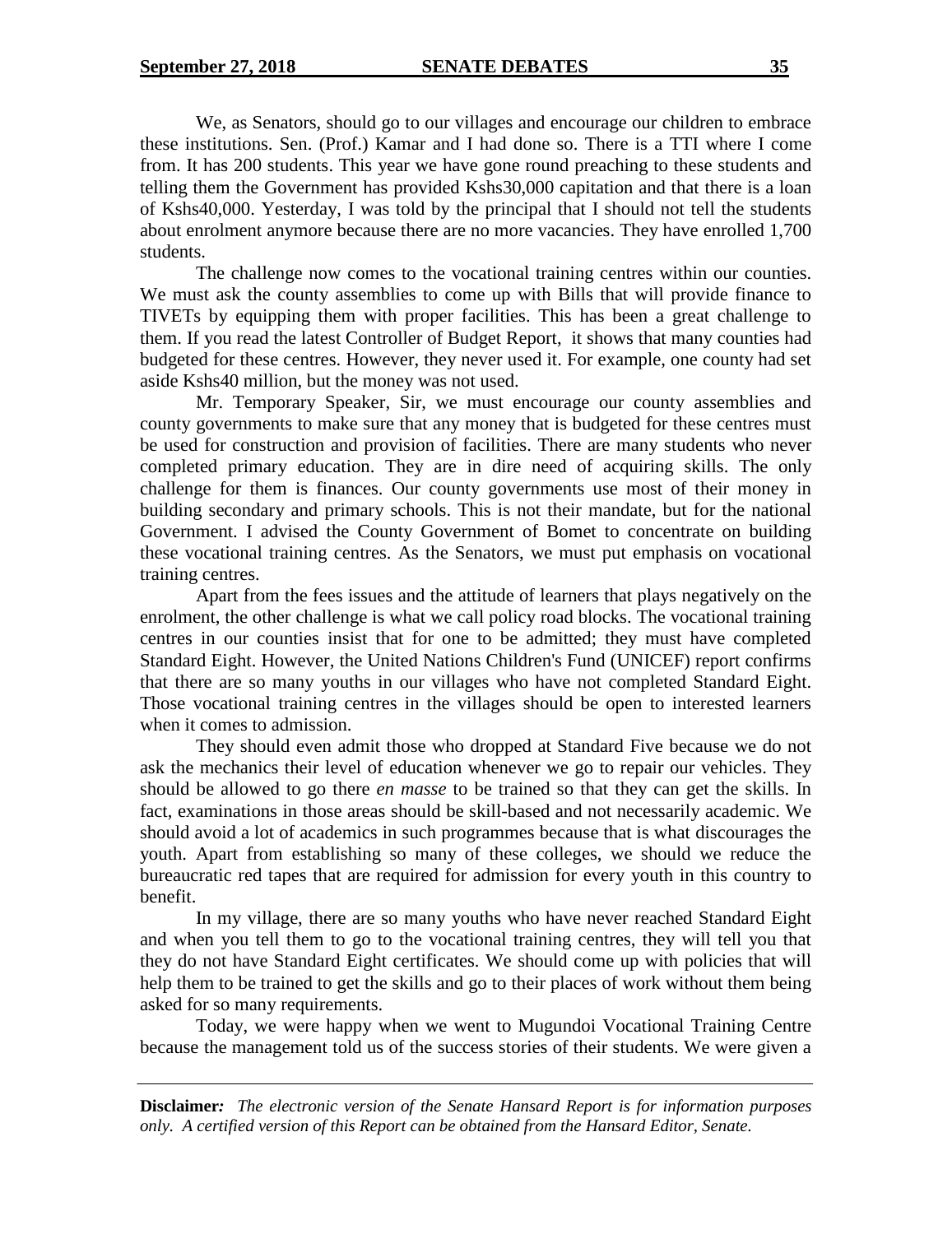long list of students who are already working in this particular town and are selfemployed.

Something else that always discourages these youths from pursuing their studies after being trained is poverty and lack of facilities because they do not have anything to start with when they come out of these institutions. I have seen some of us do what we call youth empowerment where we want to talk to the youths and at the end of the talk, we give them some money. The best way to approach youth empowerment programme is that the county government should organise for these youths to form groups and register companies which will be equipped with facilities to help them go and work. This could be done during their graduation. I told them the same when we were at Mugundoi Vocational Training Centre.

The Motion on promotion of vocational training is very important to us. Unless we do something about it, I usually say that the people who will send us home in 2022 are the youths who are not employed, trained or skilled. Therefore, to save our jobs in 2022, let us make sure that we reduce the roadblocks that are hindering these youths from getting this training.

I asked some institutions in my county to train some youths in order for them to understand how to do things, then just let them to go. That is what we should encourage. Vocational training centres are the way for us to go and it is the surest way of saving our country from unemployment, a lot of crime rate and the rest.

I beg to second.

#### *(Question proposed)*

**Sen. (Prof.) Ongeri**: Thank you, Mr. Temporary Speaker, Sir. I want to thank the Mover of this Motion, Sen. (Prof.) Kamar.

In order to put the records straight, as the then Minister for Technical Training and Applied Technology, I was given the first responsibility in 1988 to set up the youth polytechnics and Technical Training Institutes (TTI) one of which was the Rift Valley Technical Training Institute. One of the biggest headaches that we had at that time was that it was difficult for our school leavers to go to a job that would dirty their clothes; a job where they did not have a tie and a suit. Therefore, they were unwilling to go to those places.

If you remember, during the vertical mobility of some of these students, it was very difficult to get everybody because their transition rates was below 40 per cent which we later raised up to something like 93 per cent or 75 per cent to be precise.

We are talking about youth who are in millions. We are talking about youth who may not have the opportunity to advance beyond Kenya Certificate of Primary Education (KCPE). We are talking about youths who may not have the opportunity to translate to the university education beyond the secondary level. Therefore, it was necessary that we put structures in place. Not many youths have the predilection of going for upward mobility particularly in the academic line. There are those who are imbued with certain talents that are essential and all we need to do is to develop them. That is why the youth polytechnics became a novel for every one of us.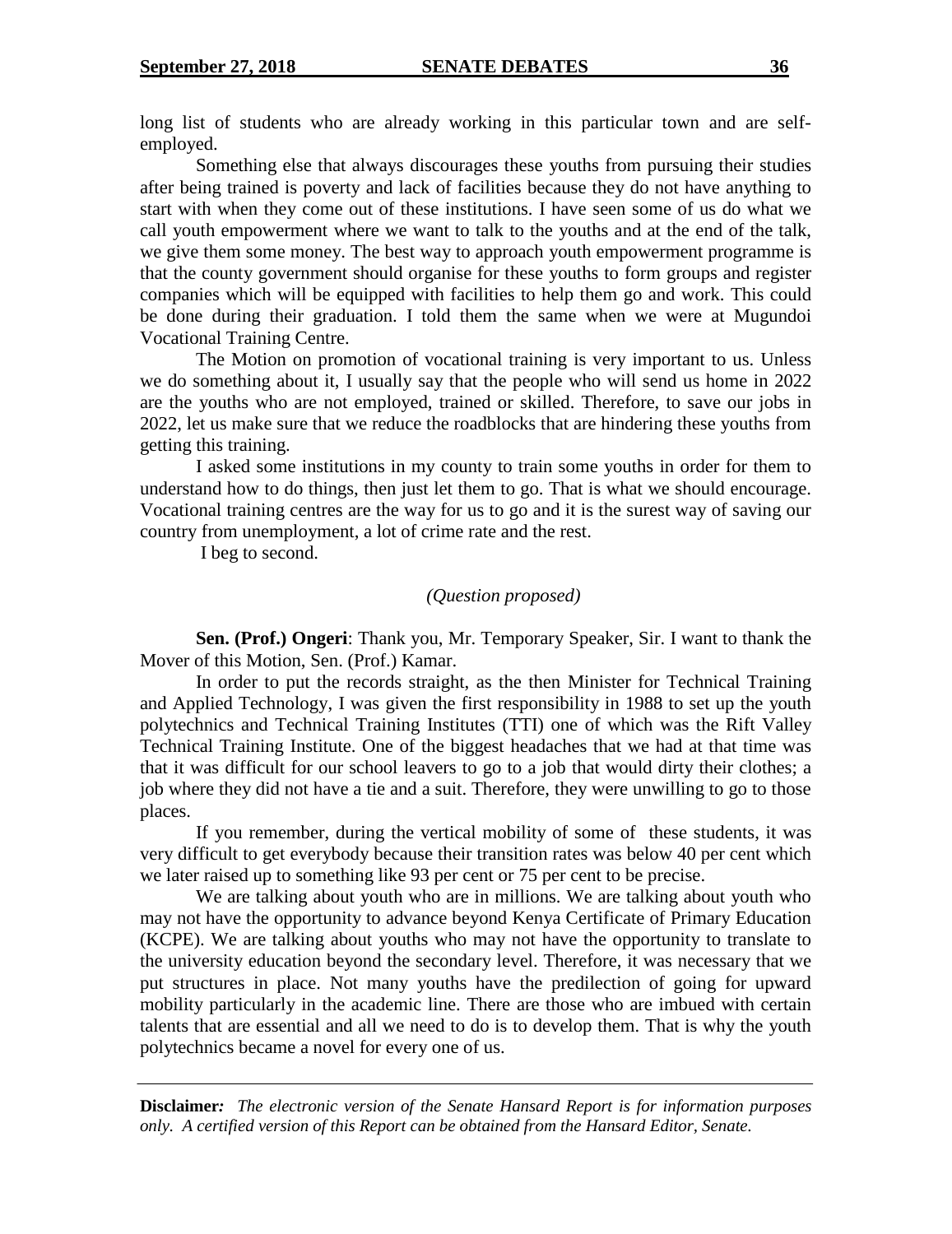What is happening in those youth polytechnics? There was a time where nobody wanted to hear that you are working in the *Jua Kali* sector. These days, when you ask civil servants who have retired where they are working, they will tell you that they are working in the *Jua Kali* sector. We had to sanitise *Jua Kali* to be what it is today.

One of the things we did is to bring an exhibition to Nairobi and a proto type one here, in Eldoret. That has spurred off some of these young Kenyans to acquire skills. So, the purpose of youth polytechnics is to acquire skills, competence and also be properly trained in the methods of production.

After they had gone through youth polytechnics, we also discovered that one of the tools that they needed was entrepreneurial skills. This is the nursery for future micro and medium level enterprises in our country. In any developing country and particularly, in the fast developing countries, one of the most important elements is to have the middle cadre level who are professionally competent in various aspects of industry.

When you talk about plumbing, what kind of plumping? There is what we call amateur plumbing, professional plumbing and high pressure plumbing. They need to be trained along these lines so that they can handle various tasks. We have the Kenya Pipeline Company with a line from Mombasa which is putting through, the through-put of diesel or the imported fuel and even the refined fuel through the huge pipe in one of the centers, here in Eldoret.

I remember when we had a burst of one of these lines, we had to get experts from France and yet, we have our own institutional mechanism where we can train these people to the highest level in that profession. If it is electronics, today, one of the things I was so happy about when we visited the Rift Valley Technical College, was when they showed us the Robotics Laboratory where they are using new science to demonstrate what the robots can be able to do.

I want to tell you as a professional, that the reward today in complicated surgery, particularly in the spinal cord surgery or internal organ surgery, where the space operation is very minimal and very inadequate, so that the hand cannot be able to reach there, we are using robotic surgery to direct - commands being given by a specialist – in order to reach the organ you want to reach and be able to either excise it and cauterize it, so that you are able to secure a safe place and safe surgery through what we call noninvasive surgery. This is the in-thing today, and Kenyans must in-built with those top notch skills in order to handle the issues in this country.

Therefore, vocational training, technical training institutes, the national polytechnics--- We turned the former Kenya Polytechnic and Mombasa Polytechnic into universities. What were we doing? We wanted to ensure that those who have the talent in youth polytechnics during the horizontal movement from KCPE to youth polytechnics, can move towards the world of work and earn their living, because they would have been empowered with entrepreneurial skills and been given resources to establish themselves into micro and medium scale enterprises.

Those who have a pre-direction towards higher education can also move vertically towards the technical training institutes which are middle level training centres. That is the one we witnessed here today. The time when I was in that Ministry, they were eight of them, but since then, we have had quite a number of them in most of the counties and they are many.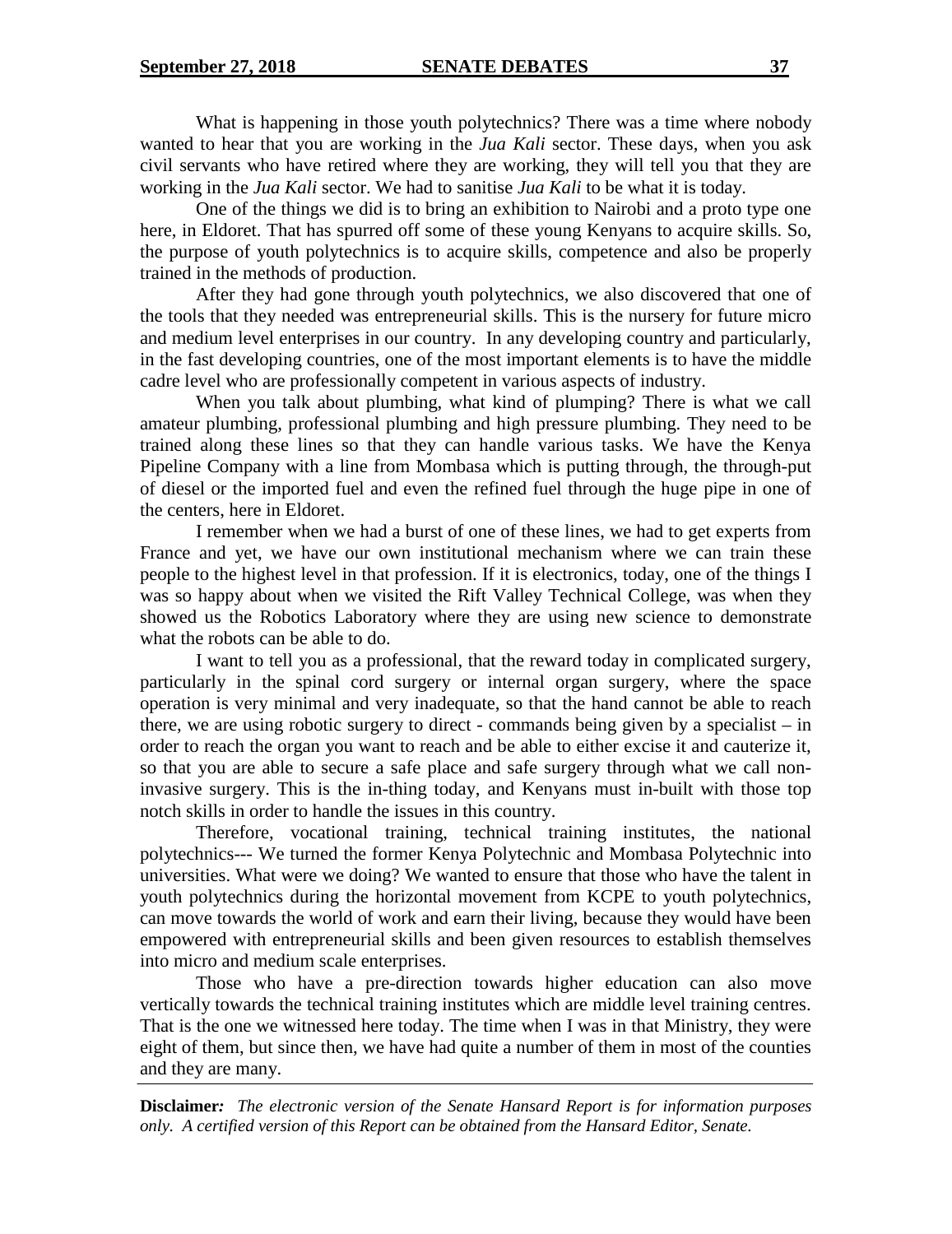The Motion is advocating that we need to expand the capacity of these children. What we are talking about in primary schools is that, once one does KCPE, there are more than a million pupils and 10 to 40 per cent who get grade C+ in KCPE are the ones who manage to go to university, while the rest are left out there. You need to look after this group, because if you do not, you are courting disaster within your area of operation. That is why they must be absorbed. We also created youth empowerment centres, that when they leave there, they will enter the youth empowerment centres to get more entrepreneurial skills. They should be given money.

Women representatives have been empowered with resources for affirmative action. One of the affirmative action is to direct resources towards this level. The Members of the National Assembly have the National Government-Constituencies Development Fund (NG-CDF). They should direct some of these resources to this level. This is a devolved function; the county governments must now have tacit programmes to create favorable ground and encouragement for the children who can go through there.

The other amazing thing is that, those who are physically or mentally challenged, can be assessed through vocational and technical training. They can achieve their potential and I know that children with special needs require this type of training; the vocational training, so that they eke their living through this process.

Therefore, it serves a multiplicity of interests; from local normal children who are moving through the horizontal line, then vertically they can go to the technical universities and be able to be productive in society. These are the people who produce wealth, sustain the economy and industries.

Today, there is so much building going on in Kenya, but where are the plumbers, electrical engineers or electricians? Today, we are doing the Last Mile Connectivity. Where are the electricians who are able to do maintenance when these lines break down? An ordinary citizen at home would not know that an electricity line has broken down, but if you have a simple electrician who is properly trained and who is a certified trained electrician, they can attend to these issues.

We are doing a lot of water connections and plumbers will come in place. We are doing a lot of irrigation in our various places in arid and semi-arid areas and these are the people who come in handy. We are engaging in agriculture and these are the people who will be required to be in place. In essence, there is tremendous potential and wealth in this institution and I think if there is any one Motion to be supported, it is this one.

I support.

**The Temporary Speaker** (Sen. Lelegwe):Sen. Musuruve.

**Sen. (Dr.) Musuruve**: Mr. Temporary Speaker, Sir, I want to thank you for giving me this opportunity to contribute to this Motion.

Before I contribute, I would like to thank Sen. (Prof.) Kamar for coming up with this important Motion that addresses devolution. As Senate, we are mandated to protect the country and the interests of counties. Therefore, this Motion squarely falls under the Senate.

I want to say that we need to make devolution a reality. We will be judged harshly if we do not make it a reality. We will also be commended as the Senate if we ensure that devolution is a reality. When we are talking of village polytechnics, these are polytechnics that would serve all the youth in this country. For a number of reasons, you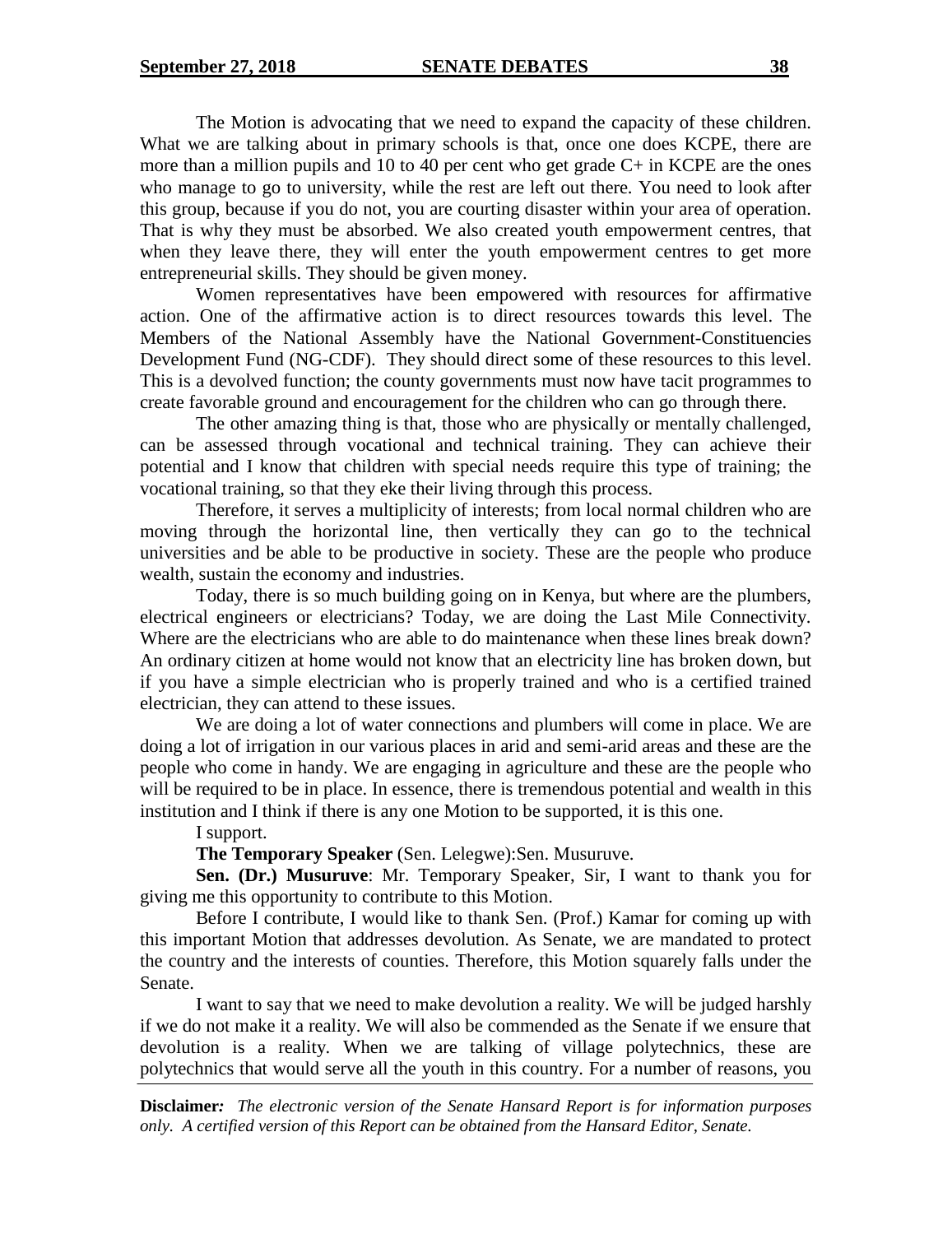will find that some children are not able to proceed to secondary schools and even sometimes to secondary schools because the parents lack fees.

Mr. Speaker, Sir, sometimes they cannot proceed because they are not academically endowed. Not everyone must go through the academic line. We must learn to nurture talents. Some people may not go through academics but they are very good in blue collar jobs. Some do well in masonry yet they have not gone through engineering course. Even some hair dressers, welders and mechanics are just gifted in that line of career. There is need for us to nurture these kind of people. That is the essence of the competency based curriculum. We need to nurture talent.

We have been visiting special schools in Uasin Gishu. We stopped at Kapsoya School for the Deaf, I challenge the County Government of Uasin Gishu because they do not have a secondary school for the deaf. I sympathised with those children. I was heartbroken. I asked myself, where do these children go after finishing class eight? Even as we talk of youth polytechnics, let us also remember children with disabilities who need to be in polytechnics. I say so because most of the time, we have left children with disabilities behind. It is time, as a Senate, we remember that in whatever we do, we must include a disability perspective. We should not leave them to suffer. Children with disabilities also need that component.

It is important to have youth polytechnics in all the 47 counties. Even where there is a youth polytechnic, there must be a special unit that will address disability.

This is a noble Motion that should not just go like that. It should translate to a Bill. I say this because it addresses devolution and the counties. Our Senate is keen on counties. There are some youths who complete Standard Eight and after that, they have nowhere to go. If they have nowhere to go, eventually, they will become idle. What happens when youths are idle? They will turn into evil things which are not good for this nation. They will get into drug abuse and other unpleasant activities.

Mr. Temporary Speaker, Sir, we have to redeem this nation and ensure that we make use of our youths who are talented. Not everyone can excel in academics. We should tap talent. Youth polytechnics can create training for them and, eventually, they will get jobs. Job creation is important for our youth. Youth polytechnics can help us to create jobs. Even as we talk about the youth polytechnics, there is need to ensure that they are fully funded and fledged. They should have full capacity; human resource and trainers on the payroll of county governments. Coming up with the polytechnics without trainers is not enough. That would be unfair. In addition, the polytechnics must have proper infrastructure. We must invest in them.

We must embrace our youth, we must embrace our people. We do not want to lose any one of our youth. We also have to nurture and appreciate blue collar jobs. Not everyone can be in the office. Also, people in the blue collar jobs can be very productive members of our country. Everyone in this country must contribute to its development. We have to ensure that we embrace everyone, including, the youth and Persons with Disabilities (PWDS).

I strongly support this Motion which has been moved by Sen. (Prof.) Kamar. My prayer is that this Motion should translate to a Bill. I thank you for the opportunity.

**Sen. (Dr.) Milgo:** Mr. Temporary Speaker, Sir, I thank you for giving me this chance to also contribute to this Motion by Sen. (Prof.) Kamar. Youth polytechnics are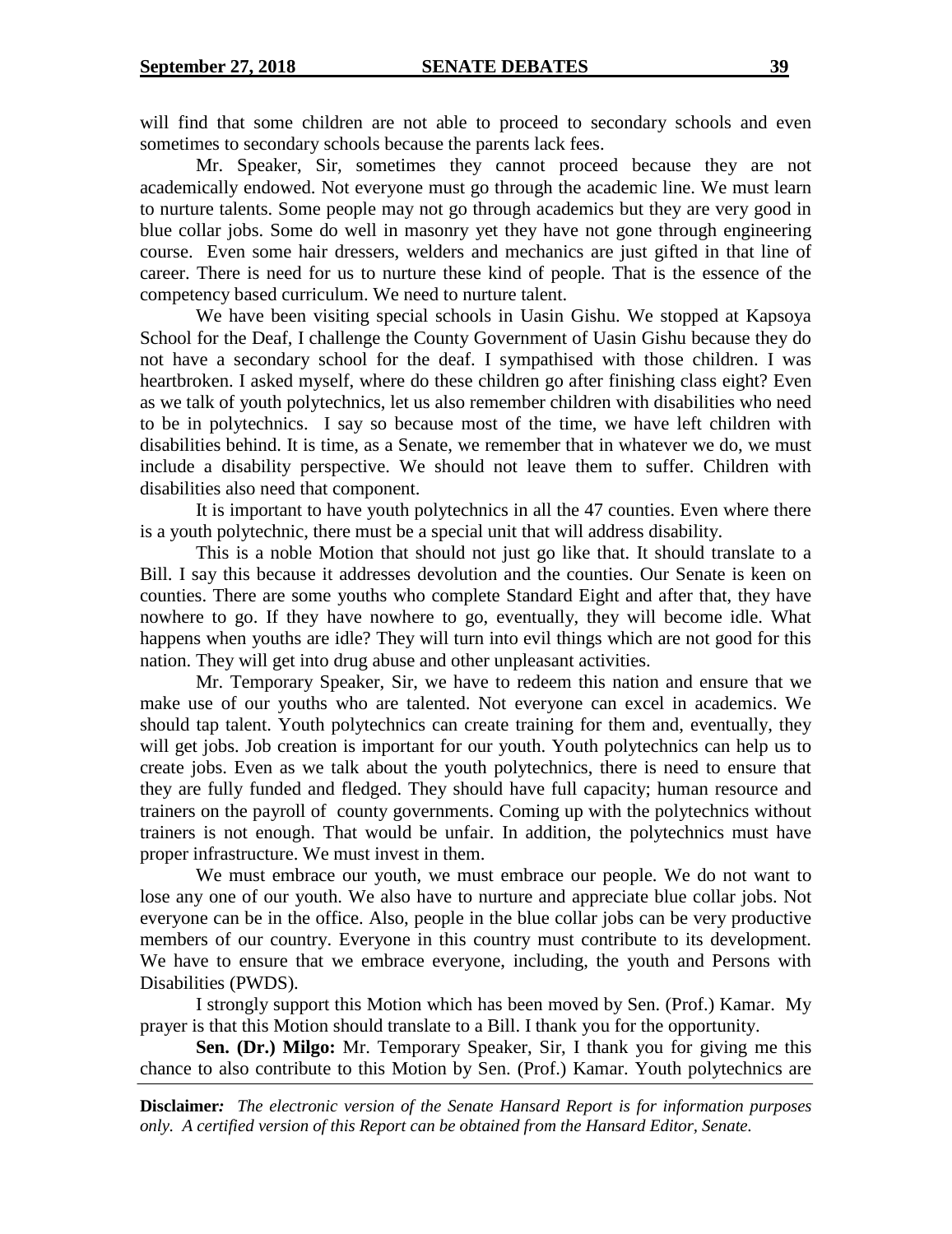long overdue. It is my prayer, as my colleague has already stated, this Motion should be developed into a Bill because youth polytechnics can be used to nurture talents of many youths in our villages.

I am glad that if these polytechnics are built in the villages, even those women who have been married off before completing school can join them. The Vision 2030 and our Big Four Agenda of the Jubilee Government is premised on the fact that Kenya should be an industrialised by 2030. We will require a lot of talent, skills and competence to drive our industries.

We have been complaining about the Japanese coming to our country to construct our roads and other industries. They come along with their skilled labour because they know that Kenya has ignored that very important talent in the villages. Education in Kenya was tailored in line with white collar jobs. I am sure if these polytechnics were developed, they will go in line with the new curriculum of education. In this case, it will enhance such talents away from theories. Since Independence, our country's education has been majorly preparing people for the white collar job. I am sure this will be a departure from that kind of education, and therefore, in future, we shall have the labour force in this country to work as small entrepreneurs.

Mr. Temporary Speaker, Sir, at least 70 per cent of the population in Kenya is the youth who have a lot of energy. We need to tap this energy by taking our youths to the polytechnics. This will serve as a cure to one social aspect; rural-urban migration. All Senators here will attest to the fact that they have many files of requests for jobs in Nairobi because our youths imagine that we, in Nairobi, can offer them jobs.

Once the youths are in Nairobi, they will create problems. Since they lack employment, they will engage in crimes like drugs and substance abuse. If these polytechnics were set up to the local villages, we shall solve several problems.

In the Motion, we have heard that the major challenge even in various polytechnics is the fact that many of our youths are discouraged from joining these technical institutes because of a very bad mind set. This is a challenge to the leadership in this House. All the leaders here should sensitize the youth in their counties so that they can realise that going to the polytechnics is not for those who have failed in examinations.

As the Mover said, we realise that only 25 per cent of those who complete Form Four will join the university. Therefore, about 75 per cent are left in the villages. They should be encouraged to join alternative institutions to be trained so that in future they will become useful members of the society.

Mr. Temporary Speaker, Sir, industrialised countries such as China, Japan and the USA started from somewhere. At Independence, we were almost at the same level, particularly with China. They ensured that they took education that encouraged industrialisation right into the villages. Right now, China is an area we can call an 'IMF' to various countries in Africa. Many African countries get loans from China. We are now going to China to obtain funding for various development projects.

Mr. Temporary Speaker, Sir, I was encouraged today to learn that our Government has already set aside funds for students who join TIVETs; vocational institutions, because school fees is a challenge. We have heard from the Chair of the Committee on Education that there is HELB funding from Kshs30,000 up to Kshs40,000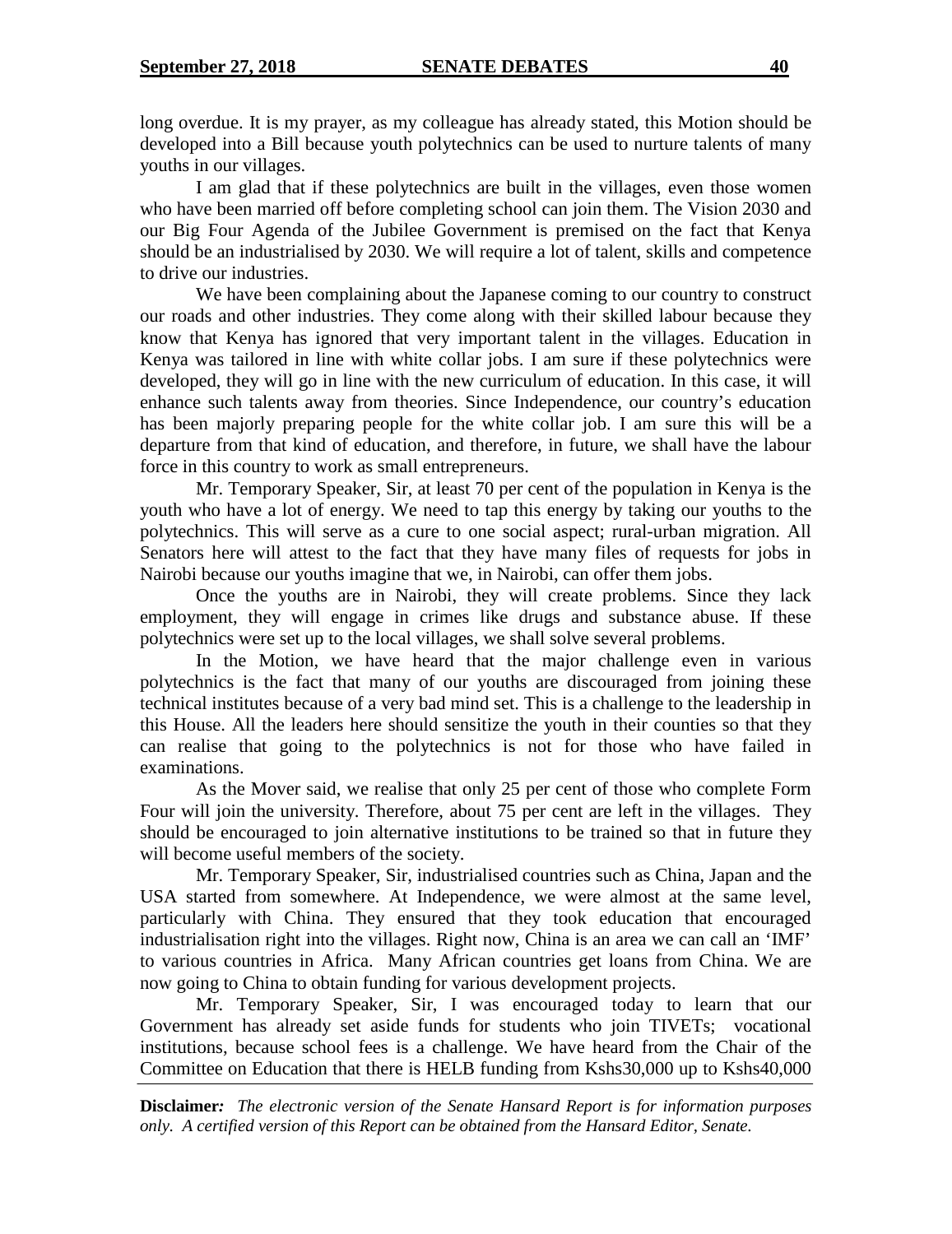from the Government that can be accessed by students who join polytechnics. Therefore, we should encourage our youths to join such institutions to help our country develops into an industrialised nation.

I am sure our country is grappling with the issue of unemployment. The reason why there is a lot of unemployed youth is because we have not redirected the skills. We have not taken our youth to courses where they can be employed in the villages. When you talk of agriculture, you require skills. We are talking about repairing of vehicles and motorcycles in the villages. Of late, the motorcycle business in this country is booming. In any case, we require people to work there.

When we visited Kisii County, we went to a Magnetic Resonance Imaging (MRI) Unit. We realised that the individual who was operating that particular hospital had acquired skills through vocational training. In fact, we were surprised that he was one of the best. We thought he had been trained in a university but we realised that he went to a vocational training college and became one of the best MRI operator in that particular hospital. I think there are many other areas.

When we go to the villages, as leaders, we should visit schools and carry out mentorship programmes to mentor our youth. Immediately, they get out of schools, they do not have to wait to be admitted to the universities. By the time they finish Form Four, they will be aware that there is another alternative way to train and be useful members of the society. We are praying that we will have a polytechnic in every location.

With those few remarks, I beg to support.

**Sen. Pareno:** Mr. Temporary Speaker, Sir, thank you for giving me this opportunity. I rise to support this Motion. I would like to say that we do not have a choice in view of the systems that are being put in place courtesy of devolution. I say this because right now, there are many challenges that come with development, new things and devolution. We can only address these challenges with innovations and creative ways of handling small problems in view of development. I also think that---

**Sen. (Dr.) Zani:** On point of order, Mr. Temporary Speaker. I stand under Standing Order No.106, to request that we reduce time for debate to five minutes to allow more Members to contribute because there is a lot of interest on this Motion.

**Sen. Olekina:** On a point of order!

**The Temporary Speaker** (Sen. Lelegwe): Order, Sen. Olekina. Before the Chair rules, you cannot stand on another point of order.

Proceed.

**Sen. Olekina:** Mr. Temporary Speaker, Sir, I know it is not good to come before you but I am a little bit confused when it comes to the issue of this Standing Order. I do not know whether it applies to limiting debate when debate has already started.

Yesterday, this issue came up but it is good for us to be procedural. The Standing Order No.106(3) states as follows:-

"A Motion under paragraph (2) shall not be made in the course of the debate to which it refers unless it is moved after the adjournment of such debate and before the debate is resumed."

Mr. Temporary Speaker, Sir, I know the decision is yours but it is important for us to be guided in terms of how we apply the Standing Orders.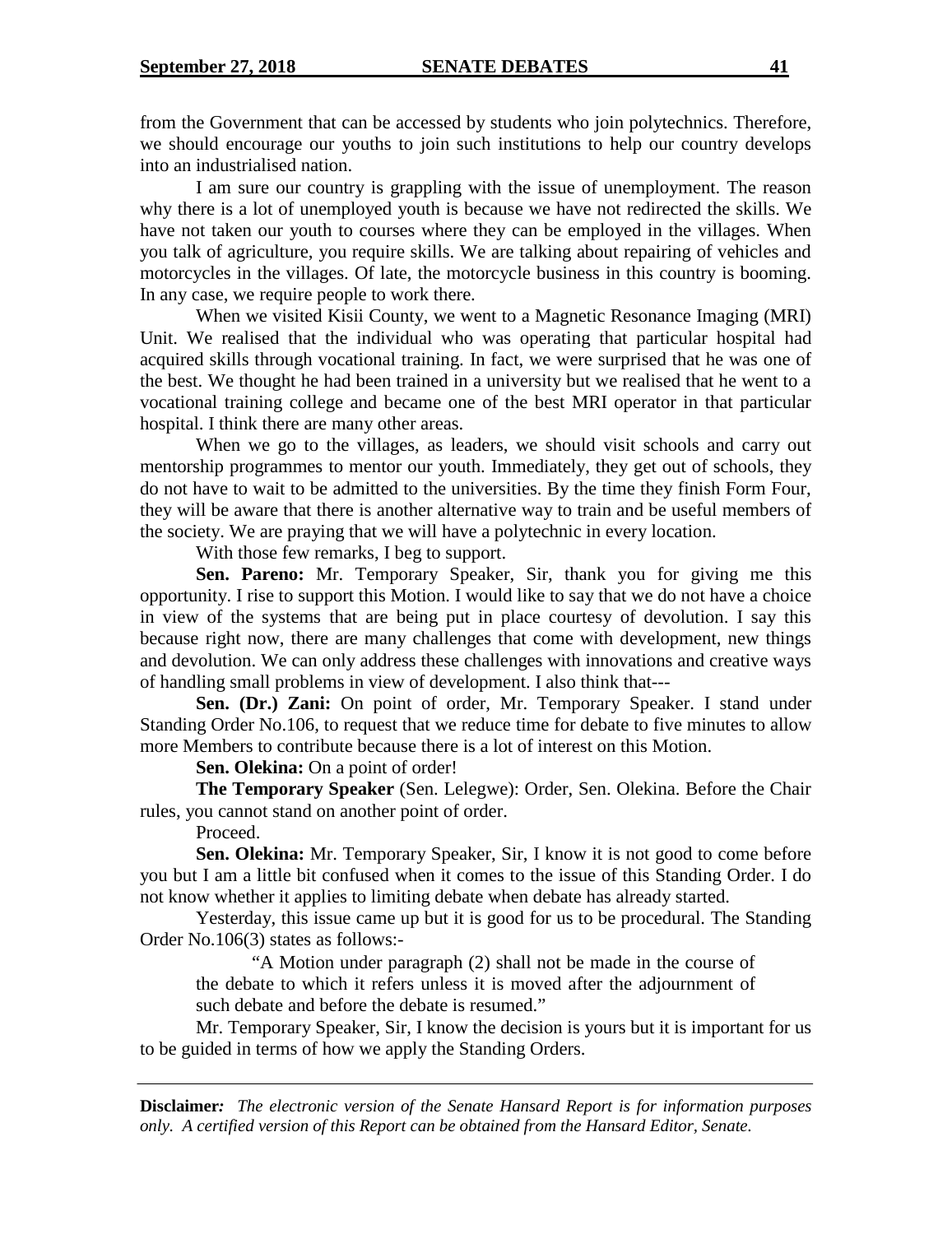**The Temporary Speaker** (Sen. Lelegwe): Hon. Senators, with regard to the Standing Order raised by Sen. (Dr.) Zani, it does not require the House to reduce the debating time to five minutes. However, if that is the mood of the House, we can still reduce time to five minutes per a Member.

Sen. Pareno, please proceed.

**Sen. Pareno:** Mr. Temporary Speaker, Sir, I was saying that because of development as a result of devolution, then we need to get skilled labour in order to match the kind of work that we expect from counties for us to develop.

Yesterday and even this morning, as we were coming from the hotel to this place, I saw a young man along the road side who seemed to be of unsound mind, and I was touched. The young man was seated by the road side with a rope that he was using to make baskets and I kept wondering if somebody of unsound mind can sit somewhere and do the kind of work that I saw him do, what would happen if we did a lot of input in terms of empowering our youth?

Since we came, the man has always been there. He seems to be doing a lot of work without talking to anybody. Later on, I approached the Senator for Uasin Gishu and asked whether the man needs rehabilitation or some sort of training or if he can be empowered through training in some of the technical institutions that we are talking about. Many of our youth are unemployed. I am sure that having tertiary institutions is the way to go for us to develop.

Mr. Temporary Speaker, Sir, the polytechnics or vocational training centres are a bridge or ladder for people to better their trainings, improve their credentials and move from one stage to another. You can imagine somebody who dropped out of school at the Form Four and had nowhere to go because they did not qualify to join university. The polytechnics are a ladder up the scale for people to improve on their studies.

You also notice that in the polytechnics, the courses are designed in a way that they are short and cheap. The courses are actually demand-driven. If you see that an industry needs a particular skill, you go for it and train people who will be out into the market within a short time. Most of the times, because they are demand-driven, the market or job opportunity is there. Instead of having many youth out there or sitting at home with no employment because they did not make it to the next level of education, it is time for us to tap and ensure that counties have polytechnics.

We should have polytechnics in each county and if possible, down to subcounties. This is because we call them village polytechnics. Can we actualise that and ensure we have village polytechnics that will help our people to acquire the necessary skills? These polytechnics and tertiary institutions combine theory and practicals. I have always wondered why I was taught about Napoleon II in Form Six. I am a lawyer and have never, along the way in my practice, applied what we were taught in History. I keep asking myself why I was taught about Napoleon II and other things. Why was I not just taught how to behave in a court, read the law and apply it? Some of these things are designed in such a way that they address the actual need that a community requires or what we need in development. That is better for us to move.

Mr. Temporary Speaker, Sir, if you have visited any of these polytechnics, you will also notice that they have small classes, and not big ones of over 200 or 300 students.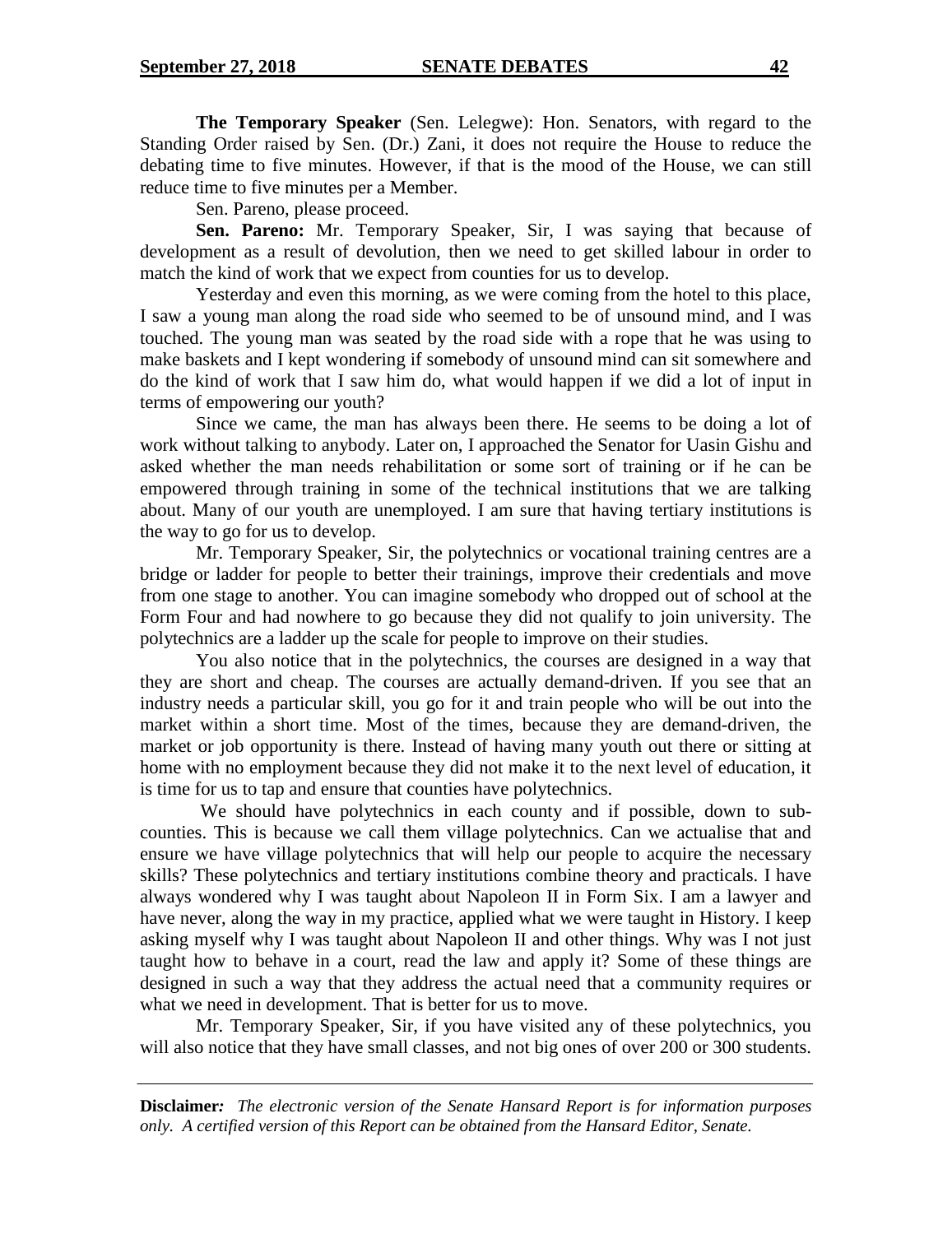Therefore, somebody gets actual theory and practical training; it is a one-on-one engagement with the trainer. In the end, one will give the best to the students.

This is a good idea and I support this Motion. Some counties have polytechnics and tertiary institutions, but others do not have them at all. Can we start with the ones that do not have at all?

Mr. Temporary Speaker, Sir, I support.

**The Temporary Speaker** (Sen. Lelegwe): Hon. Senators, I now reduce the time for contributing to this Motion to ten minutes.

**Sen. (Rev.) Waqo**: Thank you, Mr. Temporary Speaker, Sir, for allowing me to add my voice to this important Motion on the establishment of youth polytechnics in our counties.

I support the Motion and thank the sponsor because it touches on each one of us, as leaders.

Again, we all know the dilemma that we are all in as a nation. We are proud to have many youth in our country, but, again, as leaders, we are saddened that a large number of them are unemployed. At the end of the day, they are frustrated because they have no hope for the future and no one to guide them. If we sit here and deliberate on important issues, without thinking of the young people who are unable to go beyond Class Eight, then we will not be doing any justice.

My reason for supporting this Motion is because of our own experience. We know that almost half the number of the pupils who enroll in Class One drop out when they finish Class Eight or even before that. This exposes them to many challenges and also promotes poverty in our country. Many of us come from marginalised areas. It is even worse for students from those areas because the challenges that they go through are huge compared to those that come from urban areas. When our girls do not go beyond Class Eight, they are exposed to early marriages. Sometimes because our area is known for tribal clashes, they lose their husbands even when they are young and become so hopeless in life. If we can ensure that polytechnics are established in all counties, we will empower the girls and boys to depend on themselves.

Mr. Temporary Speaker, Sir, many parents invest a lot in their children. We should not call some of our children or students failures. This is the language that we use back in the villages. If one has not gone to high school or is unable to join high school, we call them failures in life. That is in itself traumatising, it brings down their hopes and frustrates them. As a result, many young people have committed suicide and parents who have invested in them from Class One to Class Eight have lost a lot. Their hope of one day their son or daughter giving them support is shattered. Therefore, the establishment of polytechnic is something that we all need to support and stand for.

Establishment of polytechnics in every county is an important thing, but we also know that in all the counties there is a lot of corruption. Tenders are awarded to friends and relatives. Sometimes, those in offices end up benefitting from this. They then do some shoddy work which cannot help the people on the ground. As we establish the polytechnics, it is good for us to also stress on equipping and maintaining them, so that the resources that the country is putting into establishment of polytechnics will be felt even 20 years from today. As a nation, we are known for just doing things for the sake of it and not maintaining.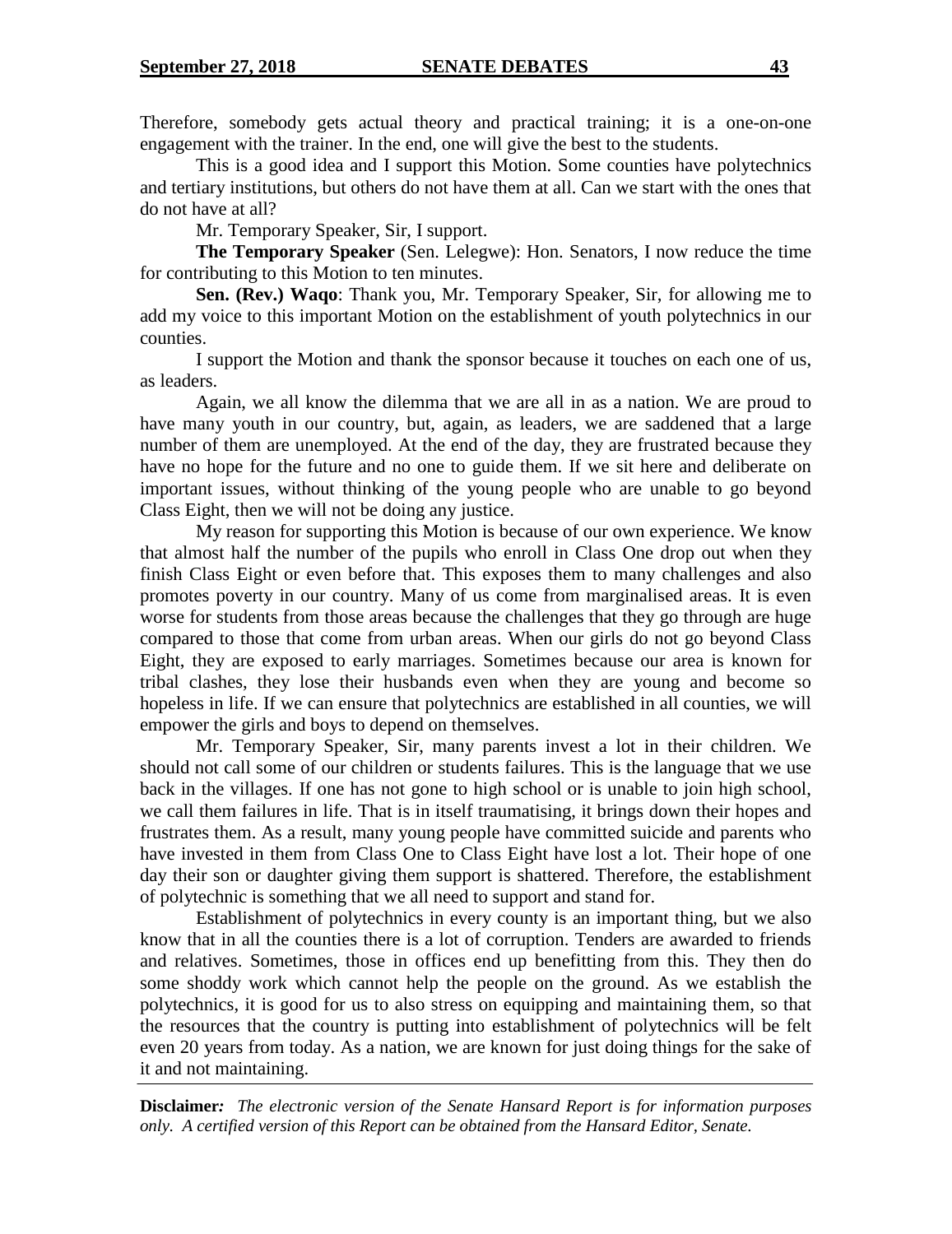*[The Temporary Speaker (Sen. Lelegwe) left the Chair]*

*[The Temporary Speaker (Sen. Pareno) in the Chair]*

Again, I urge young people that when they get the opportunity to join the polytechnics, they should give all their attention to what they are taught. If they do this, by the time they leave, they will be able to support themselves and take care of their families. Today, many of us are complaining that young people are jobless, but in every county--- Even as we were coming here, a young man was asking us to help him get a job. Anywhere you go, that is the plea. That is the dilemma that our young people are in. I suggest that as we empower and encourage them to go to polytechnics and study, let us also think of some funds, not only to educate them, but also to even start small businesses. This will ensure that they do not go back to the streets or remain hopeless. Let us ensure that they can go back, form groups and start their own businesses, so that they can stand on their own and support their families. If we invest in their education and cannot support them to start businesses, then our investment is useless and may not help them a lot. So, let us think of how we can empower them and walk with them.

Our young people today are missing a lot in life because they have no role models. We all condemn our young girls because of moving with old men, who misuse them and, at the end of the day, frustrate them. This is because they have no alternatives. We, as mothers, as we discourage them from doing that, what alternative can we give to our boys so that they are not misused by older ladies? It is high time for us, as a nation and as leaders, to think of how we can deliver our young people from the problems and challenges they are facing today. If we cannot do that, this nation will suffer. We are already suffering and we will suffer even more.

Thank you, Madam Temporary Speaker.

I beg to support.

**Sen. Wetangula:** Thank you, Madam Temporary Speaker, for the opportunity. I congratulate the distinguished Senator for Uasin Gishu for bringing this Motion. However, because of the constraints of time, I will be very brief.

Madam Temporary Speaker, we have a serious shortage of skills in this country. I remember that three years ago, a company that was undertaking the construction of a highway from Eldoret to Malaba wanted to recruit drivers for earthmovers and bulldozers. Surprisingly, in the whole of my county extending up to here in Eldoret, Kitale and Kakamega, they could not get anybody. Drivers are available, but they are not technically trained and equipped to drive earth moving equipment and those heavy equipment.

Madam Temporary Speaker, I visited South Africa a year ago and I found them importing welders, fitters and other technicians from Sri Lanka, Malaysia and India to do their work. Africa is now growing and we need skills. Therefore, in the process of approving this Motion, I want the Mover, Sen. (Prof.) Kamar, to consider the following, one, that, perhaps starting a polytechnic in each location is a bit too ambitious. We probably should think of one polytechnic in every ward; or maybe two serious polytechnics in every constituency. This is because if we start a polytechnic in every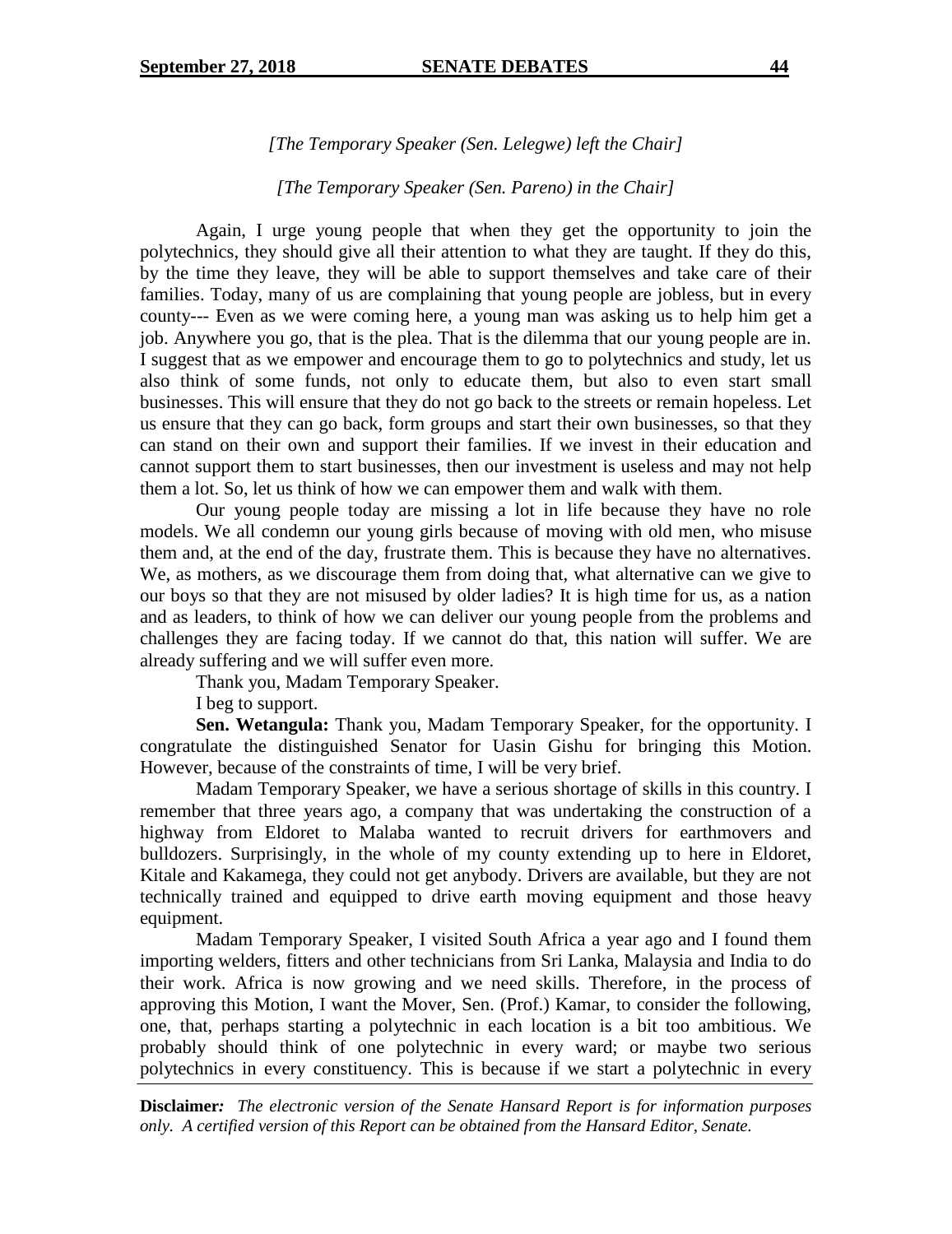location, there is a serious risk of lack of personnel to teach; and there is a serious risk of lack of teaching equipment. There is no point of teaching technical skills without practical work using equipment in the polytechnic. Therefore, if we can have one polytechnic per ward which is properly equipped, they can then serve the purpose we want.

Secondly, Madam Temporary Speaker, is to realign the curriculum of a technical training with the aspirations of young people. When a young person goes to a polytechnic, he comes out and he is called a carpenter, a fitter or something like that. These are not very good titles. You will remember that in the colonial days, when the *wazungus* were discriminating against Africans, when an African was called a rat catcher, a *mzungu* was called a rodent officer. When an African was called a *chura*, a *mzungu* was called a sanitary engineer; and so on, and so forth. We should have titles that also encourage people, such that you can have an engineer grade 1, grade 2, grade 3 up to those who have degrees. Then when you are looking for them, he is an engineer with a certificate, an engineer with a higher certificate, an engineer with a diploma and then an engineer with a degree, or something like that. That will help.

Thirdly, Madam Temporary Speaker, it should also be appreciated that the national Government currently pays Kshs30,000 as tuition fees for every student in technical institutions. I have seen this because students in my county have been benefiting. We should, therefore, align what we are doing to see how, when we create these polytechnics, we can tap into national resources so that we can help children, particularly from disadvantaged and poor families, poor neighbourhoods and regions of the country.

Fourth, Madam Temporary Speaker, we also need to conduct a skills needs assessment. We are moving into the oil production and extractive industry sector where prospecting, mining, excavation and value addition of various minerals will be done. Therefore, when we train these young people in these technical institutions, we should not just be training them for the sake of transition; but in preparation for being productive in a growing and changing economy. This will be helpful.

Fifth, Madam Temporary Speaker, we also need to condition investors to know that when they bring an investment into this country - whether you are an old prospector where you are mining; whether you are a Chinese building another railway line to somewhere – a certain percentage of people employed in these structures must be recruited locally, if we are satisfied that we have enough skill. When you go to any road construction today, you will see Chinese nationals holding survey sticks and all manner of equipment, a job that even our own youth can do. You do not need any special skills to hold survey equipment to see that the road must be on a straight line; or to mark the width of the road. We are seeing all this happening, yet we have the capacity to train our youth to do these kind of jobs.

Lastly, Madam Temporary Speaker, as we want to train these young people, we need to realize that in this country, a certificate is the key to everything. We must, therefore, strive to make sure that we do not train them, spend money on them and then they go back home to become *boda boda* riders. We must find ways and means of absorbing them into the economy so that they see the worth of going to a post-secondary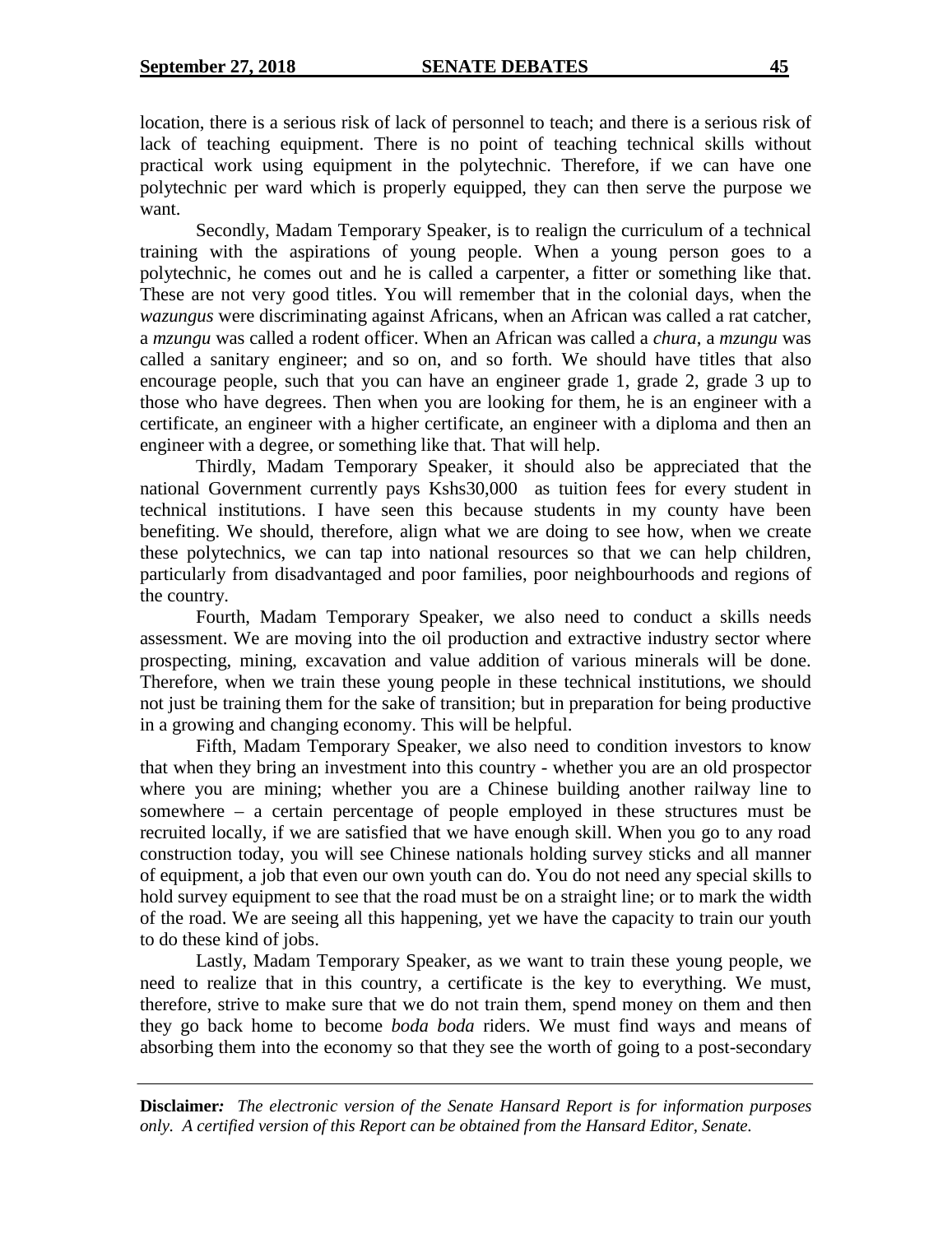school or post-primary school institution, so that they can be productive in a changing economy.

Madam Temporary Speaker, I beg to support.

**Sen. Seneta:** Thank you, Madam Temporary Speaker, for also giving me a chance to add my voice to this very important Motion. From the outset, I want to congratulate our host Senator, Sen. (Prof.) Kamar, for having thought deeply about this important function of the county governments.

Madam Temporary Speaker, I want to remind this House that polytechnic education and Early Childhood Development Education (ECDE) are functions of county governments, which we need to support. These are some of the functions where county governments must put a lot of resources and invest in. They must fully support these functions without leaving some parts of them being performed elsewhere in the Ministries.

Madam Temporary Speaker, when we were going round with the Committee of Education, we realized that the County Government of Uasin Gishu – which I want to congratulate – should put in some effort to revive some of the village polytechnics, which are right now called vocational polytechnics. I have seen some of these polytechnics having equipment and also the county government sponsoring some students there. County governments must ensure that they equip these polytechnics with the necessary equipment of good quality. These polytechnics must also be given proper, competent and adequate tutors so that they can transfer the necessary skills to the learners. County governments need to sensitize the communities on the importance of these village polytechnics.

Madam Temporary Speaker, we are aware of the issue concerning these village polytechnics in Kajiado and other counties. Most of our communities and students look at these as institutions for those who failed in their examinations. I think it is high time that county governments took an initiative of educating the community to appreciate these village polytechnics as important institutions that offer important skills to our people.

These polytechnics need marketing. I rarely see brochures or adverts telling students when the intake is on. I wish this campaign can be taken seriously by county governments to make sure that they advertise. They should advertise the intake to these polytechnics in vernacular radios and social media so that our students and communities can get to know when they are required to enroll.

When we were going round, I also realised the issue of courses that are offered in these village polytechnics. These courses should also be tailored towards the market. What does the market have at the moment? I admire one of the polytechnics we visited today that has very nicely equipped hairdressing. Professor was also given good service there this week. I think I should also visit the institution to empower them because they are doing good work; a market tailored thing. One cannot miss to get customers and work if you have those skills.

The courses must be developed according to the market and must be relevant to the community. In some of our communities where we are doing dairy keeping, livestock keeping and agriculture, we have a problem of getting the services of an extension. Many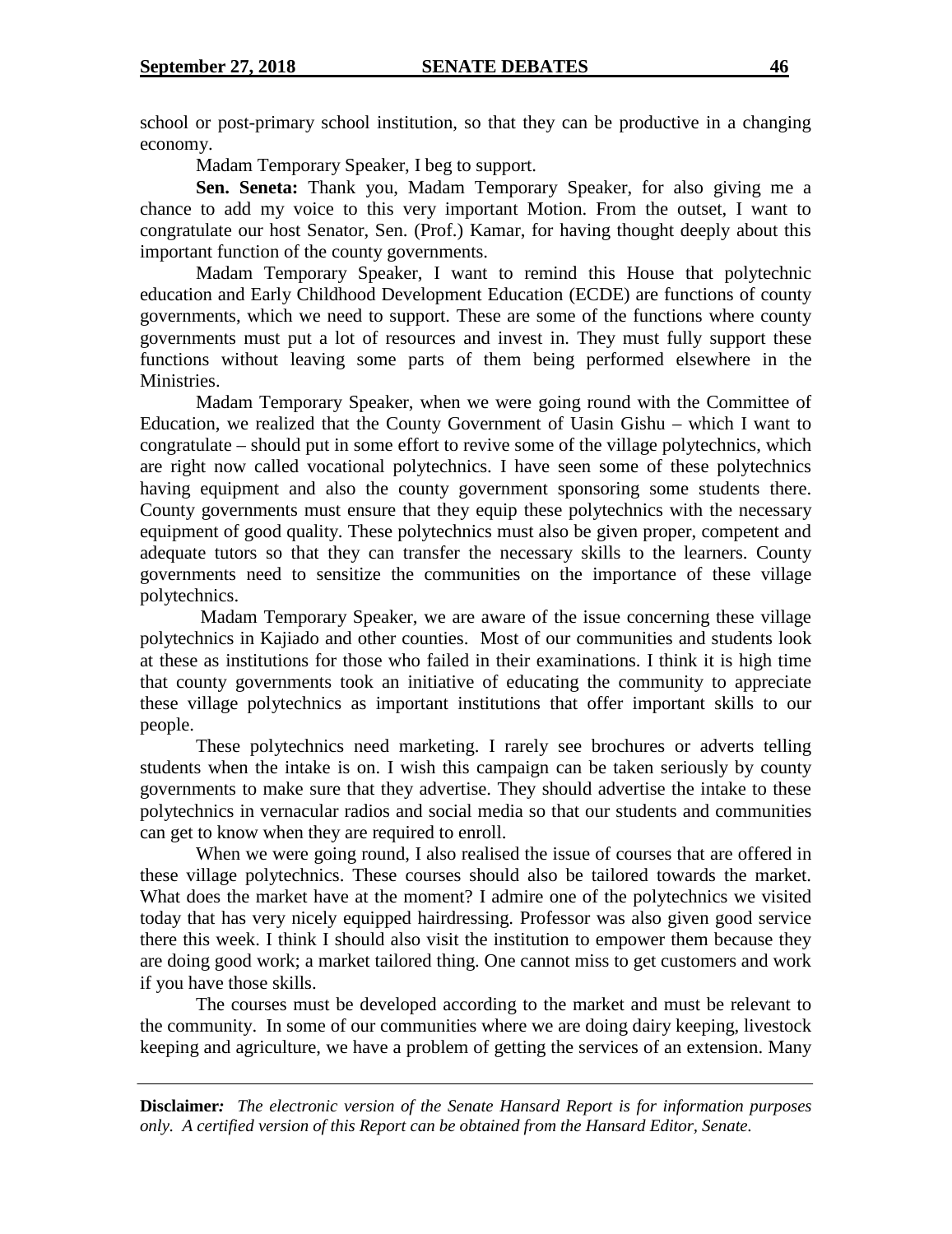of our students have decided to do engineering, office administration, business administration while our farmers are left behind with nothing to do in those farms.

If we can in introduce farming in those polytechnics and other courses that are relevant to the community, this will help the students to earn a living in future within their communities.

Madam Temporary Speaker, the county government should also partner with them. I saw a certain section offering mechanical engineering and vehicle mechanics. At least some of our people should also be visiting those polytechnics to empower those young men and women who are doing that work.

I also saw some of them who were doing hospitality and catering. Why do we not give them work when we are doing capacity workshops, to serve us and we pay them so that at least we can empower them?

Finally, I would urge the county government through students' associations to support entrepreneurship skills. These students' associations should be registered and given money so that they can go and start their small entrepreneurship.

Madam Temporary Speaker, this is the way to go as a country and the only way to save our unemployed youth who are lining on the roads begging for handouts which cannot help them in their lives.

Thank you.

**The Temporary Speaker** (Sen. Pareno): Let us have Sen. Olekina.

**Sen. Olekina:** Madam Temporary Speaker, I thank you for this opportunity. I rise to support the Motion by the Senator for Uasin Gishu on the establishment of youth polytechnics in counties.

I hold the view that, first of all, before we establish these youth polytechnics in these counties, we must carry out skills audit and align it with the current development in this country.

This morning, we went through audit queries relating to the County Government of West Pokot.

When I look at this Motion, it is proposing that we should establish youth polytechnics in every ward. Sometimes I think we aim too much without understanding the reality of things.

Last year, a county such as West Pokot only managed to collect Ksh80, 000,000. They were allocated Ksh80 billion by the Equitable Share Fund. Before thinking about establishing a youth polytechnic in each ward, we must ask ourselves what industries are there. Do we have any industries where these youth will get local jobs once we train them?

Madam Temporary Speaker, Sen. Wetangula spoke about the oil industry that is very key. Even in universities, we are now training doctors and engineers. However, when we look at the oil industry, for every one engineer, we need 12 technicians who can only be trained in these youth polytechnics. If we decide that every ward will have a youth polytechnic, I think we will be missing the point.

It is my humble submission that we carry out a skills audit in every county. We have masons and everyone here is constructing; I do so almost on a daily basis maybe it is a fence, a small classroom. I just get a few people who are masons and some helpers. The first thing we need to do is to carry out this skills audit, since this issue of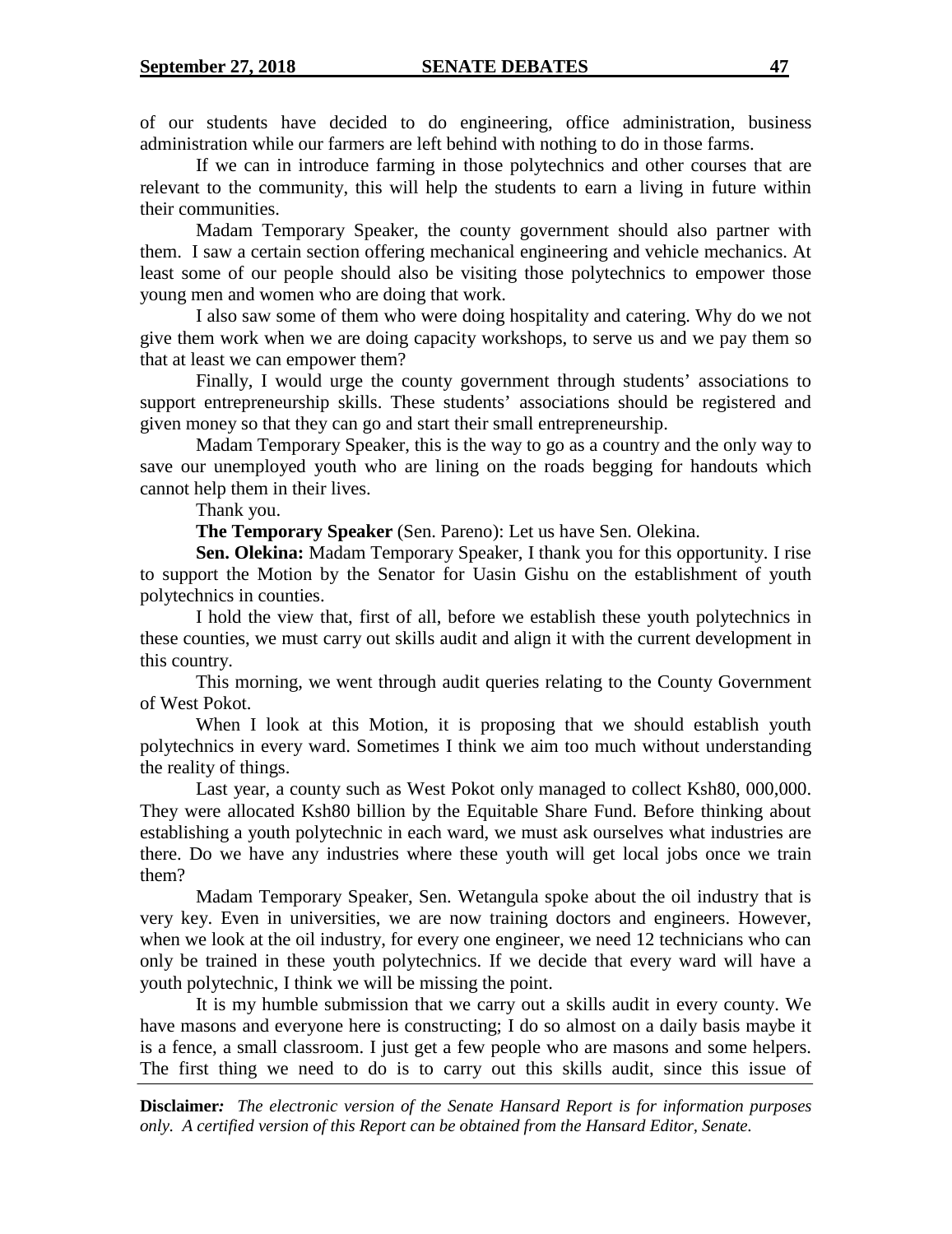polytechnics is a devolved function. Let us, for example, see how many masons, carpenters and plumbers we have in Narok County before we decide to youth polytechnics there. They can be career driven.

I would support county governments doing a career day to find out the number of youths who are graduating from primary schools and then end up being *boda boda* riders. We should also find out from them what they want to do. We have one very good youth polytechnic which is about three kilometres from my home. It is a structure that was constructed by the county government, but they missed an opportunity to approach more investors to build students' hostels. If we identify a location where there is no private land that can be used to build students' hostels, then the county government should be prepared to either build the houses or offer land so that the students who will be going there can find a place to live and learn effectively.

We were told that the Higher Education Loans Board *(HELB)* provides about Kshs40, 000 per year as loans to these students. What happens to those youth who were given Kshs40,000 and were trained somewhere in West Pokot and graduated but could not secure employment? There are so many youths in Narok? How will they ever pay that money? As we propose to bring all these things, we need to realign our existing resources. We should look at how we can help these youth.

One of the biggest problems that we have in this country is that every county wants to copy something that looks interesting. We were ashamed today when we looked at the audit query of West Pokot County Government. It seemed as if the former Governor wanted to develop a city or a country because he had ardhi house and maji house yet they do not have water. Right now, the funds sent to the county governments are being reduced yet we are telling the county governments that they must build youth polytechnics. If that is what we want them to do, we must ensure that there is a fund which caters for the construction of those youth polytechnics during the Division of Revenue Bill. We also know that there is donor funding that supports these youth polytechnics.

I support this but we should not do it blindly. Let us look at the skills that we need. Once we sort out the issue of the Petroleum Bill and Energy Bill, we will have more investors coming and there will be need for more plumbers and electricians. We can then introduce those courses in the polytechnics that already exist.

Finally, it will be wrong for us to ignore the existing institutions. Some of us in this House benefitted from the Kenya Polytechnic and Mombasa Polytechnic. Those institutions changed from being polytechnics to universities. That whole scope of work changed. Therefore, let us do an audit before we move forward. I support this Motion but it does not make sense to say that we should build youth polytechnics in every single ward. Counties that are collecting very little money should only build two polytechnics until they are able to generate more revenue. That will help us to reduce the burden on the other counties or not to have a situation where the money that goes in cannot support the entire population.

With those few remarks, I support.

**Sen. (Dr.) Zani**: Thank you, Madam Temporary Speaker, for this opportunity. When education came to Kenya, there was a conspiracy where sectors were either identified as white collar jobs or blue collar jobs. To a large extent, people felt that one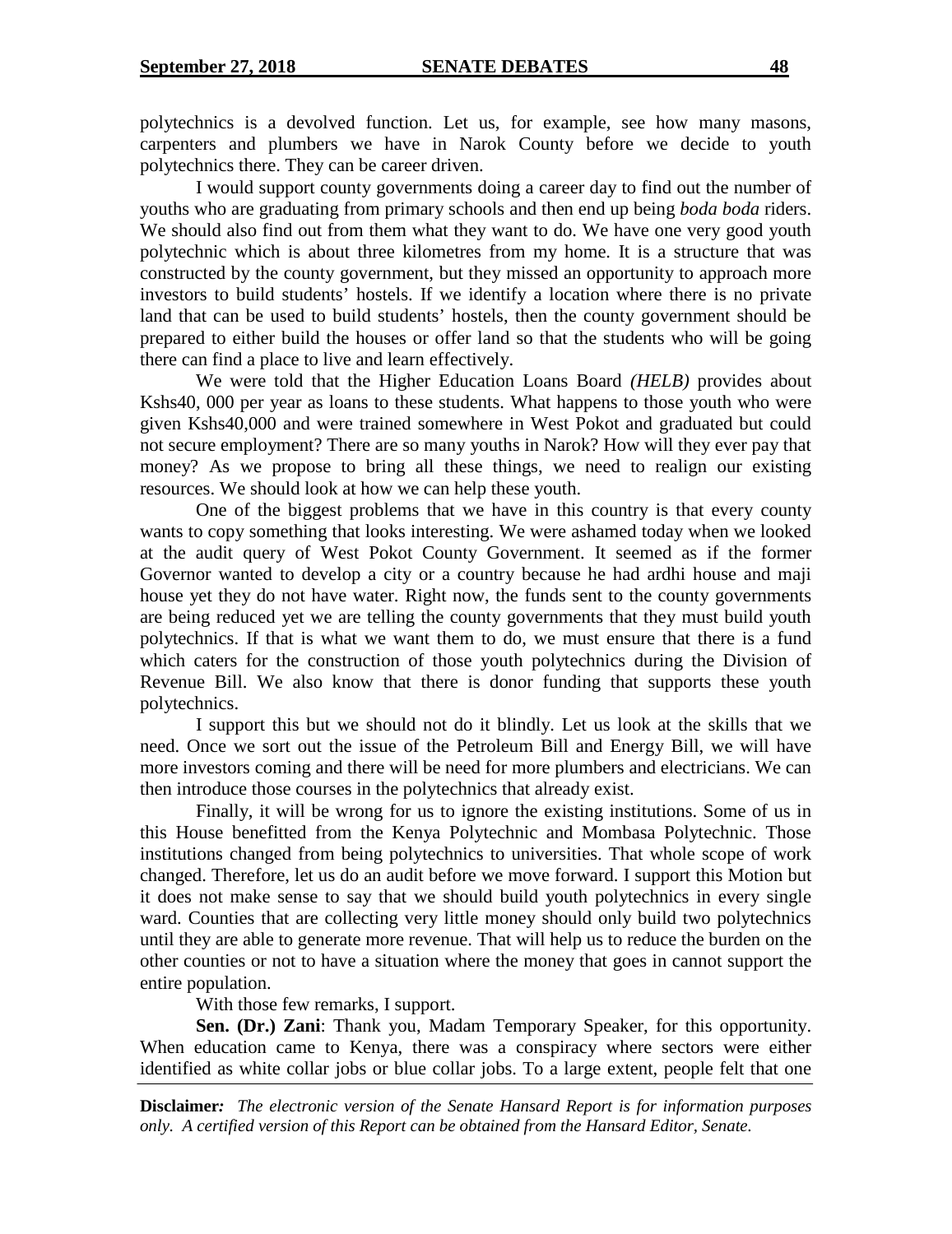cannot eke out a living unless they have a white collar job yet the evidence is to the contrary.

The Committee on Education had a good time when we went to the Rift Valley Training Institute this afternoon. We saw high training levels at Technical Vocational Education and Training Institutions (TVET). They have robots that are going to be programmed to assist in building or carrying heavy blocks. That was impressive and it shows the level of advancement.

In developed countries, the issue of white collar jobs is a non-starter. Statistics are clear that the unemployment rate is high in Kenya and TVET is the only way to go. This will be worse if we do not have the technical and vocational education which will help young people to learn skills and jobs for themselves. That is an area that is expanding. There is a good conception of having exchange programmes. If you look at the papers, you will find countries like Canada and Australia advertise everyday for skilled labour within their countries. This gives an opportunity for partnership between organisations and these countries. We can have the young people, who have been trained in these particular sectors, go there to work as plumbers and artisans.

In Canada, Australia and many other countries, technical and vocational training is key and important. It is not seen to be demeaning. Its qualifications have been given substantially and there is chance to move on to the universities. We all know the problems that the youth face in this country. Many of them have been brought up with the idea that they are going to get big jobs with cars and houses. When they do not attain that, it drags them into frustration. We know of many youths who have not attained the kind of achievement they had hoped for.

The issue of funding is critical and comes to the fore. The Government has made an effort on this and we were informed that up to Kshs30, 000 is paid per student and about Kshs10, 000 to Kshs13, 000 is paid by the parents. That enables the youth to get trained.

As Sen. Seneta said earlier, we went to a hair dressing room, mechanical engineering room, civil engineering room and a room where they were repairing cars. The labour market is waiting for this impetus to be taken to a higher level. Some structure and guideline has to be put into place. As Sen. Olekina has said, skill assessment needs to be done. They should also be encouraged.

This is a systematic problem that we have dealt with from the beginning when we had the Sessional Paper of 1963 on education, the findings of the Ominde Commission and the findings of the Swynnerton Plan. The 8-4-4 Education System was to partly address the issue of technical and vocational training. It was to give the young people a chance to do other things and to create self-employment. Self-employment is going to be the key word moving forward, hence we need youth who have expertise.

The issue on what happens when they have these skills after training came during our field visit. There was also a question on funding because they wanted to know where they can get the tools. We have to ensure that they are empowered in one way or another such that they can get the tools for work after graduating. Without that, they will not have an impact.

There is variation at various counties and systemisation needs to be done. The Senate can do an assessment of the TVET institutions that exist across the various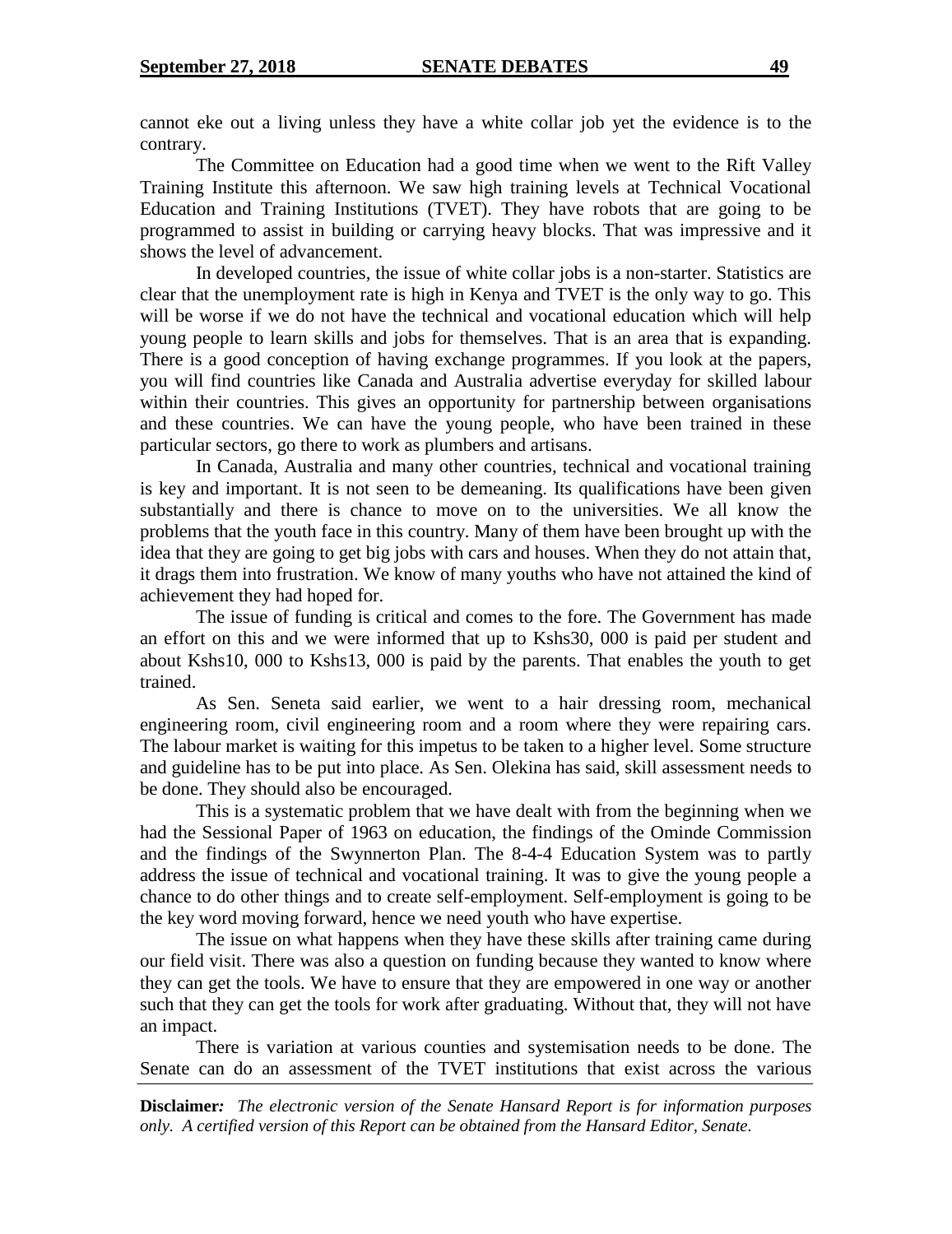counties. It can gauge them in terms of equipment, execution and operations for us to have uniformity and to also look at how the training can be innovative in various TVET institutions. The institutions at the coastal region can focus on marine, fishing and blue economy so as to revamp the economy at that level. The Western bloc or the maize growing region like Uasin Gishu can look at how they can grow maize using technology and appropriate methods.

Most of these institutions should be categorized and also organized in such a way that there is no blind replication. Some of them are specifically focused and wellendowed in terms of being able to execute their mandate. This afternoon we visited the Rift valley Technical Training Institute and we saw they have been given the certification for being the best institution in the whole of East Africa. They are drawing people from Lamu, Mombasa, Nairobi, Kakamega and Kiambu. It has a membership of students of over 3,000. This was one of the very good model of seeing a success story. This institute has become the basis of benchmarking from the other counties.

Other counties need to benchmark from this institute which has been recognized at the East Africa Community (EAC) level. They need to look at some of the issues and the challenges they have had and how they have dealt with them. An example is about the blocks that they have built and the innovative way of allocation that was given to them which was not initially enough. They were given Kshs20 million. However, they waited up to the fourth year when they had an allocation added up to Kshs80 million for them to put up a tuition block. When you look at it, you can see that a lot of efforts and inputs had been put in place.

This point cannot be overemphasized for Kenya and many developing countries. The direction is very clear. For developed countries, they have driven in and implemented the idea of vocational and technical training by ensuring that people have jobs. They have been put at a level where these jobs are appreciated by all. That is the only way for Africa. I appreciate that we have the Principal Secretary, Dr. Desai, an expert in TVET who has put a lot of effort in this sector. With the Ministry and the Committee on Education, we have started very well. Sen. (Prof.) Kamar has also been instrumental in the institutions, the way they have been built and the capacity that has come from them.

We should also note that role modeling is important. We should encourage the young boys and girls in these institutions, that they can make it and make a big difference. Today, when we visited some of the schools and institutions, we found young men and women who had a positive way of looking at life, work and training. It is imperative for us to ensure that employment is created ---

**Temporary speaker** (Sen. Pareno): Kindly, wind up.

**Sen. (Dr.) Zani:** We need to give them a chance so that they make a difference.

It would be very wasteful for this country and a disappointment when a lot of investment has been made in that sector, and then, it does not turn out to churn out the young people who can make a difference to this country. This is the direction for us to go as Kenya, especially in the education sector

Madam Temporary Speaker, with those remarks, I support this Motion.

**Sen. Faki:** Asante, Bi Spika wa muda, kwa kunipa fursa ya kuchangia Hoja hii ya kuanzishwa kwa vyuo vya ufundi katika kaunti zetu. Ningependa kumpongeza Sen.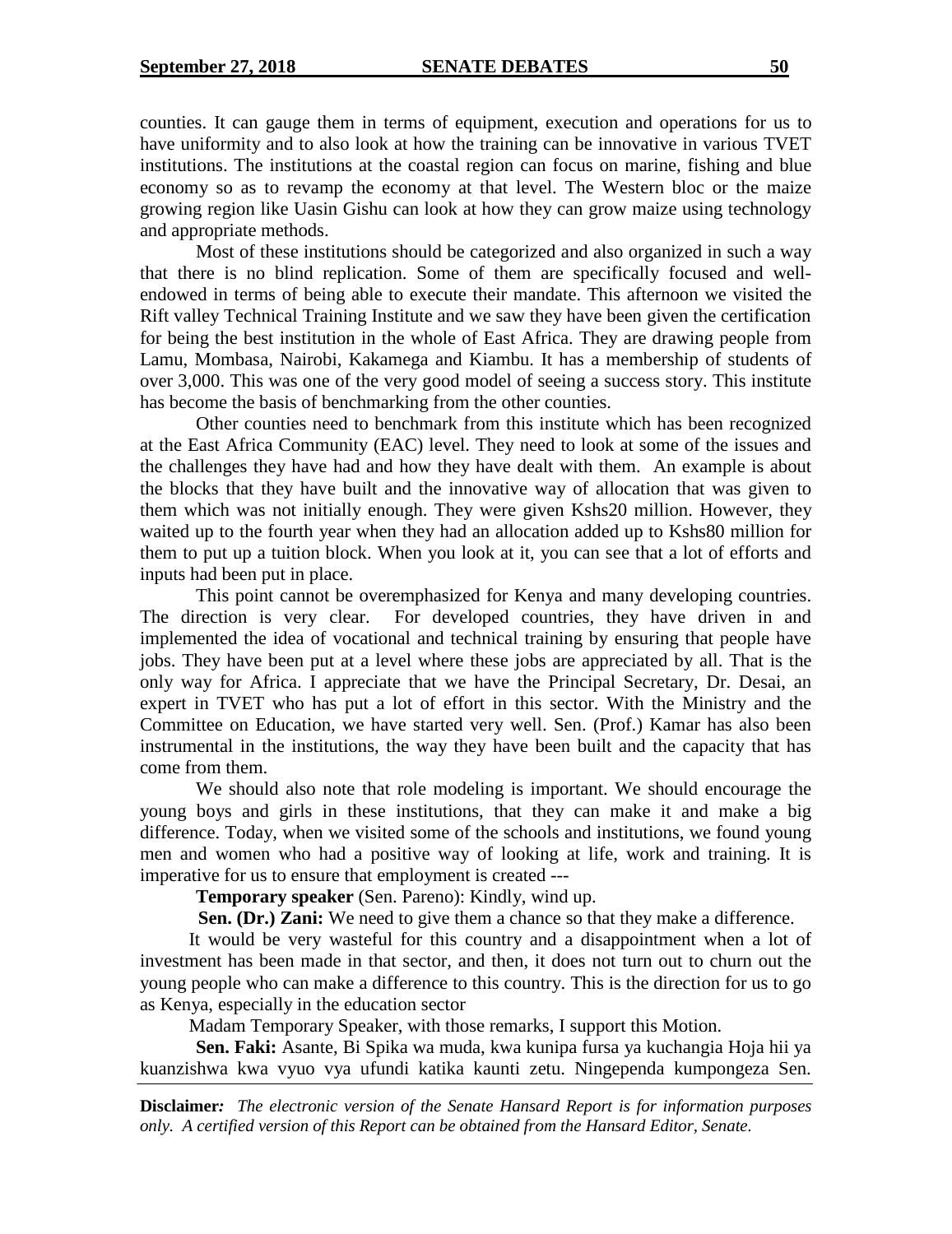(Prof.) Kamar kwa Hoja hii ambayo ameileta mbele ya Bunge la Seneti. Hoja hii imekuja kwa wakati mwafaka kwa sababu katika maeneo mengi ya nchi yetu kuna vijana wengi ambao hawana kazi baada ya kumaliza masomo yao ya darasa la nane na kidato cha nne. Kwa hivyo, Hoja hii imekuja kwa wakati mwafaka kwa sababu ni fursa nzuri ya kuweza kupanga hivi vyuo vya ufundi ili kusaidia wanafunzi ambao wanashindwa kuendelea na masomo yao.

Nikizungumzia Kaunti ya Mombasa, zamani kulikuwa na shule ambayo ilikuwa inaitwa Magalal na ilikuwa ikifunza mambo ya kiufundi; ushonaji nguo, useremala, uashi, fundi wa umeme, na kadhalika. Wale wanafunzi walikuwa wanashona sare kwa wafanyikazi wa Mansipaa ya Mombasa. Vyuo kama hivi vitatumiwa zaidi si kuwafundisha wanafunzi tu lakini pia kuwapatia ajira wale wanafunzi wanaofanya masomo katika vyuo vile ili wanapoondoka wanapata ujuzi na biashara ya kuendeleza maisha yao.

Jambo muhimu ningependa kusisitiza katika vyuo hivi ni kwamba lazima kuwe na ushauri, yaani *mentorship.* Vijana wengi wanaotoka katika vyuo vya ufundi na vyuo vikuu hawajapata ushauri wa kutosha vile watakavyoendesha kazi katika maisha yao mapya. Ni lazima tuwape ushauri wanafunzi wote; iwapo ni mwanafunzi wa uzamili, wa vyuo vidogo vya ufundi, wa hadhi ya *diploma* ama *certificate.* Hili linafaa kuwaonyesha ni vipi wataendesha kazi na biashara zao.

Vile vile katika vyuo hivi, lazima kuwe na somo la ujasiriamali, yaani *entrepreneurship.* Ikiwa mwanafunzi atafuzu bila ujuzi wa ujasiriamali, ina maana kwamba atategemea kuajiriwa miaka nenda, miaka rudi. Itavunja ule ujuzi ambao amepata pale kwa sababu hawezi kujiajiiri mwenyewe.

Kwa hivyo, mambo mawili ningeomba yafundishwe katika vyuo hivi ni kwamba lazima kuwe na kitengo cha masomo ya ujasiriamali, *enterprenuership* na pia ushauri yani *mentorship* katika masomo ili mwanafunzi akitoka pale awe ni mwanafunzi kamili.

Sehemu nyingi katika Jamhuri yetu ya Kenya, mwanafunzi anapomaliza darasa la nane anaachwa pekee ili ulimwengu umfundishe. Labda kuna sehemu zingine ambazo watu wameendelea kidogo; wanafundisha wanafunzi kazi ya useremela na *mechanic*. Lakini katika sehemu nyingi wanaachwa bila kazi. Inakuwa rahisi kuwaingisha wanafunzi kama hao katika itikadi kali, madawa ya kulevya na uhalifu.

Hoja hii inafaa kuungwa mkono ijapokuwa kuanzisha vyuo vya ufundi katika kila wadi itakuwa vigumu kwa sasa kwa sababu kwanza Serikali za kaunti zina upungufu wa fedha. Pili, Serikali kuu pia haiwezi kuthamini mambo kama haya lakini inafaa kuanzia katika kila sehemu ya uakilishi Bunge tuwe na chuo kimoja cha kiufundi. Labda wakati huu itakuwa vigumu kufanya hivyo kwa sababu ya hali ya uchumi.

Ni lazima tuanzishe vyuo hivi kwa sababu wanafunzi hawatapata elimu katika taasisi zingine. Watapata ujuzi katika vyuo vya kiufundi. Upungufu wa teknolojia umekuwa mkubwa sana kiasi ambacho zile nchi ambazo zimeendelea zimetuacha sana. Vyuo vya kiufundi kama hivi vitasaidia kuleta teknolojia karibu; iwapo ni ya ukulima, useremela, ufundi umeme na ufundi wa kila aina. Itakuwa rahisi kuleta ile teknologia mpya katika nchi yetu iwapo tutaweza kufanya vyuo vya kiufundi kama hivi .

Kwa kumalizia ningependa kumpongeza Seneta wa Uasin Gishu, Sen. (Prof.) Kamar, kwa makaribisho murwa aliotupa kutoka tulipoingia hapa Jumanne na mpaka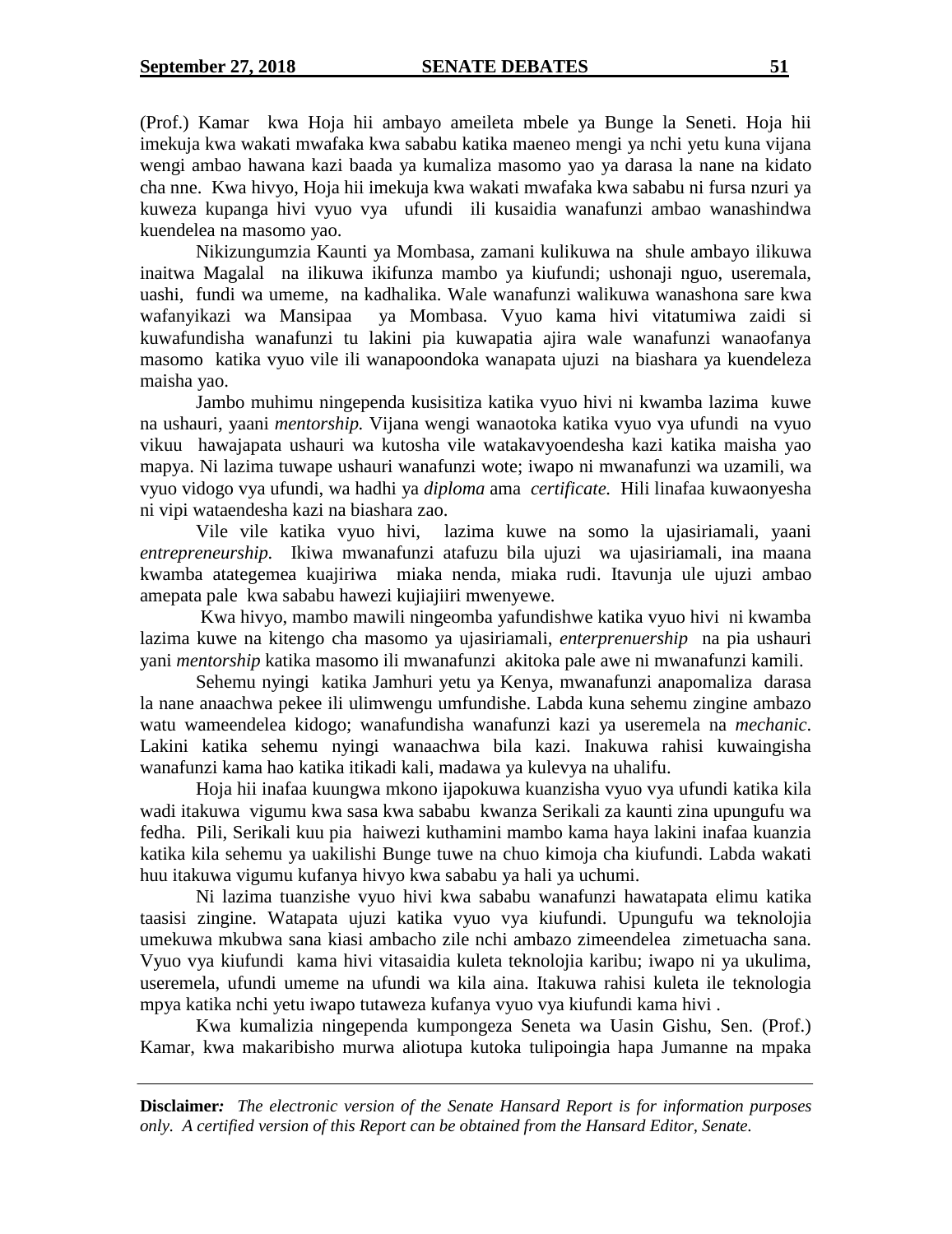sasa nafikiri anaendelea kutuangalia vizuri. Twaomba atupe fursa nyingine ya kurudi hapa Kaunti ya Uasin Gishu.

Asante.

**Sen. Chebeni:** Thank you, Madam Temporary Speaker, I take this opportunity to thank Sen.(Prof.) Kamar for this timely and very important Motion. It is timely because we, as a nation, are dealing with the Big Four Agenda and the Vision 2030. This needs to be realized. It can only be realized if we send our youth to technical institutions to acquire skills that will be critical in the realization of the two.

Youth polytechnics are very important in our society. It creates a skilled manpower and, eventually, we will have a skilled society. We shall have plumbers, masons, hairdressers and electricians, among other technicians who are very important in our society today.

Having technical institutions shall improve and enhance our industrial productivity in terms of having manpower for our own local industries and hence grow our local industries and eventually become an industrialized nation. This will create employment for our youth. With their creativity, they will come up with companies that will employ other youths with the same skills. This will generate taxable income for the Government and improve the overall economy of our nation.

I agree with Sen. (Prof.) Kamar that we need to revamp the existing institutions and create awareness among the youth, especially, in the rural areas. Most of them are not even aware that these institutions are there for them. They are not aware that they can get bursaries; the Kshs30,000, that hon. Senators have talked about.

Madam Temporary Speaker, we shall solve many challenges among the youth of this country if we engage them in productive activities. We will solve unemployment, reduce dependency levels and the crime rates will go down.

Polytechnics should be made available and accessible to our youths.

With those remarks, I beg to support.

**Sen. Shiyonga:** Madam Temporary Speaker, I thank you for giving me this opportunity to support the Motion that has been brought by Sen. (Prof.) Kamar. I applaud her form coming up with this Motion. This Motion has come at the right time to the right people, especially during this era of implementing devolution.

Many youths should be absorbed in the youth polytechnics and vocational training institutes. The prevalence rate of youths living with HIV/AIDS is alarming. Over 300,000 young people in Kenya are currently living with HIV/AIDS. What are the factors that contribute to this? One of them is poverty. Poverty is unforgiving in our communities. Many of the youths are looking for employment and ways of earning a living just like other members of the community. As they do so, they get trapped and get infected with HIV/AIDS. Sooner or later, part of the generation in this country will be wiped out by this scourge if we do not engage the youths.

Madam Temporary Speaker, I also support my colleagues who talked about aligning skills in various counties with the opportunities in those counties. It is very important to note that skills, for example, in Turkana are not the same skills that are found in the county where I come from, Kakamega. So, it is high time that the vocational institutes are aligned based on what is important to the population of the youths in particular counties. This will enable us to make use of resources in specific counties.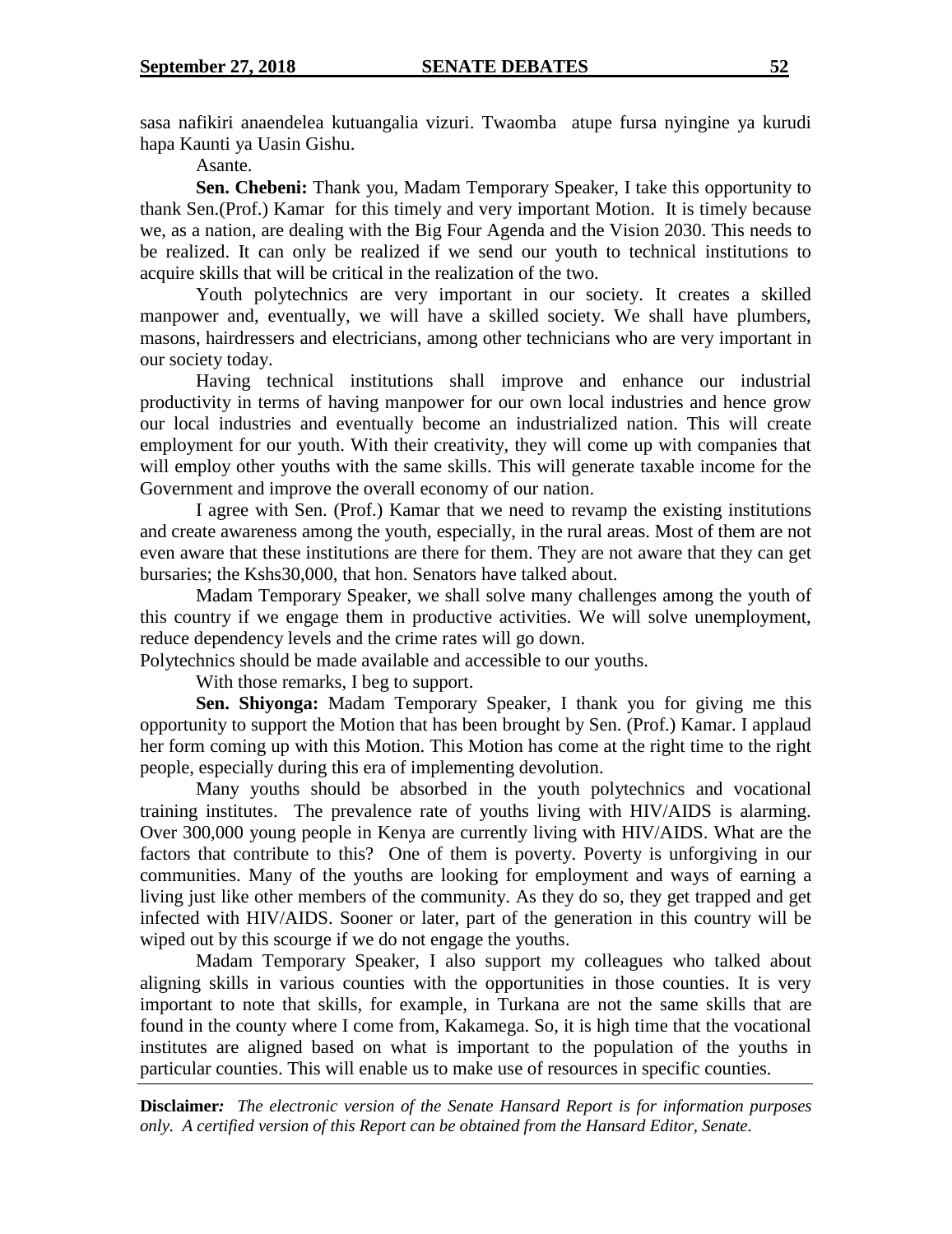Finally, we need to reduce child labour in this country. Most of our young children especially below 24 years of age are being abused. It is high time we create opportunities in vocational training so that we can reduce the incidences of child labour. Thank you.

**Sen. Mutula Kilonzo Jr.:** Madam Temporary Speaker, I rise to support this Motion. I wish I had read this Motion before. We have had a problem which I would like to bring it to the attention of the Mover. While this is a devolved function, national Government has not funded it either through conditional grants or shareable revenue. To the extent this function has not been funded, the little the counties are doing, we have not managed as Senate, to interrogate and audit up to what extent the budgets of counties are incorporating this part of Schedule Four into their budgets and implementation.

In the last budget, we requested the national Government to consider a grant specifically to every county in excess of Kshs5 billion, which will enable these counties to set up these village polytechnics.

The issues raised by Sen. (Prof.) Kamar are without doubt. In Makueni, when you need plumbers and carpenters, you have to go and look for them in Machakos. Why? It is so because the technical institutes – except now that we have one – is highly technical. It does not offer the sort of labour that you would require for simple things as electricity or carpentry.

Although the national Government is now building technical colleges, one in every constituency, it is not enough. As we go along, there are more young people who cannot access universities or secondary schools and they are becoming criminals. Some are in Nairobi. It was a mistake to convert Mombasa Polytechnic and the Kenya polytechnic into universities. We have a crisis in the country. The ultimate goal, Sen. (Prof.) Kamar, is to sit with the Commission on Revenue Allocation (CRA) and in the recommendations they will make for purposes of county budgets, we must have a specific figure, like the one we have done for roads, on village polytechnics.

Once we ring fence a certain amount of money from the national Government for the creation of these facilities, the next objective would be to check whether that conditional grants – and that is the reason why I am saying 'conditional' – if given to governors, they will find a way of putting it into budgets for reasons other than village polytechnics.

The Members of County Assemblies (MCAs) are busy chasing for their Equalisation Fund and most likely, we would not see this as a good thing to do. A conditional grant where we are supervising would ensure that at the first instance, because I am not quite certain whether we can, as proposed by Sen. (Prof.) Margaret Kamar, that you can establish youth polytechnics in every location. This is extremely difficult but we can come up with a structure. In a county, at the beginning, we can have one polytechnic in every ward. It would make it easier so that we can have things that we can target.

Makueni County has over 3,217 locations. It will take us a lifetime to attempt to do this *vis-a-vis* the sort of allocations counties are getting. I would have proposed a faster method; put them in every ward. It is easier to manage them that way even if we make them flagship projects. But the first time we begin defending this function, the way we defend the function of roads and health, the better so that we can offer an opportunity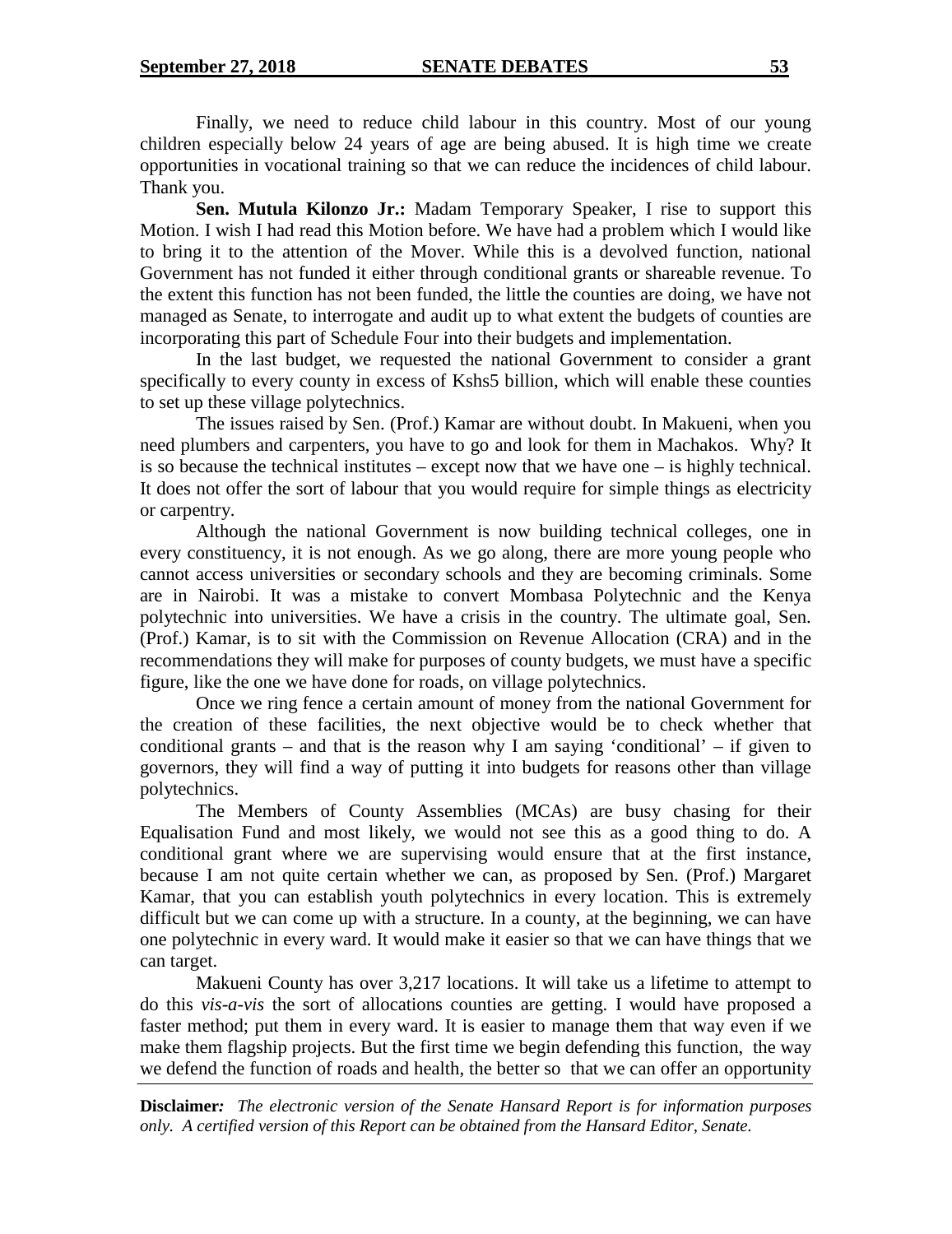to the young people and even the old because it is not only the young. We have skilled labourers for example, plumbers who started their plumbing a long time ago but they do not have certificates. There is a place in Nairobi near Jamia or Khoja Mosque – I confuse it – but it is on Moi Avenue. Every morning, there are Kenyans who sit there who are either painters or plumbers ---

**The Temporary Speaker** (Sen. Pareno): For your information, I think we have 1,450 wards countrywide. So, it is manageable.

**Sen. Mutula Kilonzo Jr.:** Madam Temporary Speaker, yes. That is what I am saying. The Motion has proposed every location in a county. If it was Makueni, you would have 3,117 locations which would be much more difficult than setting up 1,450. We have over 3,000 villages and locations. Locations are less. That would form a good basis for us to set up these polytechnics and make it a must. We have asked the National Treasury to give us money to build county headquarters and county houses---

**The Temporary Speaker** (Sen. Pareno): You have one minute so that we have time for the Mover to reply.

**Sen. Mutula Kilonzo Jnr.:** There is no reason why a Motion like this cannot get the sort of support that we gave Sen. (Eng.) Karue, former Senator for Nyandarua, to create five headquarters where each got Kshs465 million. It is possible. If we cost how much it would take for us to have 1450 youth polytechnics through the Commission on Revenue Allocation (CRA), we can make sure that have a budget to do this in the negotiations that will start in December.

I thank you, Madam Temporary Speaker. I also thank Sen. (Prof.) Kamar for the wonderful hospitality in the "County of Champions".

**The Temporary Speaker** (Sen. Pareno): Senate Minority Leader, I wish that you be brief so that we have the Mover to reply because we would like to conclude.

**The Senate Majority Leader** (Sen. Murkomen): Madam Temporary Speaker, first of all, I would like to congratulate Sen. (Prof.) Kamar. For those who know, this is the work that she is taking forward from where she started, having been a lecturer at Moi University then rose to the level of administration having served as a principal of a whole college for over 21 years if I am not wrong. Thereafter, she served as a Minister of Higher Education, Science and Technology and she was also passionate. She was in charge of matters of education especially related to technical institutions. That shows she is passionate in so far as education is concerned.

The good thing with village youth polytechnics is that you do not have to know good English or Kiswahili. You only need to be trained in metalwork, roofing and so on and so forth. You can also do masonry and many other things. If we want to deal with unemployment in this country, this is the direction we must go. As a Senate, we must support that.

The problem is that once village youth polytechnics were devolved to counties, many of the governors felt that to be seen to be working, they need to put up huge buildings or tarmac roads. Even if you want to tarmac a road as a county government, you require five to ten years to complete a reasonable tarmacked road. The most important thing to do for you to have a quick win is to establish youth polytechnics as structures and institutions for resolving the question of unemployment; so that selfemployment can be achieved in the counties.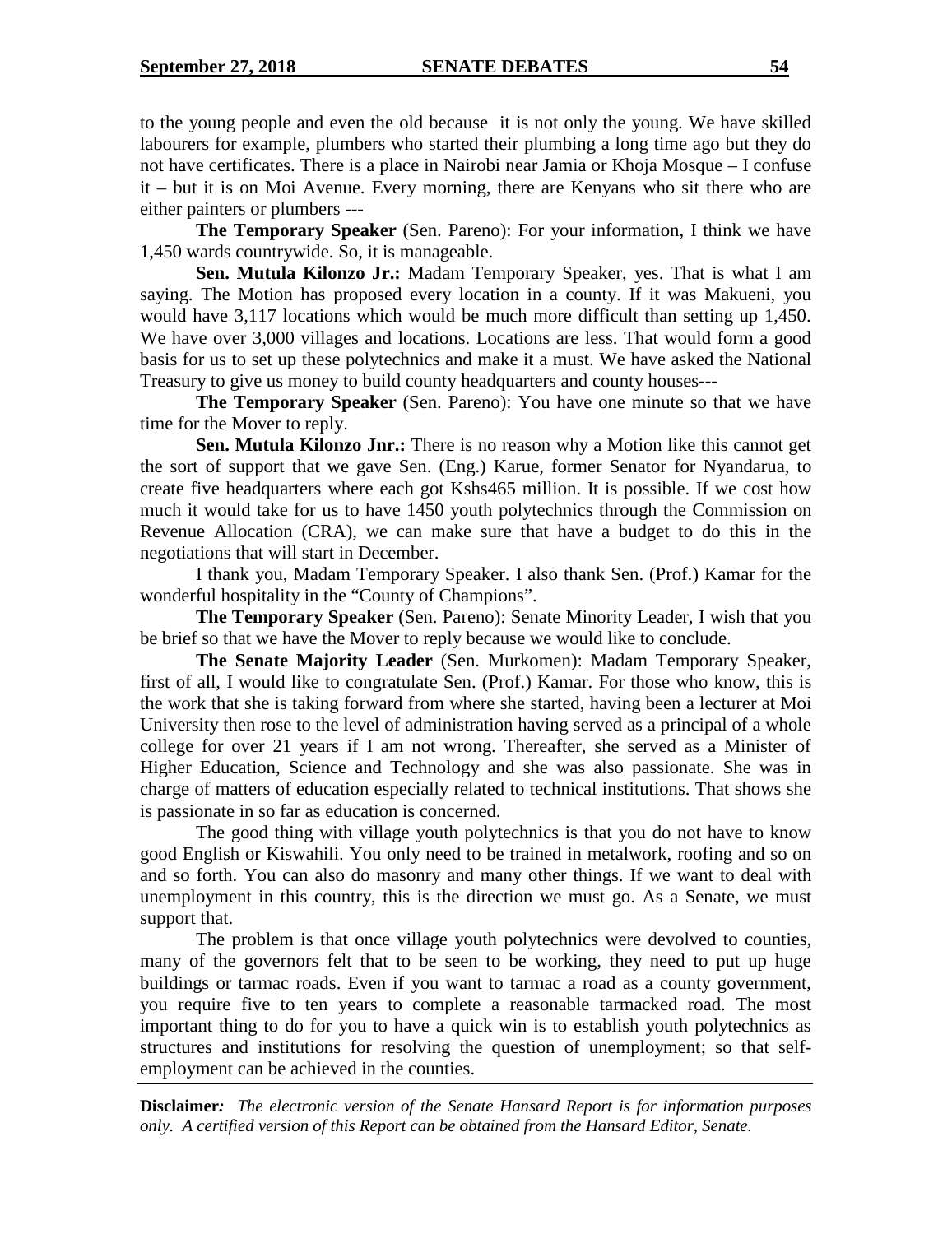Since I do not think there is any reason why this motion should spill over to Tuesday, I support Sen. (Prof.) Kamar. I thank her for coming up with such a very wonderful Motion and creating and imagining about us pushing counties.

I agree with what Sen. Mutula Kilonzo Jnr. said. We can create a conditional grant purposely to support this sector. The good thing about a conditional grant is that it is used to assist in perpetuating the national policy. Since our greatest concern at the moment is about unemployment of the youth, we can take advantage in the next budget to think through pushing county governments and ring-fencing money through conditional grants to ensure that at least every ward, to start with, has a polytechnic as we move towards locations and so on.

If we have 1450 youth polytechnics in every ward, then we can slowly move to sub-locations and so forth and then it can be supplemented by the TTIs that have been built in every constituency. Where a TTI has been built in a constituency, the other wards can start by having youth polytechnics.

Thank you, Madam Temporary Speaker, I beg to support.

**The Temporary Speaker** (Sen. Pareno): Having no further interventions, I now invite the Mover to reply.

**Sen. (Prof.) Kamar**: Thank you, Madam Temporary Speaker. May I appreciate all the Members who have contributed to this Motion; Sen. (Prof.) Ongeri, Sen. (Dr.) Musuruve, Sen. Milgo, Sen. Pareno, Sen. (Rev.) Waqo, Sen. Wetangula, Sen. Seneta, Sen. Olekina, Sen. (Dr.) Zani, Sen. Faki, Sen. Chebeni, Sen. Shiyonga, Sen. Mutula Kilonzo Jnr.; and Sen. Murkomen. I appreciate the contributions because they have supported this Motion overwhelmingly. I also appreciate the concerns that have been raised.

Madam Temporary Speaker, let me just clarify a few things. The first one is on the issue of what should we do first; should the polytechnics be at the location or at the ward? I think that is going to be a matter of procedure; therefore, let us approve the Motion as it is for the locations. The way we process it at the county level is different from how we will end; but that should be the goal. The reason I am insisting that the goal should be to have them at the location level is because I have just given you the data on the transition from Class Eight. All of us should be concerned, because the transition rate to secondary school in Kenya is below 60 per cent. The question, therefore, should be where are the 40 per cent going? The highest transition in Kenya is in our Majority Leader's county, Elgeyo-Marakwet, which is now at 78 per cent. They are the ones who are pulling us a little higher. However, they still have many students who are drop outs; but they are not really dropouts, because they have completed Class Eight genuinely, but they are nowhere now. My concern is where we will park them. We must give them an avenue for them to be somehow skilled.

Secondly, Madam Temporary Speaker, the training that has come with TVET these days is modular. You can even go for training on painting only; and you will paint to perfection and then go out into the market. After that, you can go back and do carpentry. Therefore, I am pushing for allocation so that it can provide a classroom for tailoring only. Let the youth have an avenue where they can go and train. I still feel that if every ward could have a venue for their students to go and learn, they will have an